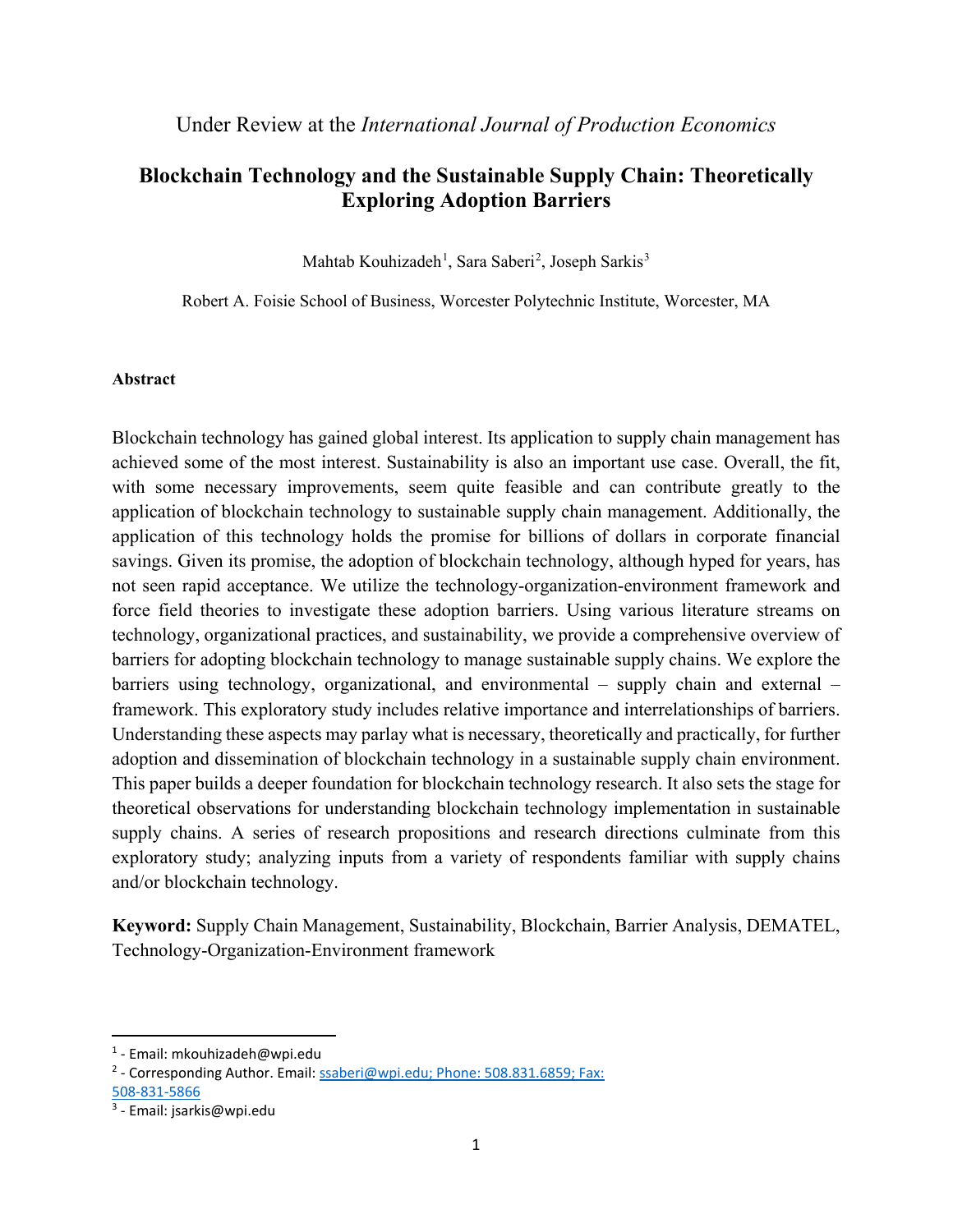# **1. Introduction**

Blockchain has emerged as a potentially disruptive technology. Blockchain technology's characteristics such as reliability, traceability, data immutability and smart contracts are giving rise to trustless environments with less need for intermediaries (Iansiti & Lakhani, 2017). There are many blockchain use applications, one of the foremost is sustainability of supply chains (Saberi et al., 2019b).

The question arises; 'why supply chains'? And the answer is simple, there is an increase in complexity because of global supply chain networks (Lambert & Enz, 2017). This complexity makes it difficult to make efficient transactions, trace products and data, and assess this information (Ivanov et al., 2019).

Blockchain is a decentralized ledger of transactions also known as a peer-to-peer system. It is comprised of a network of nodes maintaining a set of shared historical transactions. The transactions within the system are each agreed upon on – the transactions are all verified by participant consensus. The information is secure, traceable and auditable (Swan, 2015). Blockchains are compose of data blocks; with blocks linked to their predecessors by a cryptographic pointer. The chain continues to the originator, first, block. Every time a new block is introduced to the system it gets linked to its predecessor (Dinh et al., 2018). Globally, organizations seek to take advantage of these characteristics. Distributed consensus, secure, traceable, verified, and transparent information are all critical characteristics (Crosby et al., 2016).

Supply chain sustainability has increased in importance over the past three decades. Sustainability has been defined as a balance of environmental, social and business dimensions, also known as the triple-bottom-line (Seuring et al., 2008). There are social, competitive, and regulatory reasons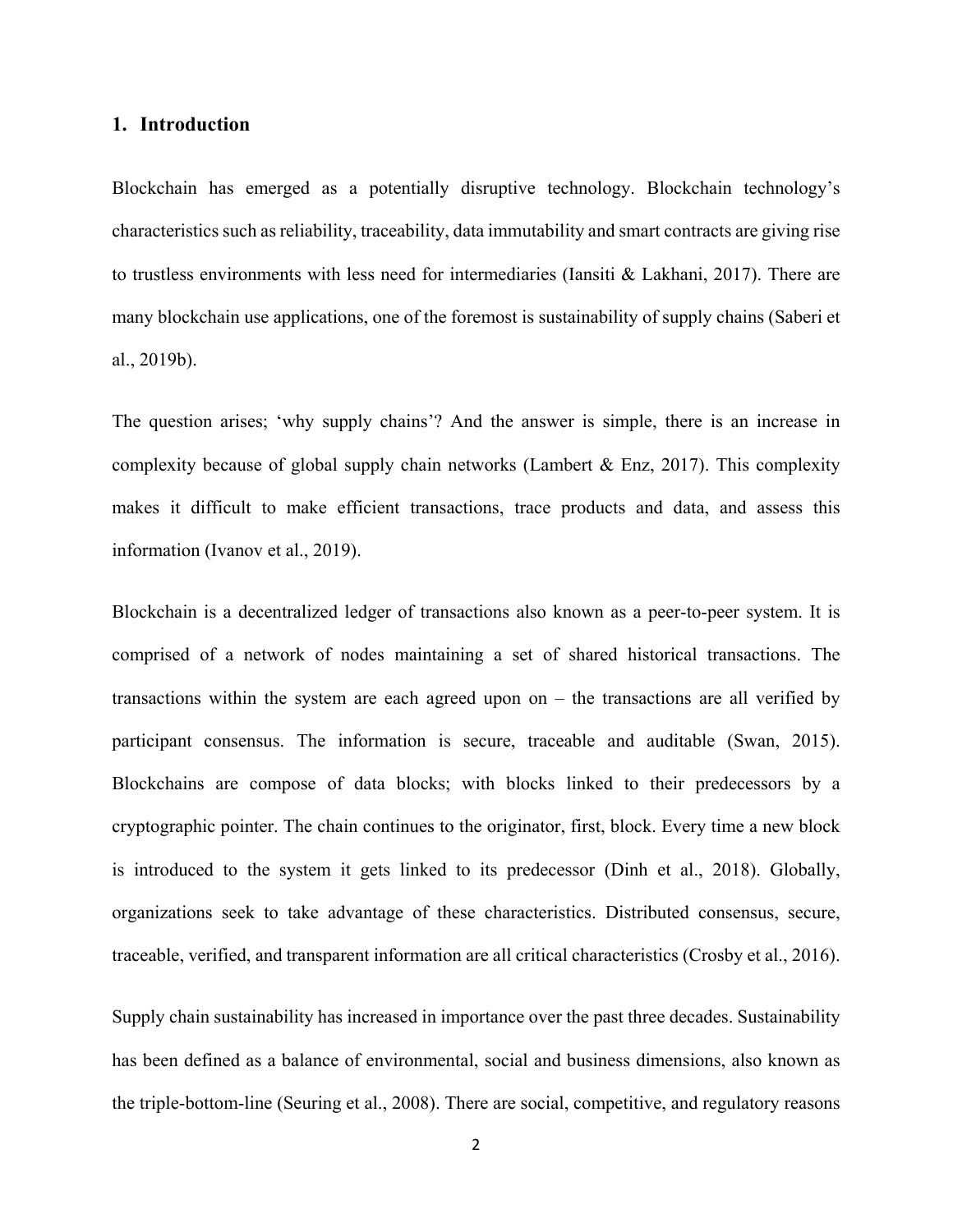for championing sustainable supply chain management (SSCM) (Saberi et al., 2018). Consumers seek to verify their products for sustainability and require an accessible information portal for their product information (Nikolakis et al., 2018). This situation has put pressure on suppliers to become sustainable on global and local levels as a prerequisite for participation in some supply chains.

Currently there are information and auditing sustainability certification systems in place for supply chain. For example, there is the Business Social Compliance Initiative database that certifies audits of supplier sustainability. But these systems are voluntary databases which means that their credibility and validity can be questioned (Kouhizadeh & Sarkis, 2018). Blockchain technology can support these sustainability certifications that flow deep into the supply chain.

Blockchain has the potential to revolutionize supply chain sustainability. Use cases show companies seeking to implement blockchain into their supply chain operations for traceability of products, as in case of Maersk (Popper & Lohr, 2017), Provenance (Baker & Steiner, 2015), and Walmart (Kshetri, 2018). Some organizations use it for food safety, as in the case of Chipotle Mexican Grill (Casey & Wong, 2017). Minimizing counterfeit products has also been a goal of some blockchain applications (Fernández-Caramés & Fraga-Lamas, 2018; Singh & Singh, 2016). These examples are for safety, security, and environmentally sound supply chain practices, all of which are elements of supply chain sustainability.

New technology has both upsides and downsides. A major sustainability concern of blockchain technology is in its energy consumption. High computational power required for important "proofof-work" consensus systems consumes many hundreds of megawatts of energy (Fairley, 2017). High energy consumption also means higher carbon emissions. These are only sustainability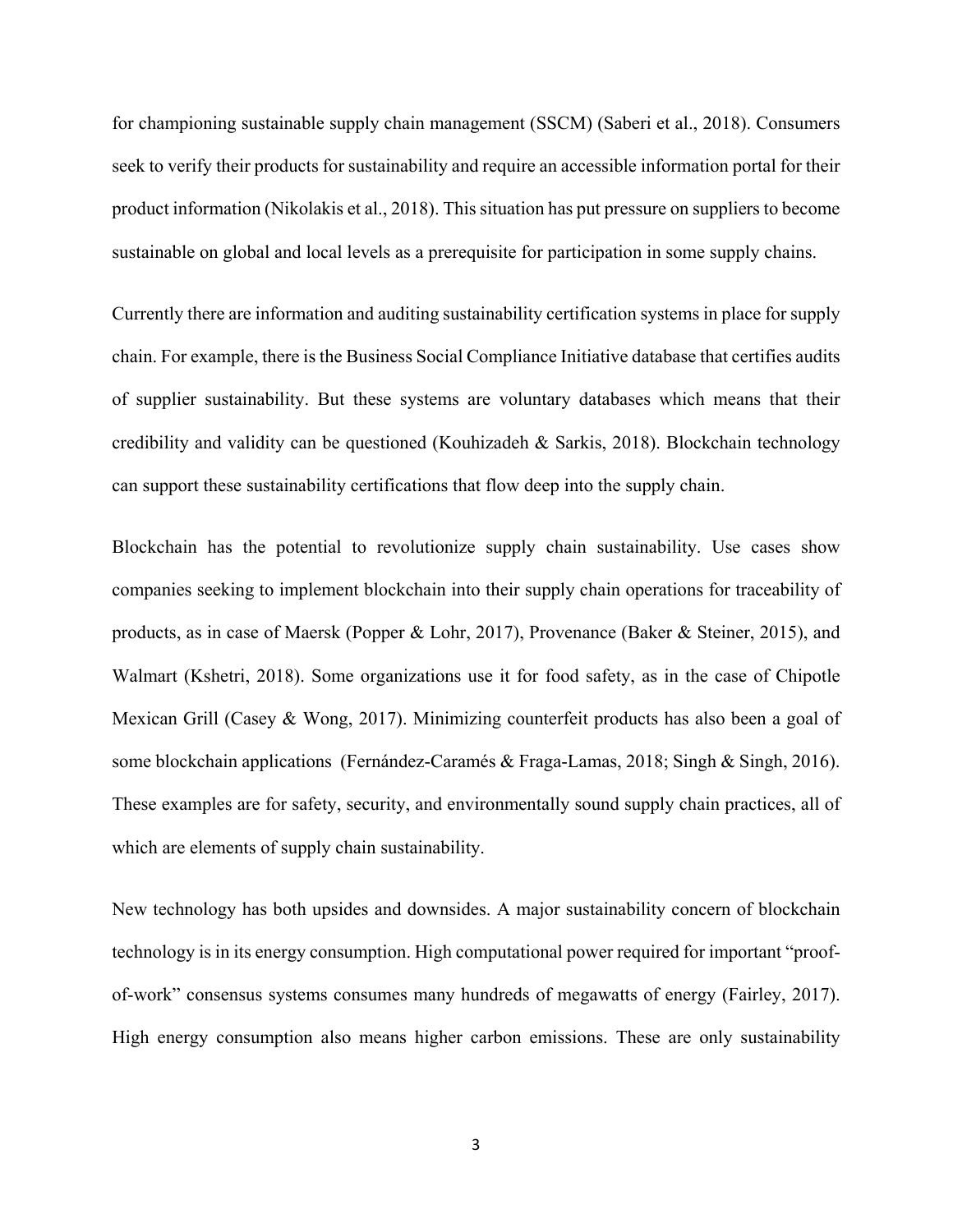downsides, but as we shall see in our article there are many other barriers that exist for the adoption of this technology from a SSCM perspective.

Even with the promises of blockchain technology, the adoption has been slow. Most of the use cases discussed in the literature is stalled at the pilot and planned use stage. We seek to investigate how this technology with so much economic, social, and environmental promise has stalled. Thus, we need to recognize the possible challenges and obstacles – barriers -- that firms might face with implementing this technology.

Using the technology, organization, and environment (TOE) and force field theoretical lenses, we examine the barriers and relationships amongst barriers that have limited implementation of blockchain technology. The barriers derive from a comprehensive literature review of technology and sustainability adoption practices and the organizational adoption barriers they face.

This paper is one of the first to broadly investigate blockchain technology and adoption for SSCM barriers. Addressing all barriers simultaneously is practically infeasible, we use the DEMATEL methodology to identify the critical barriers and their relationships to each other. The study utilizes responses from supply chain, sustainability and blockchain experts to investigate these barriers. A series of research propositions from this exploratory research is developed. There are both theoretical and practical implications in guiding organizations, managers and policy makers in prioritizing their effort for resolving barriers to blockchain adoption generally in supply chains and more specifically for sustainability in supply chains.

For the remainder of this paper, in Section 2 we review the literature relating to sustainability and blockchain. In this section we also identify different blockchain and SSCM adoption barriers, borrowing from force field and TOE theoretical perspectives. The methodology is described and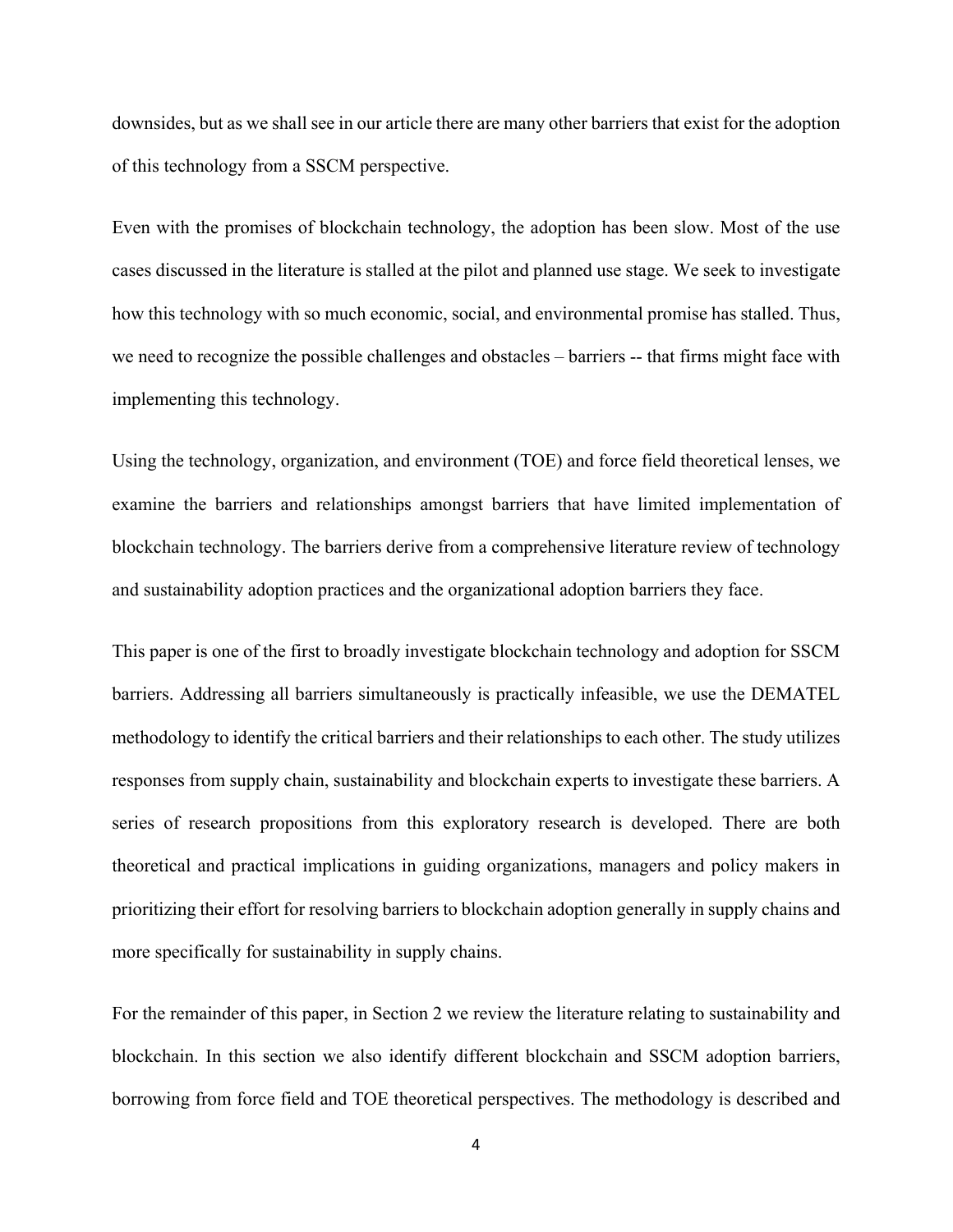sampling is explained in Section 3; study results appear in Section 4. This section is followed by a discussion of the results in Section 5, which presents a number of theoretical and research propositions. The paper concludes with a summary of findings, study limitations, and future research directions in Section 6.

# **2. Background**

# **2.1. The Case for Blockchains within Sustainable Supply Chain Management**

Blockchain – a disruptive technology – can enhance SSCM. Blockchain could bolster confidence in product sustainability authenticity by keeping close and accurate track of their flows in supply chains (Saberi et al., 2019b). Blockchain can track social and environmental conditions which may be threats to environmental concerns, in addition to social issues such as health and safety of others (Adams et al., 2018). This capability can add to social, environmental and business sustainability.

Public/permissionless and private/permissioned are two popular types of blockchain technology (Ølnes et al., 2017; Pilkington, 2016). In a public blockchain network, any entity can join the network, access the data, and use blockchain ledgers. Bitcoin and other cryptocurrencies are examples of public blockchains. A private blockchain serves only those users that are granted access to the blockchain. A hybrid of public and private blockchain can also exist to address specific business needs. Most practically proposed supply chain use cases adopt a private blockchain environment where known users with restricted access can exchange information (Kshetri, 2018).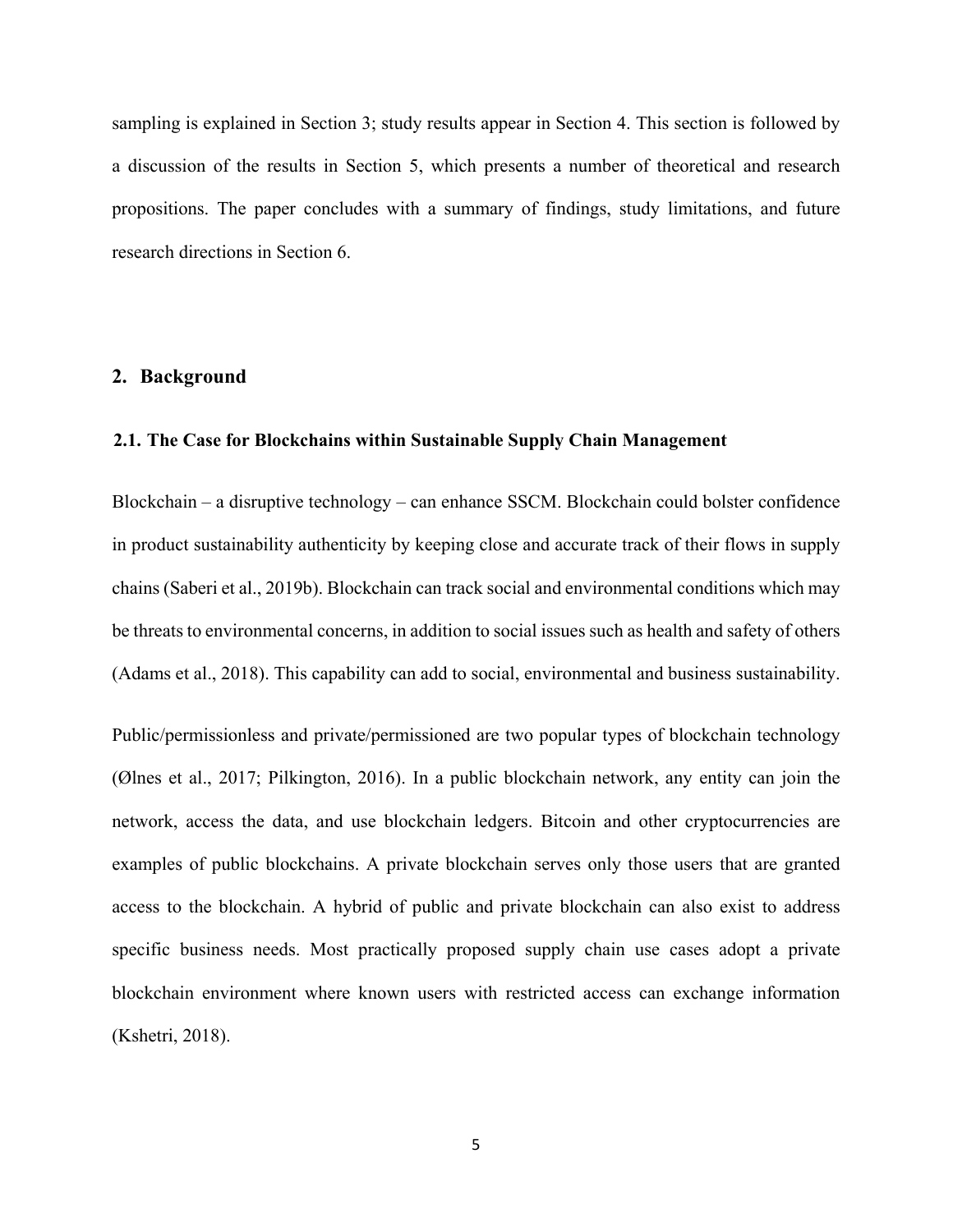Blockchain can be instrumental in changing how we see sustainability as well. There are examples about its application apart from the supply chain. The energy market is always under scrutiny for its sustainability. Blockchain has found its way to make it more sustainable to share energy (Park et al., 2018). There are applications for reduced waste and management of waste in circular fashions (Zhang, 2019). Linkage to the internet of things and geotracking can help in management deep into the supply chain (Heinrich et al., 2019). They can also be used for blockchain enabled emissions trading schemes and carbon trading (Fu et al., 2018). Blockchains can reduce information assymetries that may socially and financially deprive small organizations and farmers (Charlebois, 2018). Reduction in unethical, corrupt and counterfeit practices also help blockchain contribute to social supply chain sustainability (O'Dair, 2016).

There are many other examples on how blockchain could affect the triple-bottom-line sustainability apart from supply chain applications (e.g. see Kouhizadeh & Sarkis, 2018; Kouhizadeh et al., 2019).

#### **2.2. Force Field Theory and Blockchain Adoption**

Blockchain technology can have disruptive and revolutionary implications for supply chain processes. Digital technologies and supply chain information systems, e.g. Enterprise Resource Planning (ERP), continue to play important roles in the supply chain. Traditional systems are not able to meet many complex and dynamic issues facing modern supply chains. Many of these systems fail to provide updated, secure, real-time supply chain data (Brody, 2017).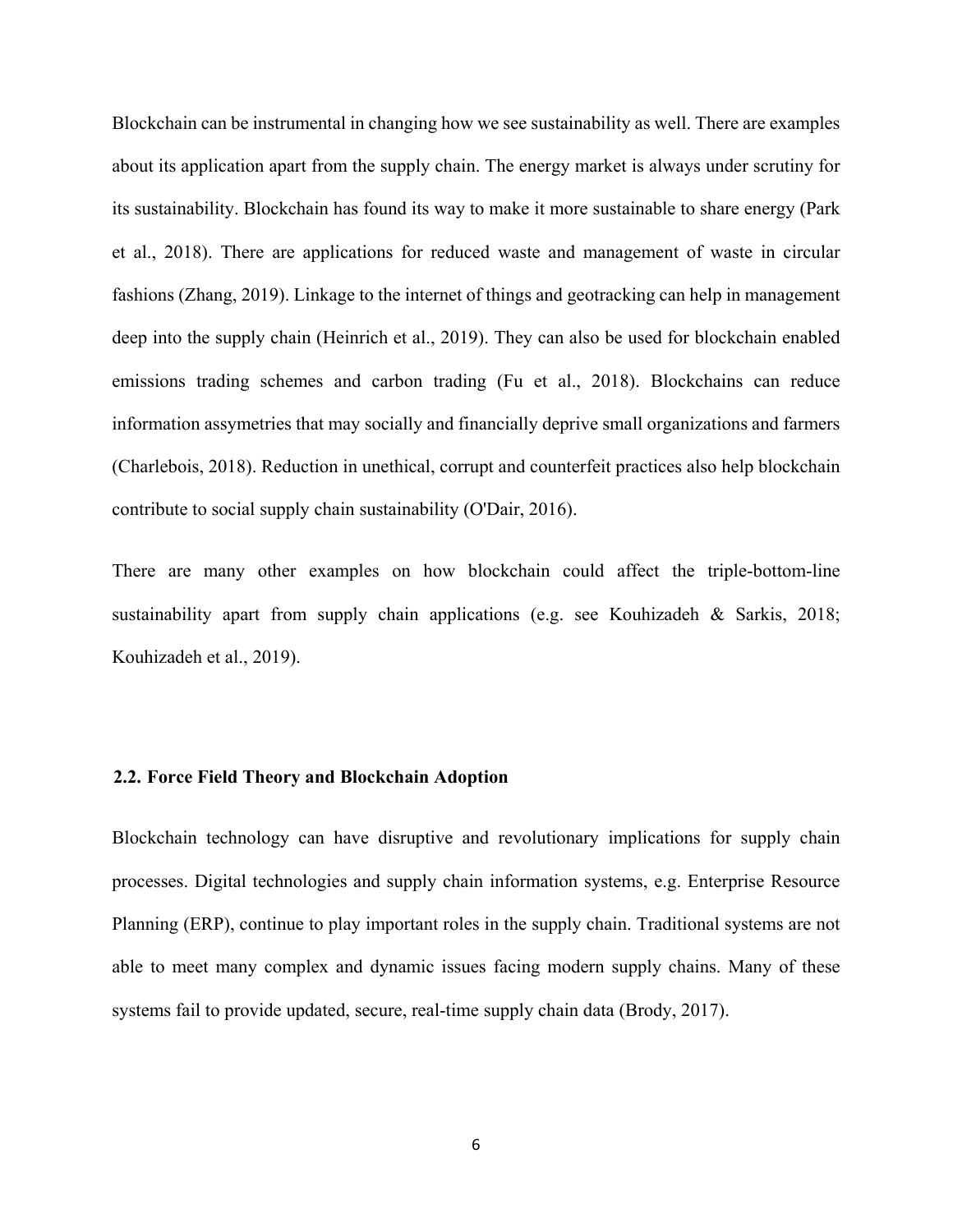Blockchain technology includes numerous capabilities to support modern supply chains. Full transparency and verifiability, enhanced trust and security of information, and disintermediation are some exemplary drivers for blockchain adoption (Saberi et al., 2019a).

However, blockchain adoption also faces various challenges. The challenges organizations face are defined as resisting forces according to force field theory (Lewin, 1946). These resisting forces freeze the transformation, counteract the driving forces and capabilities of blockchain technology, and impede successful changes within organizations and supply chains.

Force field theory serves as the second theoretical framework for this study, in addition to TOE theory. The barriers and challenges that obstruct successful adoption of blockchains within SSCM represent strong forces to stop change.

The literature identifies and explores barriers for adopting various supply chain management innovations. Effective supply chain management (Fawcett et al., 2008); sustainable practices (Chkanikova & Mont, 2015; Gold et al., 2017; Gorane & Kant, 2015; Govindan & Hasanagic, 2018; Movahedipour et al., 2017; Sajjad et al., 2015); circular economy (Mangla et al., 2018; Tura et al., 2019); and information systems (Jharkharia & Shankar, 2005; Peng & Nunes, 2010) practices are examples of supply chain innovations facing barriers.

Many of these studies utilized DEMATEL methodology for investigating supply chain innovation adoption barriers (Dinh et al., 2018; Iansiti & Lakhani, 2017; Kaur et al., 2018). However, these studies were atheoretical – with deficiencies in theoretical frameworks as a foundation for barrier analyses. Force field theory provides a clear organizational barriers theoretical framework that incorporates motivations and barriers for adopting innovations.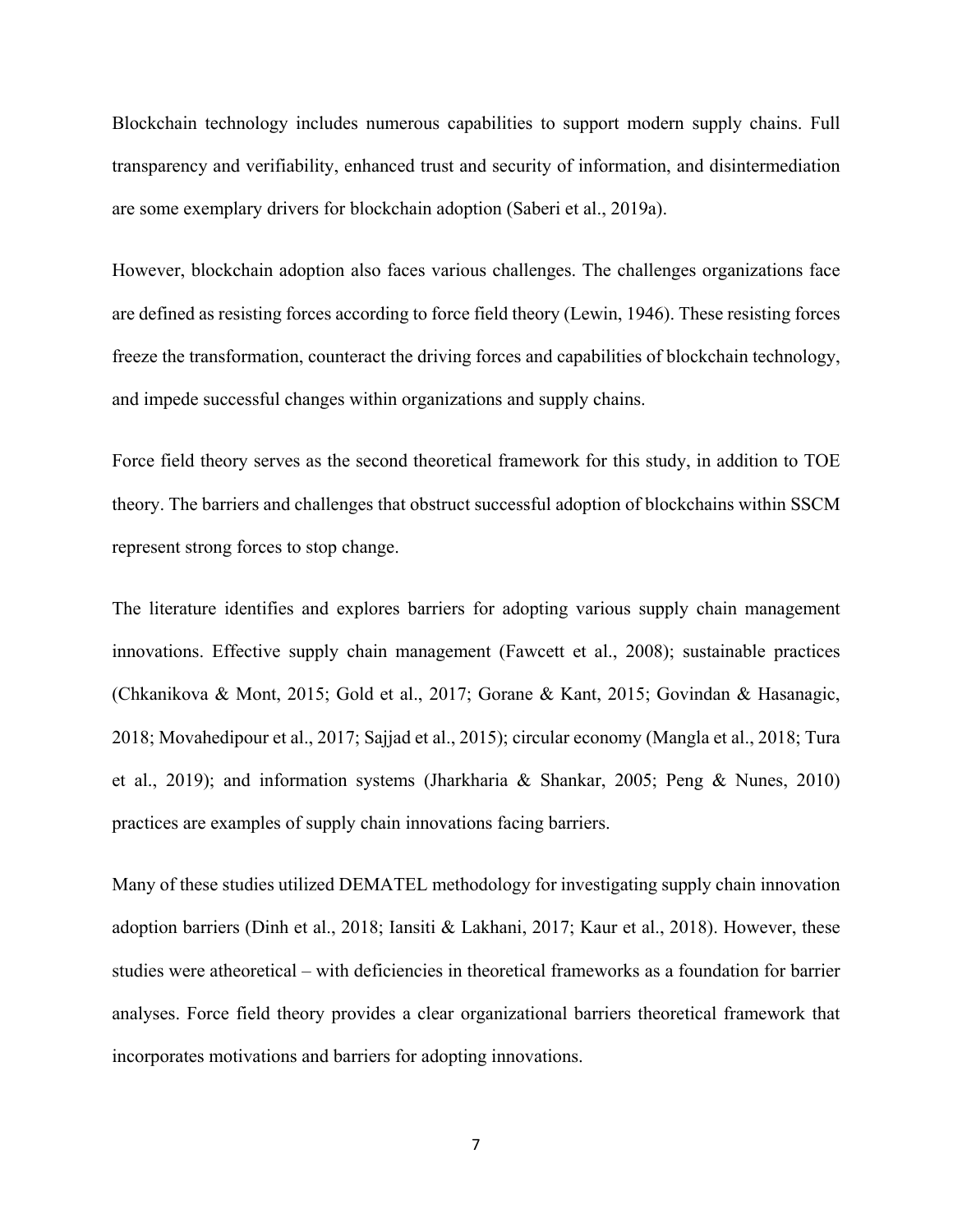Although force field theory is a classic framework in change management literature (Sonenshein, 2010), it is an overlooked theory in supply chain management literature. A few studies have found that incorporating force field theory, in addition to other theories, can be valuable in explaining lack of adoption based on various barriers to effective collaboration between supply chain partners in supply chains (Fawcett et al., 2010; Fawcett et al., 2008). That this theory has not gained additional traction given the innovations and lack of adoption -- many examples already given in this section  $-$  is surprising.

The present study contributes to adopting force field theory as a significant theory to address barriers research. It can serve as an excellent theoretical backbone for barrier analysis within supply chain literature. This proposed theory can explain the nature and behavior of challenges that organizational entities may face when they adopt any type of innovation; not just blockchain technology.

Force field theory (Lewin, 1951) describes the essence of organizational transformation and change. Lewin's theory of change incorporates three steps: unfreezing, change, and refreezing. The emergence of technologies and innovations unfreezes the organization present state. These innovations can move organizations toward the change, which happens to be adopting and implementing technology, and refreezes their state with the new technology. This theory is widely being used as the fundamentals of change management field and the classic paradigm of change management (Schein, 2010; Waddell et al., 2007). Although some researchers have argued that the three step of change suggested by Lewin is overly simplistic and fails to reflect the today's complex environment (Child, 2015; Clegg et al., 2015), this theory is regarded as a strong tool for building change management among practitioners and academics (Cummings et al., 2016; Hendry,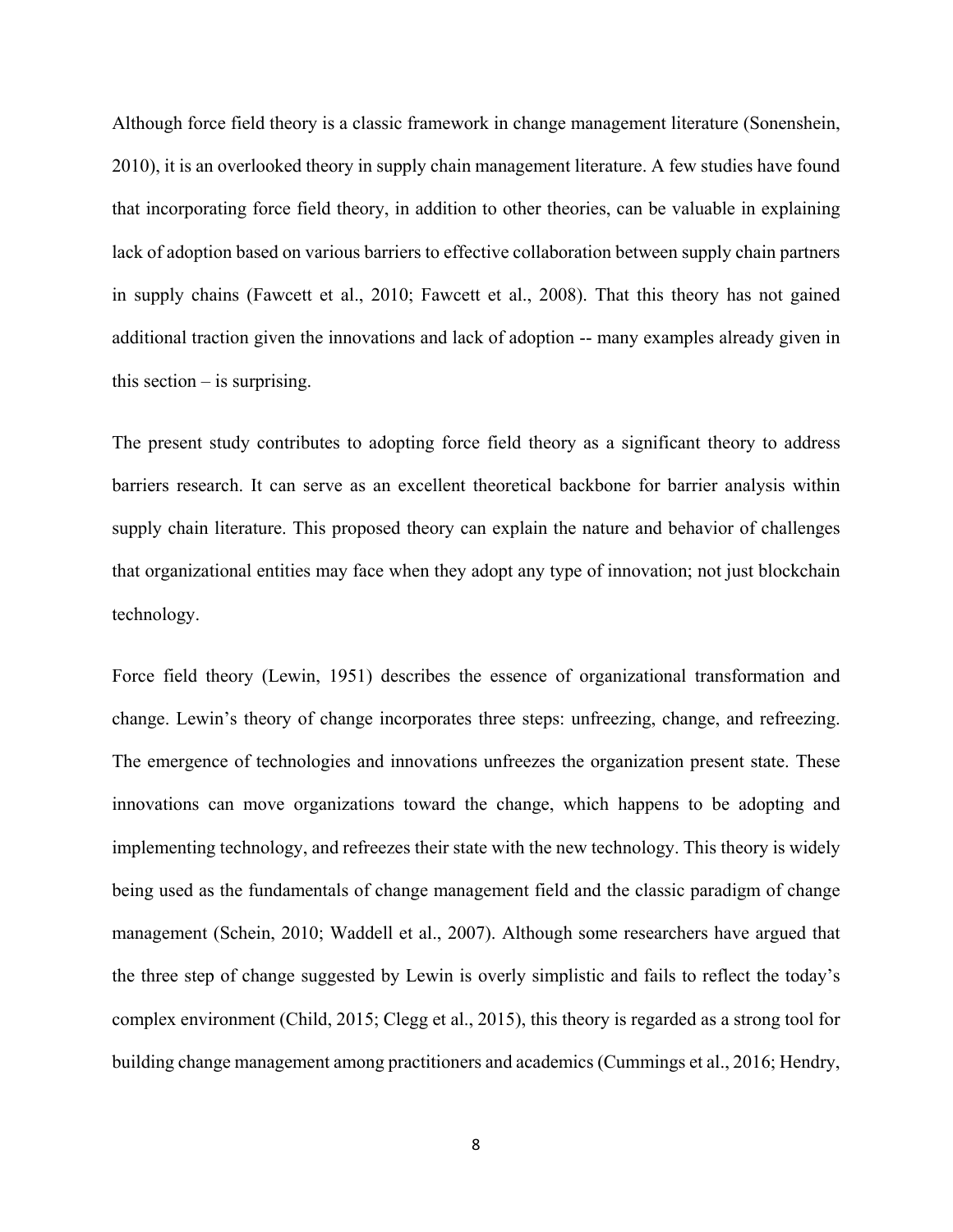1996; Levasseur, 2001). But for this change to occur, overcoming resistant forces, barriers, is necessary.

Resistance forces may stem from variety of internal and external factors at different individual levels and broader organizational levels (Alvesson & Sveningsson, 2015; Lewin, 1946). A number of identified barriers and resisting forces in this study are also relevant to other organizational theories adopted to understand supply chains – for example, the resource-based view theory, relational view, and institutional theory.

There are many blockchain motivations and driving forces we have identified. The role of relationships between barriers derived from this study can help advance these theories for blockchain adoption. We return to this theory, and linking it to TOE, to formulate a number of research propositions that are reinforced by our exploratory study findings.

Force field theory provides an overarching theoretical lens that accounts for the entire resisting forces, rather than a narrow set of resisting forces. These resisting forces and barriers we identify utilize the TOE theoretical framework.

# **2.3. TOE and Blockchain in Sustainable Supply Chains Barriers**

The popular and research literature are replete with blockchain implementation advantages, and often for SSCM. Blockchain technology can support the supply chain, but significant barriers to adoption exist. New technology adoption is brimming with challenges; blockchain is not exempt. Technology can reap fruits only when various challenges are overcome. The participating parties need to understand these challenges and plan accordingly.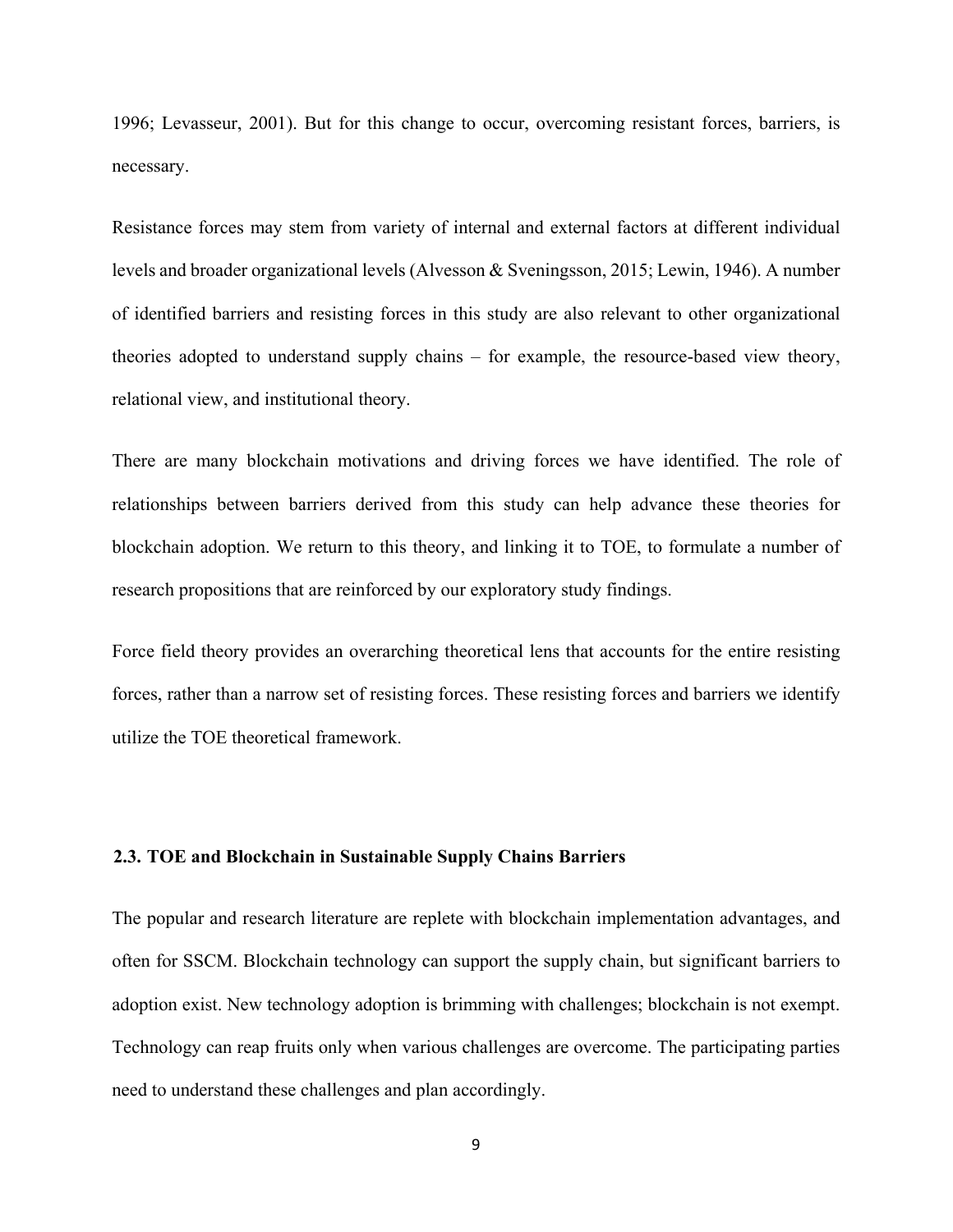In this section, we utilize the TOE theoretical lens (Baker, 2012; Oliveira & Martins, 2011; Tornatzky et al., 1990) to identify various challenges and barriers for blockchain technology adoption, especially within the SSCM context. The blockchain barriers are technological (T), organizational (O), and environmental (E) barriers. The first two groups of factors are endogenous to the technology or organizations. The latter includes two environmentally exogenous dimensions including inter-organizational barriers, and a broad category of external to supply chain and organization barriers.

The technological barriers will include basic challenges that are present with blockchain technology like security, accessibility and immaturity of technology. Organizational dimensions will include management commitment, policies and culture. The supply chain (interorganizational) view encapsulates challenges like information disclosure, problems with collaboration and lack of awareness. The final barrier grouping includes government policies, and general normative, and ethical practices. The barriers –resisting forces – were initially determined using relevant literature in supply chain information systems and technology, SSCM, and blockchain technology. Expert input helped confirm the barriers and definitions. These experts are active in the blockchain-supported supply chain area.

Table 1 summarize the TOE elements and the underlying barriers. The four barrier dimensions we now present consider both general and SSCM issues that may arise.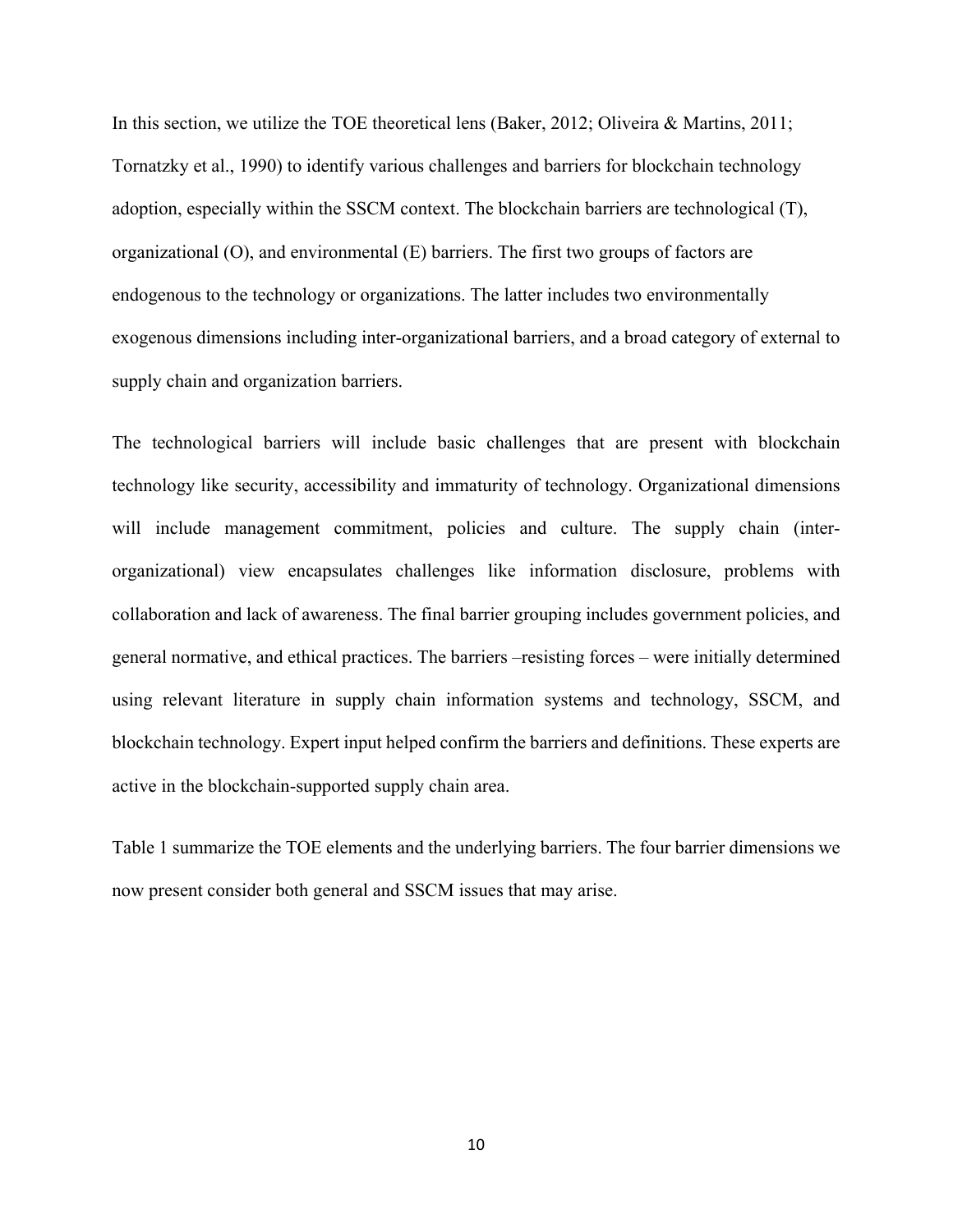## *2.3.1. Technological Barriers*

The technological context incorporates technical capability, complexity, difficulty, and availability of the innovation that is considered for adoption (Rogers, 1995). For blockchain adoption this category includes barriers stemming from blockchain technology limitations. Blockchain technology is immature. Their immaturity creates technical challenges including scalability, usability, interoperability (Casino et al., 2018; Swan, 2015; Yli-Huumo et al., 2016). Blockchain has been initially introduced as a secure technology that utilizes a unique decentralized structure with various computational algorithms that make it difficult to hack or crash. Yet, a number of hacks and system attacks, especially in the cryptocurrency environment, have raised questions about the vulnerability of blockchains (Yli-Huumo et al., 2016).

There are also blockchain accessibility concerns; is the IT infrastructure accessible for all blockchain participants (Abeyratne & Monfared, 2016)? To access pertinent information the type of blockchain system in place -- open or permissioned – needs consideration (Morabito, 2017). Whether all blockchain participants need access to all supply chain information is an application concern (Gorane & Kant, 2015).

The blockchain technology has an inherent characteristic of security (Saberi et al., 2019b). Particularly the security and distribution characteristics of blockchain technology contributes to its 'trustless' environment (Crosby et al., 2016). But, the security issue is still a concern. The technology is still vulnerable to insider attacks potentially hampering network security (Meng et al., 2018). Blockchain is vulnerable to a 51% attack allowing a single entity to have command over majority of the network (Yli-Huumo et al., 2016). In terms of the supply chain involving multitudes of participants, these attacks could easily bring down the system.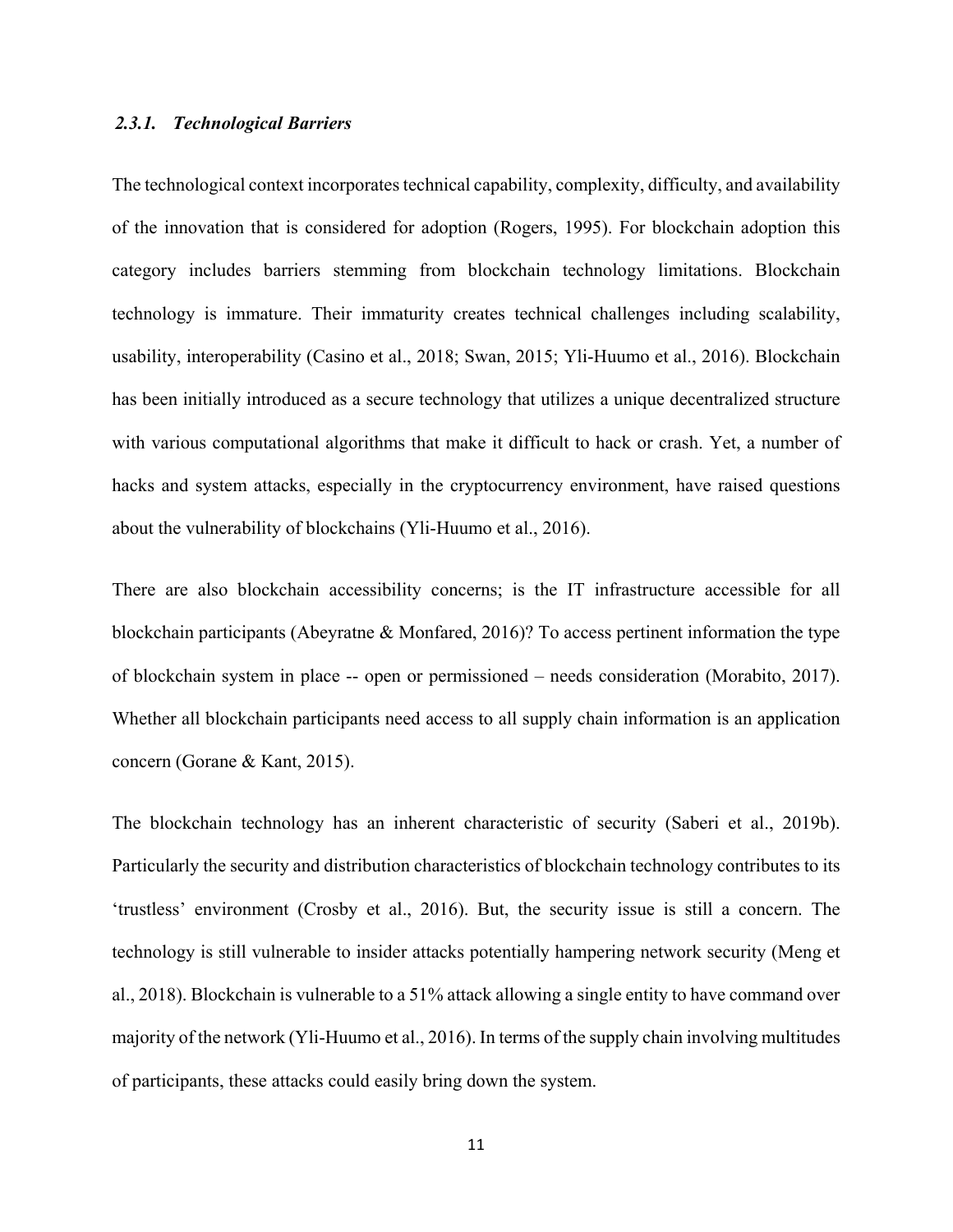The blockchain technology is an immature technology (Mougayar, 2016). Speed of transaction is currently slower than some traditional systems. For example, for cryptocurrency exchanges, it takes 10 minutes to sufficiently secure a transaction -- for Bitcoin – when compared to traditional credit card systems that take a few seconds. The technology suffers from the issues like scalability and handling of large number of transactions which could put a limit on the data storage and bandwidth (Yli-Huumo et al., 2016).

Alongside these scalability limitations the technology still suffers from latency and throughput issues (Swan, 2015). With lower throughput rate and higher latency, blockchain technology still requires development (Mendling et al., 2018). These issues mean that implementation of blockchains in supply chain could mean lower transaction numbers, and the transaction times would be higher. When seeking to monitor environmental and social practices, the type, location, and volume of information required makes it extremely difficult to manage.

Data immutability is one of the characteristics of the blockchain technology. Immutability means the data or the information is unchanged. The issue is even with the ability to change and update the data and errors within the records are permanent, as they will continue to live with the blockchain (Palombini, 2017). Thus, even a poor environmental or social record could exist forever, even though the latest data seeks to correct such information.

The last point is blockchain technology's public image and perceptions. This characteristic is not strictly technological, but image plays a large role in eventual adoption. The public views also has a perception, due to the 'dark web' of money-laundering and other illegal activities through blockchain anonymity; although in permissioned block chains this may not be an issue. Over time this perception may change as greater adoption of blockchain occurs (Swan, 2015). The concern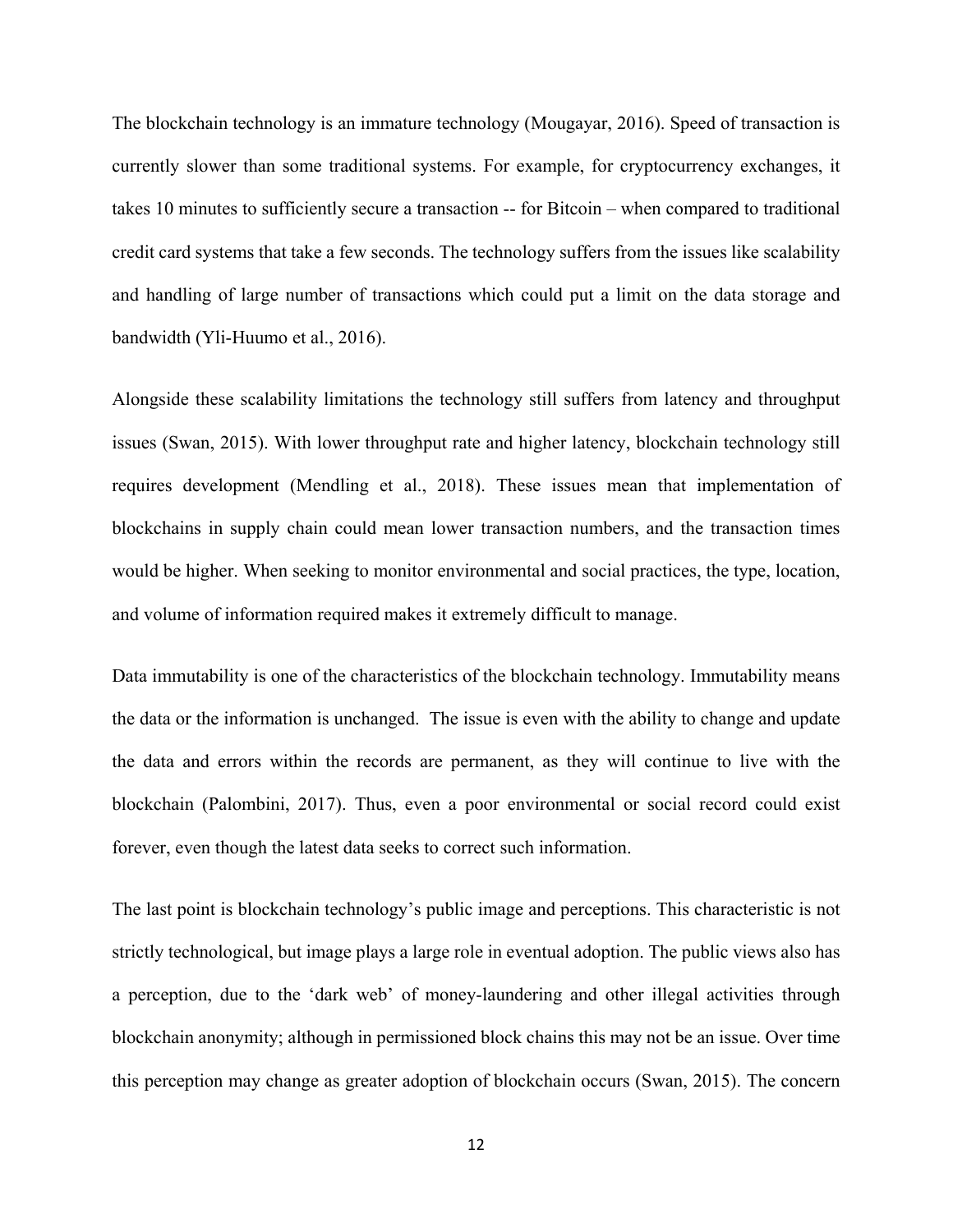is that social and environmental issues need to be at a higher ethical requirement for sustainable supply chains; the unethical perception of the blockchain technology hinders its application where ethical behavior is central to acceptance.

#### *2.3.2. Organizational Barriers*

The organizational context encompasses factors and issues related to internal focal firm concerns. Example organizational barriers may include financial constraints, lack of management support, lack of new organizational technology policies, and lack of knowledge and expertise.

Blockchain technology requires hardware and software, with maintenance, to sustain it. The cost associated with additional investments increases with larger implementation (Marsal-Llacuna, 2018). New technology will be costly for the organization and the system partners, not only for the technology but supporting people and process infrastructure (Mougayar, 2016). For sustainability this also means cross-disciplinary participation such as corporate social responsibility, public relationships, and environmental management personnel depending on the sustainability concern to be addressed by the technology.

The lack of commitment from top or middle management creates problems. Their support is essential for blockchain technology implementation (Mangla et al., 2017). This barrier exists for risk-averse companies, where the risks of new technology can impact the organization. Also, if the supply chain sustainability is the goal for this technology, management may not view the blockchain application as core to its values and mission.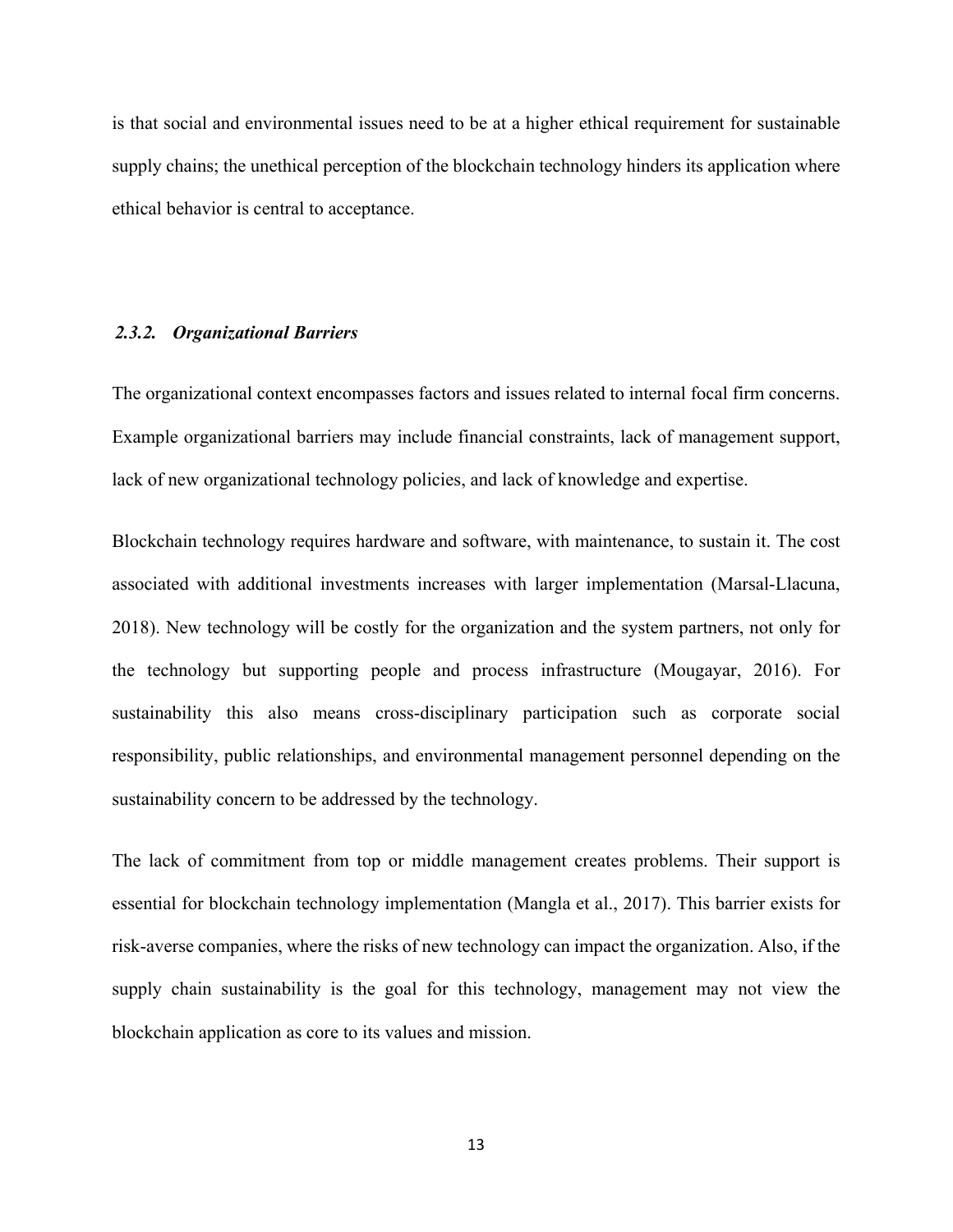In organization there is a lack of comprehensive blockchain understanding impeding its implementation (Mougayar, 2016). Adding the need to more fully understand and manage sustainability in this context makes it a greater knowledge and expert organizational need. This discomfort with the new technology, applied to a relatively new organizational practice such as sustainability, negatively affects the perceived ease of use (Kamble et al., 2019a).

There are challenges in adoption of blockchain technology in supply chain due to lack of standardization (Morkunas et al., 2019). Internal organizational changes for new standards, both blockchain and in sustainability, leads to difficulty in establishing connections via blockchain between firms as the systems vary in architecture from each other. These barriers are further evaluated in the next section.

#### *2.3.3. Environmental Barriers – The Supply Chain Inter-Organizational View*

The environmental context contains two categories: supply chain barriers and broader external barriers – broader external barriers are discussed in the next section. Inter-organizational supply chain barriers refer to external barriers occurring outside the boundaries of the firm; and the technology. Although the environmental context sometimes only focusses on institutional factors, in this study we utilize a broader perspective that incorporates relation-specific issues in the supply chain across organizations.

Supply chain barriers include supply chain entity relationship challenges. Lack of customer awareness and tendencies concerning sustainability and blockchain technology, problems in collaboration, communication and coordination in the supply chain, and conflict of information disclosure policy between partners in the supply chain, are some examples.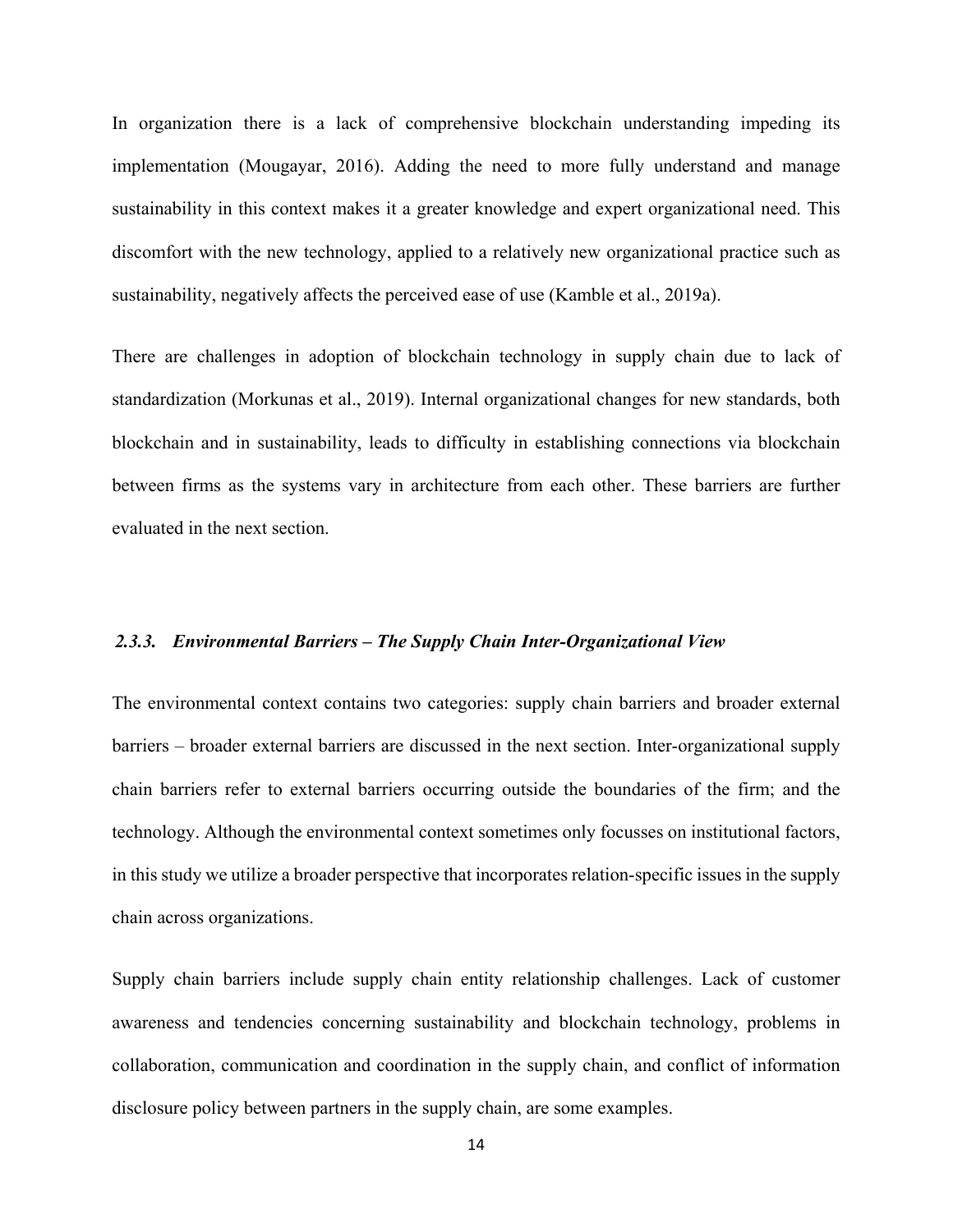The most challenging dimension of supply chain concerns arises at the nexus of technical and sustainable practices supply chain integration. Customers' lack of awareness and tendency about blockchain technology in sustainability may arise, usually due to ineffective communication and collaboration among the partners with different goals and priorities (Mangla et al., 2018; Oliveira & Handfield, 2019). Organizations often lack the knowledge on sustainability and in turn fail to adopt sustainable practices across the supply chain; blockchain technology only adds to the complexity and potential confusion (Luthra et al., 2016).

There is often a question about data confidentiality and privacy in inter-organizational systems (Sarkis & Talluri, 2004; Sayogo et al., 2015). Organizations are skeptical about sharing their information as they see information as a competitive edge (Wang et al., 2019). Blockchain technology makes information transparent and data protection and privacy could be provided via encrypted blockchain (Hughes et al., 2019). There are questions about lack of information sharing policies, which could address how much and what type of information should be shared. The participants are willing to share the information if it adds value towards their customers and their proprietary information is not disclosed (Sayogo et al., 2015). Sustainability information is exceptionally sensitive due to legal and ethical concerns that could not only result in poor public image, but fines and even criminal proceedings. This makes the barriers even larger.

It is a challenge to integrate supply chain processes with sustainable practices and blockchain technology. Business process reengineering is required. The processes must be jointly developed and improved to support additional sustainable practices, especially if supply chain members are not well-versed on these issues (Kaur et al., 2018; Sarkis & Zhu, 2018). Organizations are slow to respond to improving sustainable performance due to absence of resources (Govindan et al., 2014).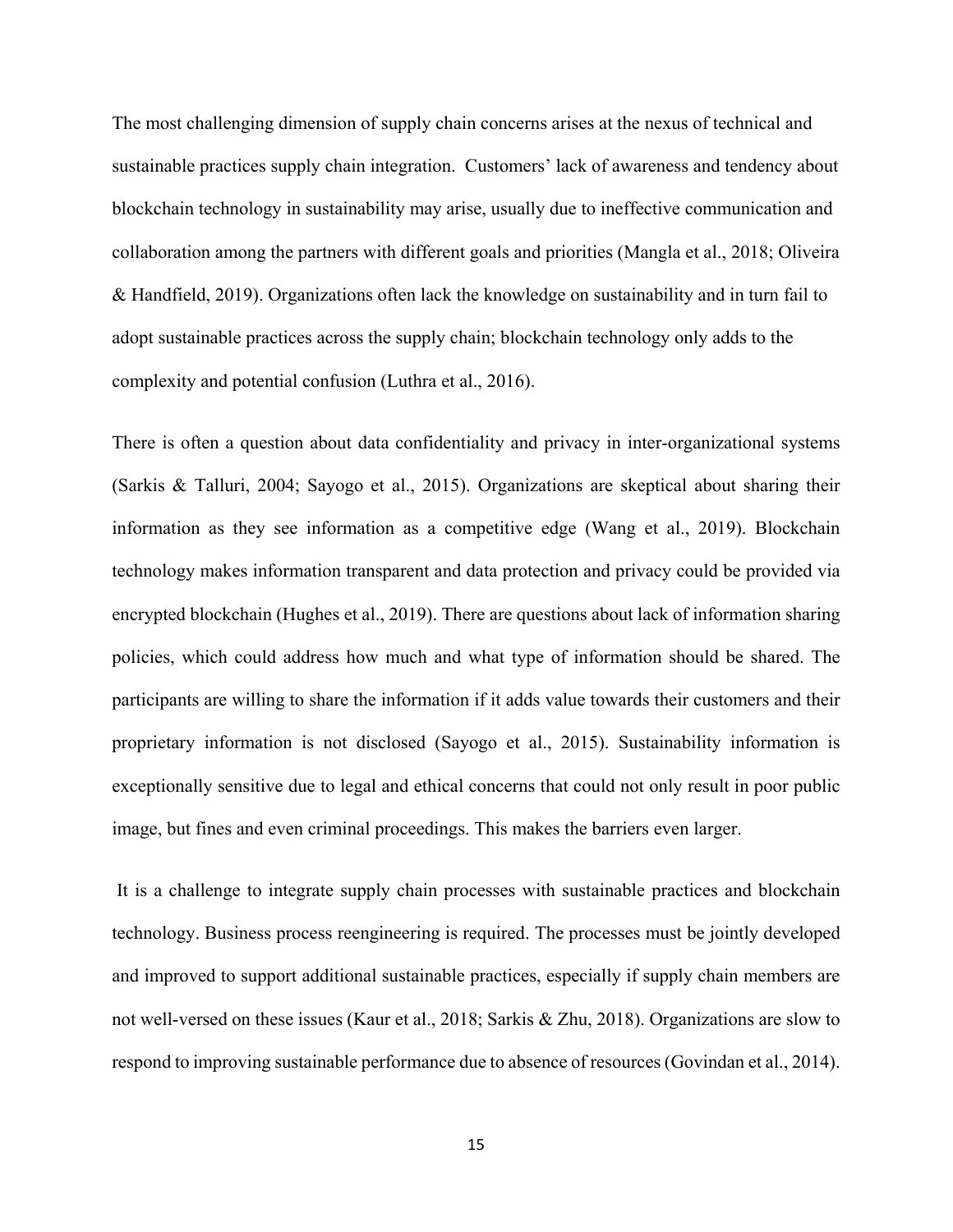Due to complex nature of the sustainability the technology needs proper strategic implementation to achieve better quality and processes (Mangla et al., 2017).

Cultural and geographical differences among the supply chain partners can impede the implementation of blockchain technology. These differences often hamper the adoption of uniform performance tools and system across the supply chain (Sajjad et al., 2015) and sustainability, especially social sustainability with its heterogeneous global and cultural definitions making these differences a significant barrier.

### *2.3.4. Environmental Barriers – The External View*

Our external barriers are associated with governments, industries, institutions, communities, and non-governmental organizations (NGOs). Lack of governmental policies, market competition and uncertainty, and lack of external stakeholders' involvement in adopting sustainability and blockchains are some exemplar external barriers.

The category delves into barriers arising from external stakeholders, governments and institutions. Altogether we are focusing on units who are not viewed as direct participants in the supply chain. Organizations and supply chains have faced significant sustainability pressures, driving their need for sustainable practices. Although many pressures exist a lack of standard policies and frameworks for sustainability and lack of engagement is preventing the advancement of integrated systems, and blockchain standards are even more difficult to pin down (Mangla et al., 2018).

Government regulations are still not fully in support of the blockchain technology given the novelty of the technology (Kamble et al., 2019a) hampering adoption in the supply chain. Gaps in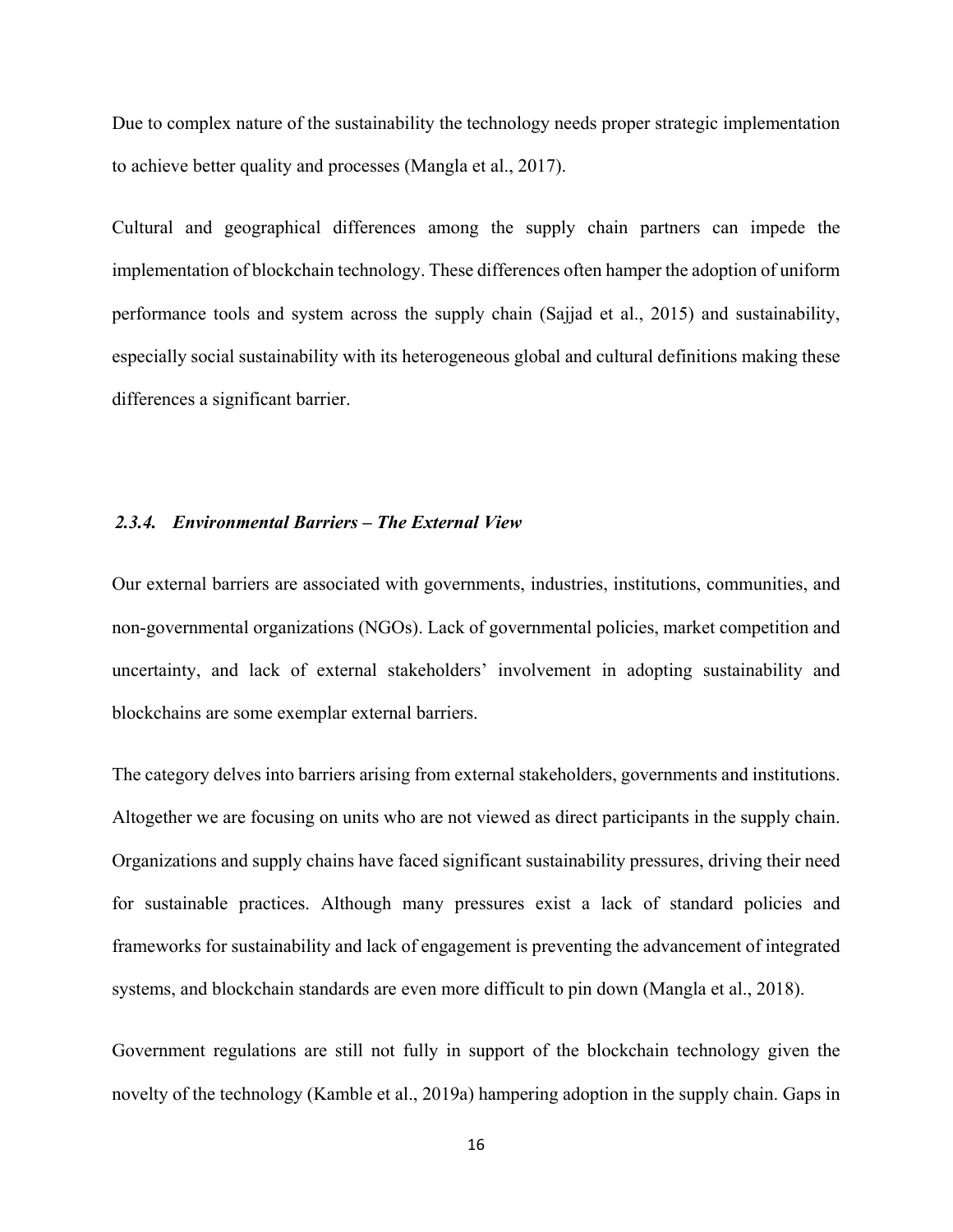government oversight on what and how to measure which further impedes the move towards blockchain systems and sustainability. Governmental incentives to support the adoption of sustainable practices (Govindan et al., 2014) may be substantial barrier, organizations seeking to embrace blockchain technology may see the lack of additional supporting incentives barrier especially true for smaller and distributed suppliers in less developed countries.

Governments, acting as public agents, seek ethical and safe practices (Luthra et al., 2016), which have furthered the adoption of sustainable practices and blockchains in the supply chain. Also NGOs working on environmental issues wish involvement (Mangla et al., 2017). There are concerns from supply chain partners due to conflicting or multiple stakeholder requirements, which lead to impediments in sustainable practices with blockchain technology. It is not uncommon to see businesses fearing introduction of new sustainable products in the market due to market demand uncertainty and lack of market information (Mangla et al., 2017; Mangla et al., 2018) further impeding the need for blockchain technology. Whether the blockchain technology can contribute to economic sustainability, profitability, is a concern.

For clearer understanding for successful implementation of the blockchain in SSCM, it is important to search these barriers and interactions. The research here can support strategic plans including organizational, supply chain, technology developers, and other stakeholder plans to deal with them. It could be possible that some of these factors require less attention, whilst others would need years of involvement. To realize SSCM integration with blockchain technology, exploratory insight is a vital need. We now describe the methodology to explore the barriers and concerns.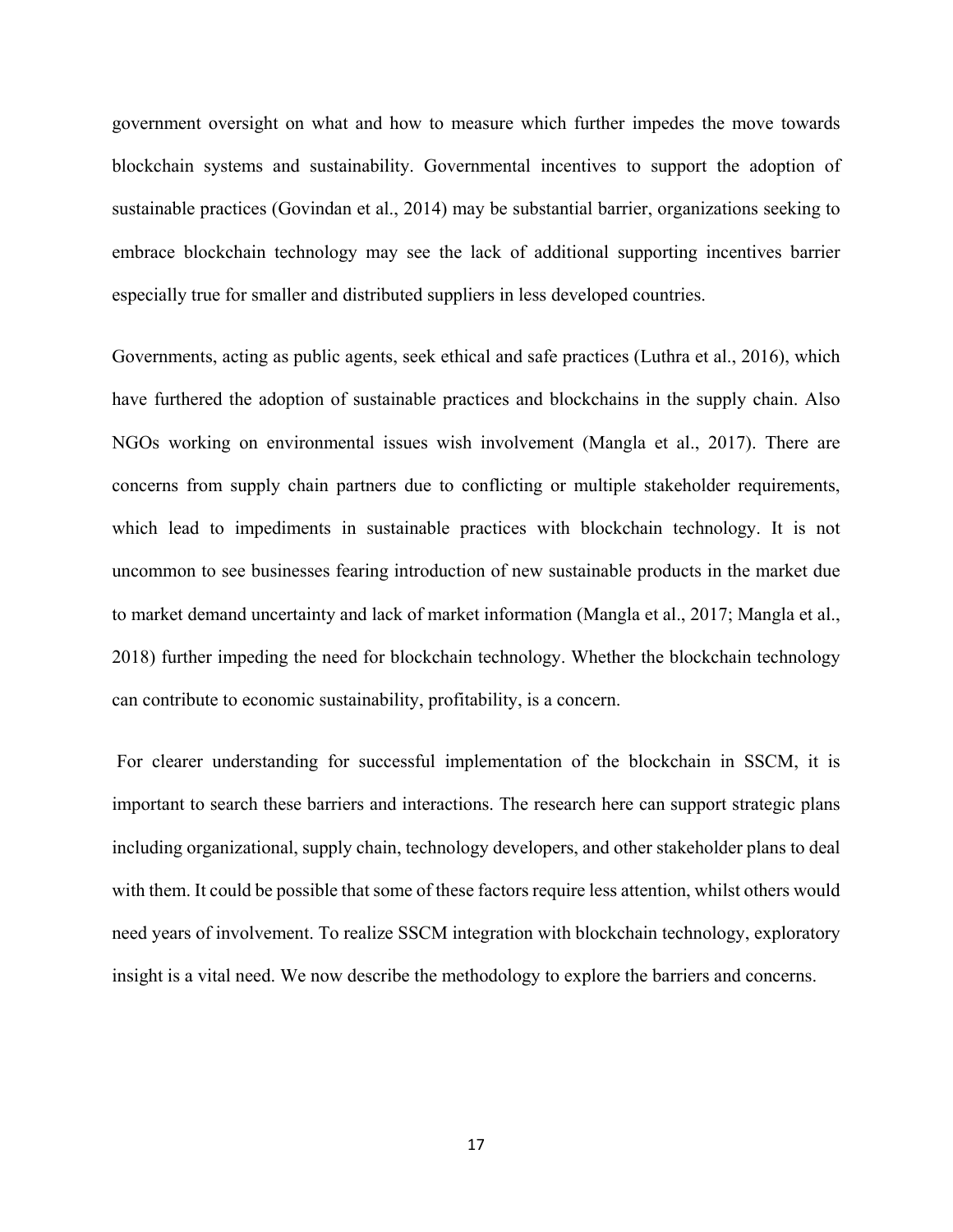# **3. Methodology**

An initial list of barriers from the academic literature appears in Table 1. The TOE framework was used to group the factors; as described in the previous section. The list of barriers and the identified categories were further examined, refined, and confirmed by six experts from the supply chain management field who were also involved in blockchain technology research projects. A DEMATEL – Decision Making Trial and Evaluation Laboratory (Fontela & Gabus, 1976) – survey captures inputs using pair-wise comparison matrices composed of barriers at the general and more specific level. Each matrix includes between four to seven factors. This smaller set of factors and multiple matrices helps keeps DEMATEL data acquisition more tractable for data gathering. In this way a hierarchical matrix factor set was used; with the general factor groups representing the highest level and the sub-matrices representing each general factor grouping. This process allowed for a clearer approach, with less fatigue, for respondents to fill out the surveys. The major factors and the sub-factors were each clearly defined for participants.

The DEMATEL methodology helps to structure the causal relationships among the identified barriers and identifies each barrier's prominence (Fu et al., 2012; Lee et al., 2010). The analysis includes the following steps:

Step 1- Aggregate results (average) and establish pairwise direct-relation matrix

Step 2- Determine the initial influencing matrix (N) by normalizing

Step 3- Calculate the total relation matrix (T)

Step 4- Determine row and column sums from the total relation matrices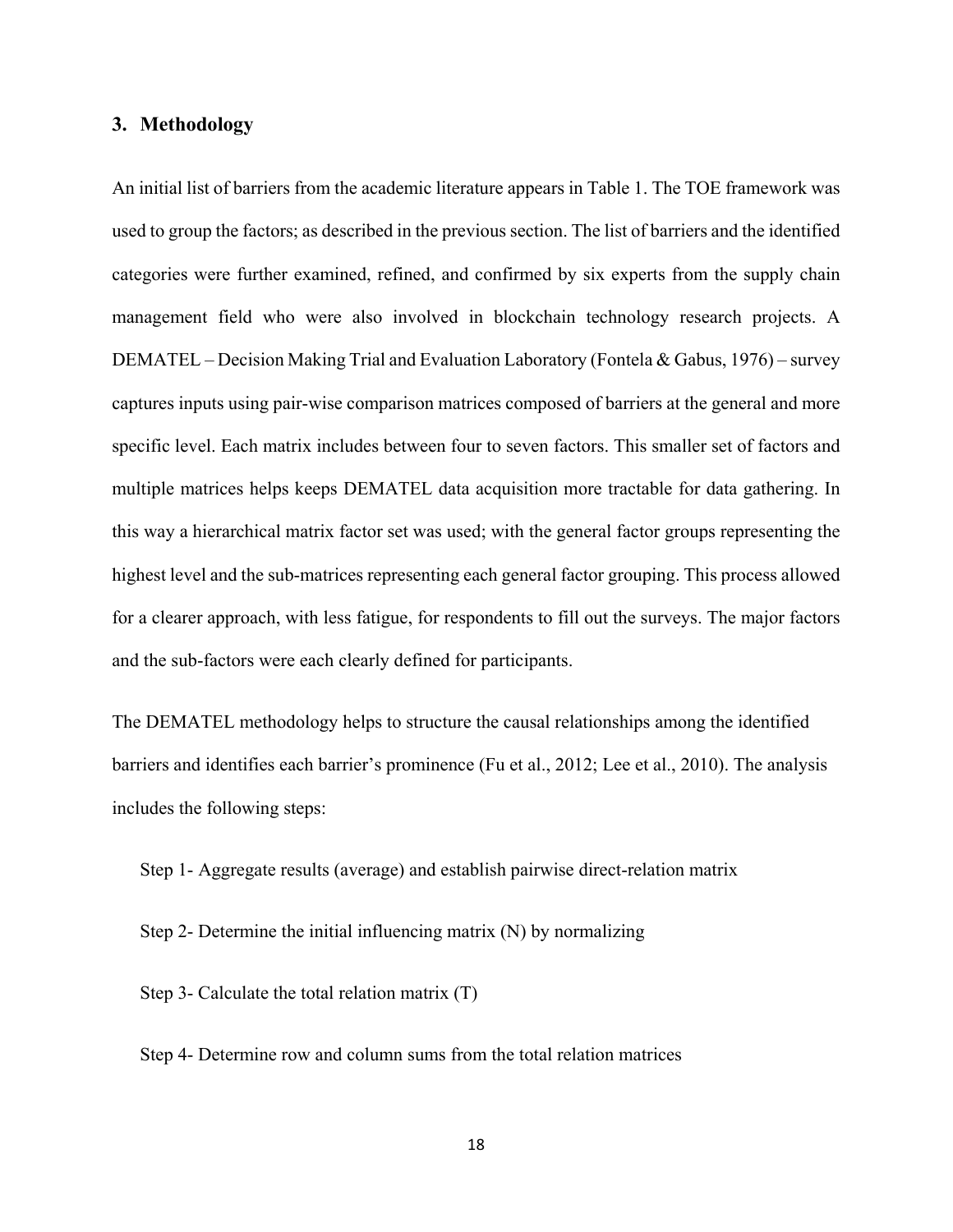Step 5- Determine the overall prominence and net effect values of factors

Step 6- Draw the DEMATEL prominence/effect diagrams – only mapping those relationships above a threshold value

Each step incorporates multiple mathematical evaluations. The prominence and net effect values of each factor are DEMATEL analysis outputs. The final prominence value ranks the factors. Additional details on DEMATEL methodology and the calculations appear in the Appendix.

DEMATEL appears in numerous research investigations related to sustainability and supply chain management. Examples include renewable energy resources selection and green supplier selection (Hsu et al., 2013; Su et al., 2016), green supply chain management practice evaluation (Lin, 2013), strategic competitive advantage (Wu et al., 2017), and business process management (Bai  $\&$ Sarkis, 2013).

A recent study, utilizing some aspects of DEMATEL, evaluates the relationship among the enablers of blockchain technology in the agriculture supply chain (Kamble et al., 2019b). Another study applies DEMATEL to find the interrelationships among the barriers to adopting blockchain technology in industry and service sectors (Biswas & Gupta, 2019). The barriers identified in this study did not include blockchain adoption in the supply chain domain. This study focused more on external and system issues in a public blockchain setting and cryptocurrencies. Although both studies can inform our study, their perspective evaluations do not capture private blockchains and especially SSCM concerns. Our study further contributes to the literature by introducing blockchain as a novel technology that requires significant and potentially diverse attention and development from both scholars and practitioners. How these study groups perceive the barriers, similarities and differences in their observations and evaluations are explored in our study.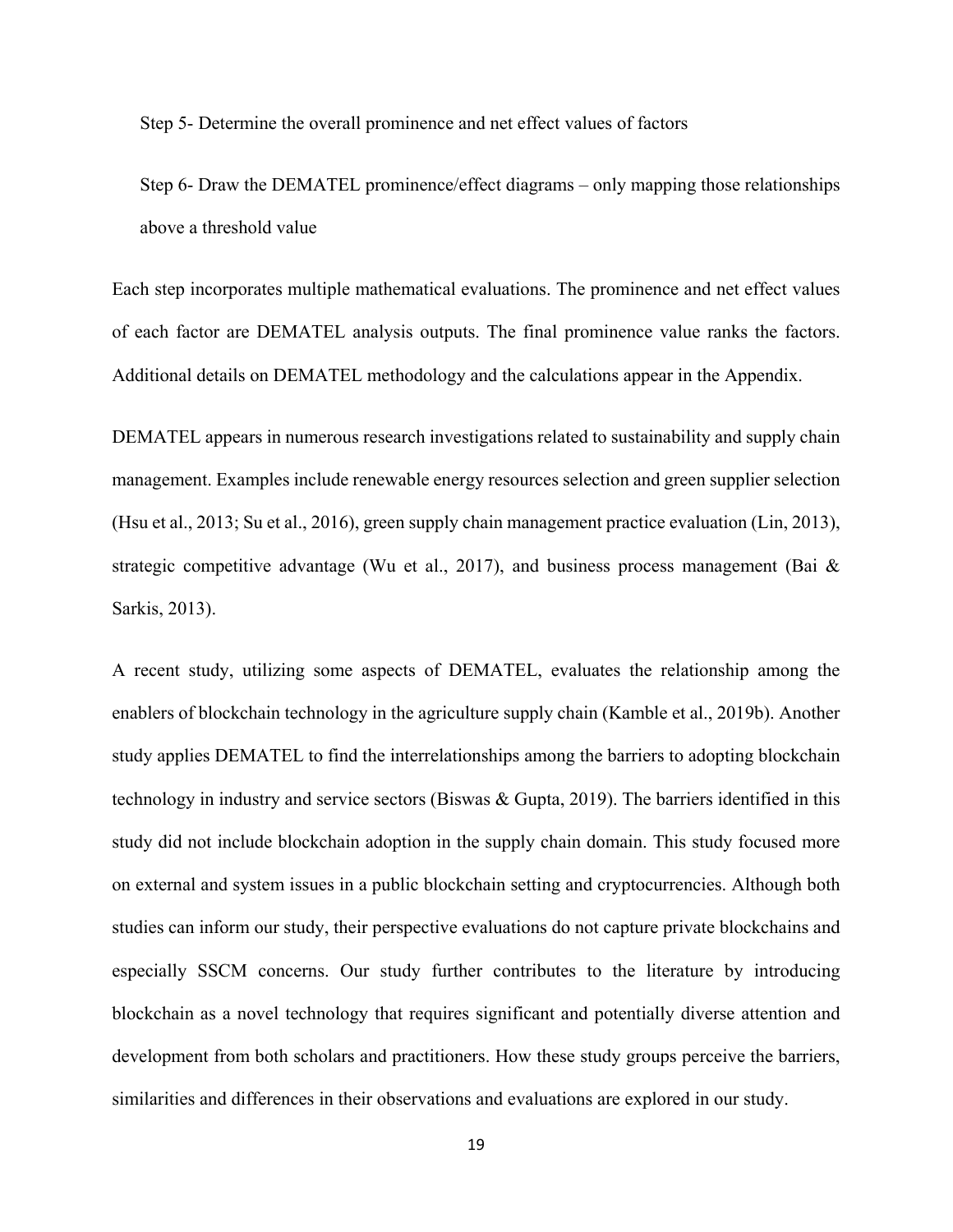The DEMATEL-based analysis in our study further differentiates from previous studies due to a theoretical focus for barriers analysis and introducing force field theory as an explanatory theoretical lens. Adding theoretical underpinnings is lacking in many previous DEMATEL studies that look for practical relationships amongst factors. The present study fills this gap and aims to examine the barriers that impede blockchain adoption for integrating sustainability in the supply chains; with theoretical observations that form research propositions to advance key theories in the supply chain management context for further study as a goal.

# **3.1. Sample and Participant Information**

Experts in blockchain and SSCN were invited to participate in this study. 47 responses were obtained. Our major respondents were represented from academia (35) and practice (12). A linguistic scale was utilized to convert the strengths of the influence relationships amongst factors to a numerical scale (see Table 2).

| <b>Linguistic Term</b> | <b>Numerical</b><br>Value |
|------------------------|---------------------------|
| None                   |                           |
| Very Little            | 1                         |
| Moderate               | 2                         |
| High                   | 3                         |
| Very High              |                           |

Table 2- linguistic term and equivalent numerical value for pair-wised comparisons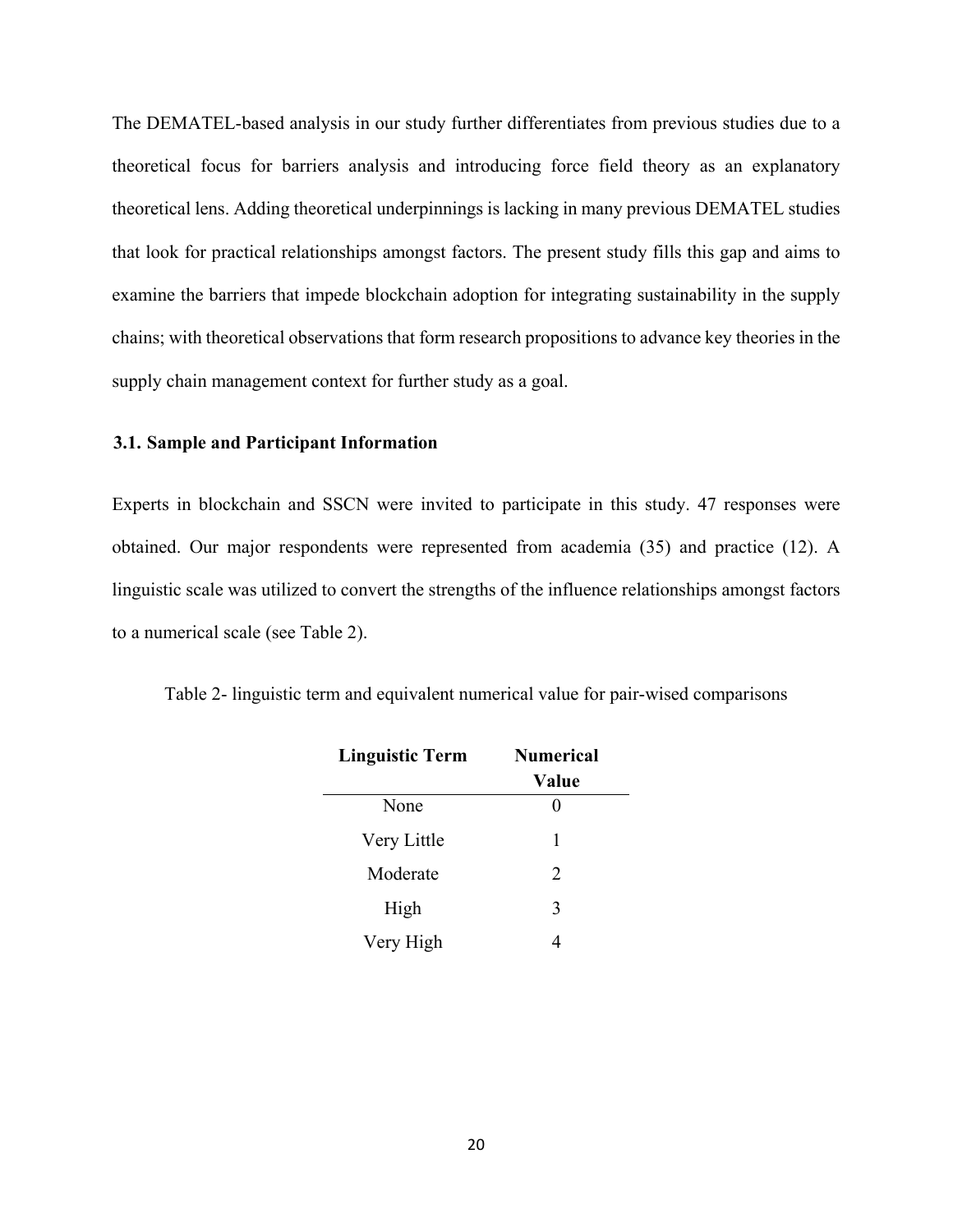#### **4. DEMATEL Results**

The resulting outputs of the DEMATEL methodology are relationship diagrams. The x-axis presents prominence values and y-axis shows the net influencing value. Each barrier has a corresponding prominence (x) and net influence (y) value on the diagram. The arrows connect points and displays the direction of the relative significant influence between two factors. Only significant influences are included.

Two major respondent groups evaluated the barriers; academics and practitioners. To determine if the main categories -- barrier groupings -- had different perspectives we separated the responses and completed the aggregated DEMATEL for each group. We compared the barrier outcome rankings for the twenty-two barriers that fell over the four groups. The prominence score for each barrier, calculated by multiplying the prominence score for the barrier group to the prominence score ranks for each barrier. We used a non-parametric rank correlation statistic -- Kendall's Taub statistic – to determine if the rankings were correlated. The results revealed that the ordinal ranks are not significantly correlated  $(p > .05)$  using a two-tailed test. This result further validated our initial conjecture that academics and practitioners may perceive barriers differently. The analysis will compare and contrast the results of DEMATEL analysis between two respondent groups; academics vs practitioners.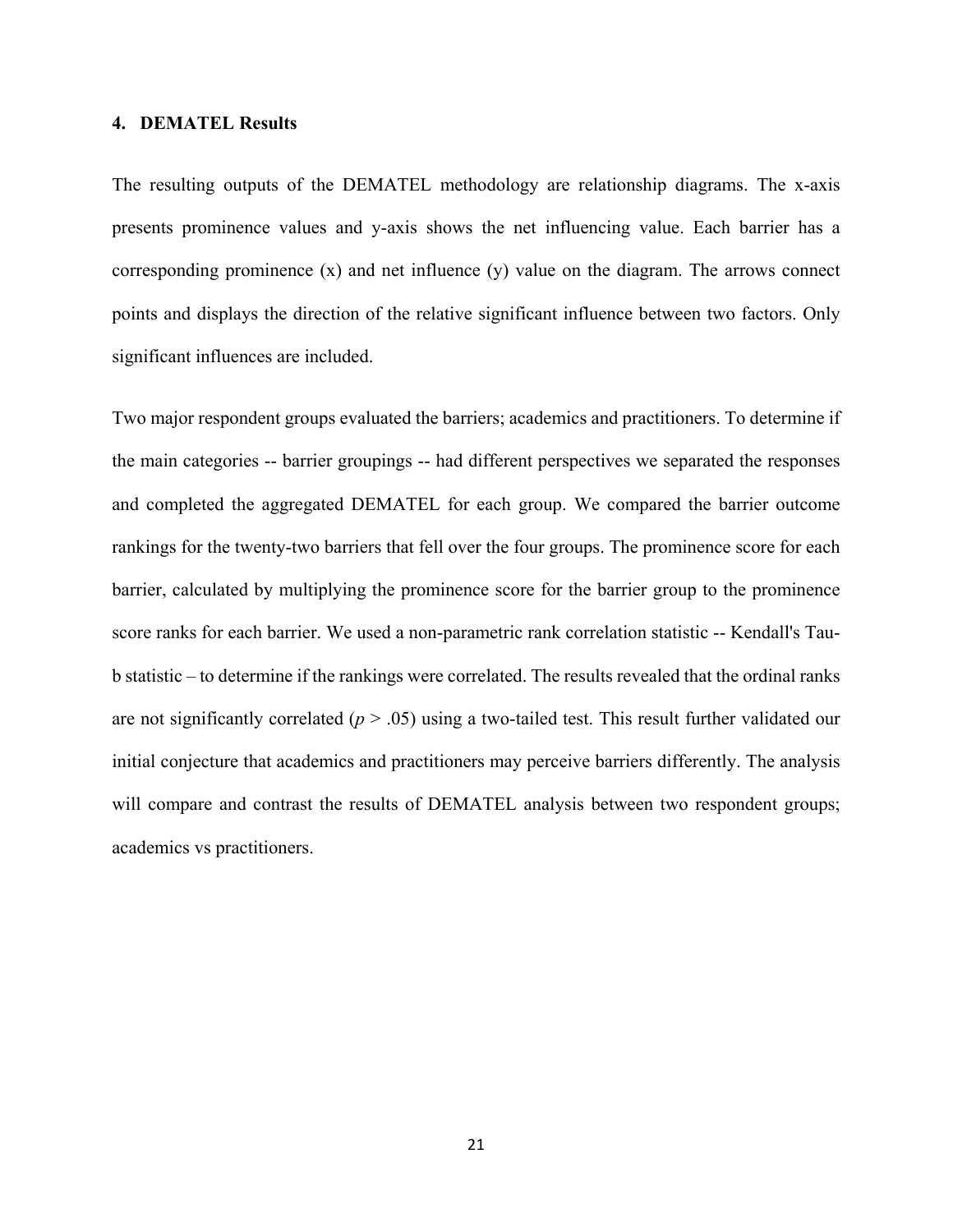### **4.1. Relationships of Main Barrier Categories**

The main barrier categories relationship diagram displays the relationships amongst the main categories between academics and practitioners (see Figure 1). The connecting arrows only include relationships between the main categories that met the threshold value.

Figure 1 shows that supply chain barriers (M2) and technological barriers (M3) received the highest prominence values from both academics and practitioners. Both stakeholder groups believe that technological barriers impacts supply chain barriers and organizational barriers (M1). Supply chain barriers are affected by external barriers (M4) as well.



Figure 1- DEMATEL main barriers categories relationships for academics and practitioners

*M1: Organizational barriers; M2: Supply chain barriers; M3: Technological barriers; M4: External barriers;*

Academics highlighted supply chain barriers category as the most prominent; practitioners highlighted technological challenges. The practitioners appear more technology-oriented, who are more concerned about the technology itself, rather than the other general issues.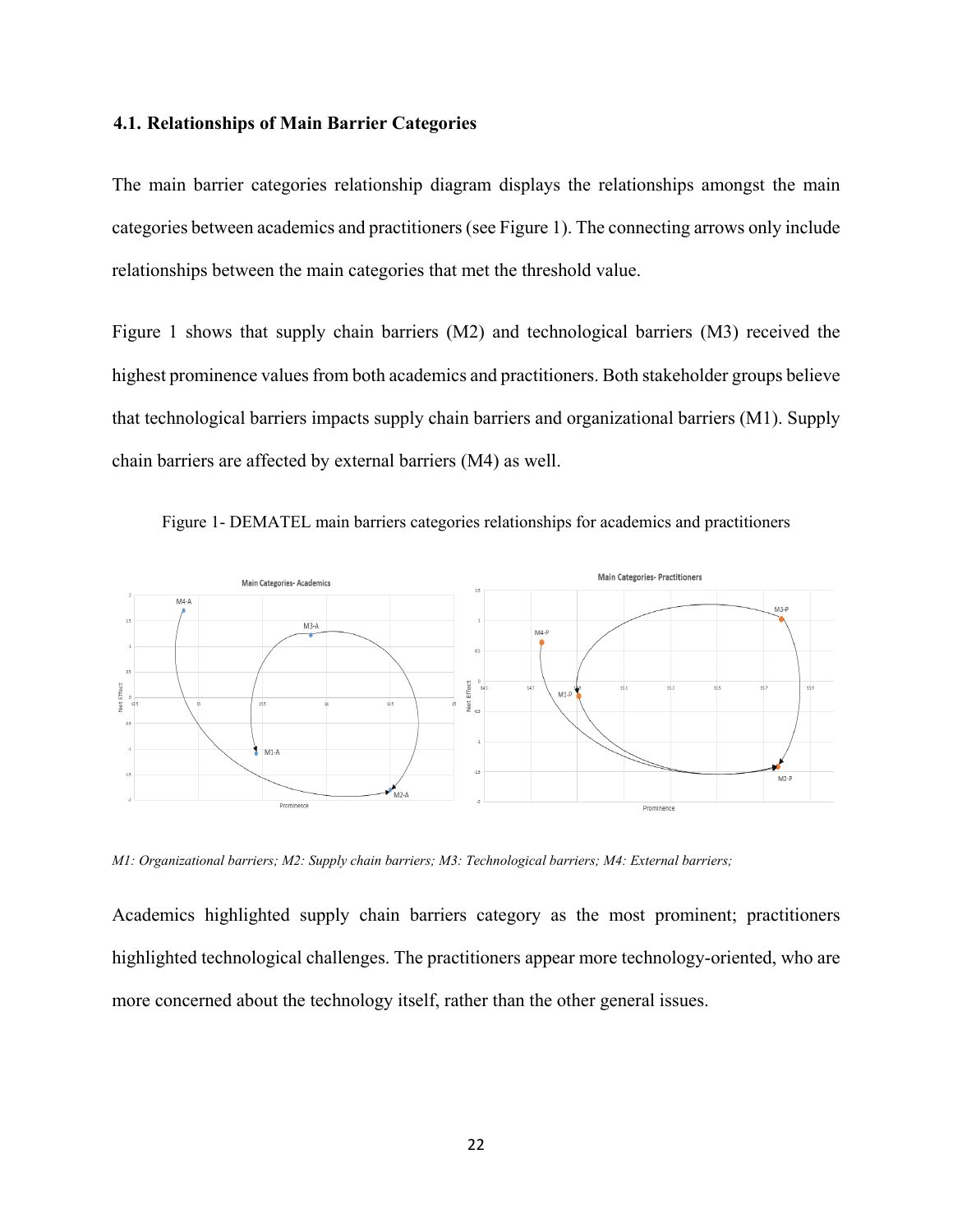For practitioners, technological barriers, external barriers, and organizational barriers significantly influence supply chain issues. Academics believe that the effects of organizational barriers on supply chain barriers is not as significant.

Overall, both academics and practitioners agree that addressing technological issues of blockchain technology and obtaining complete support from external sources such as governments, industries, and external stakeholders relate to reducing supply-chain related barriers; a prominent barriers category.

A summary of the results includes:

- Supply chain and technological barriers are the barrier categories with highest prominence and may require special attention.
- Technological barriers and external barriers need to be initially addressed to harness supply chain obstacles for adopting blockchain in SSCM.
- Technological barriers require initial attention to address organizational obstacles for adopting blockchain in SSCM. This attention is likely to result in decrease of supply chain barriers.

### **4.2. Technological Barriers Prominence and Relationships**

Technological barrier relationship diagrams for academics and practitioners are shown in Figure 2. Security challenge (T1), the negative perception toward technology (T3), and immaturity of technology (T5) have the highest prominence values for both academics and practitioners. There are also significant relationships across these three barriers that require attention.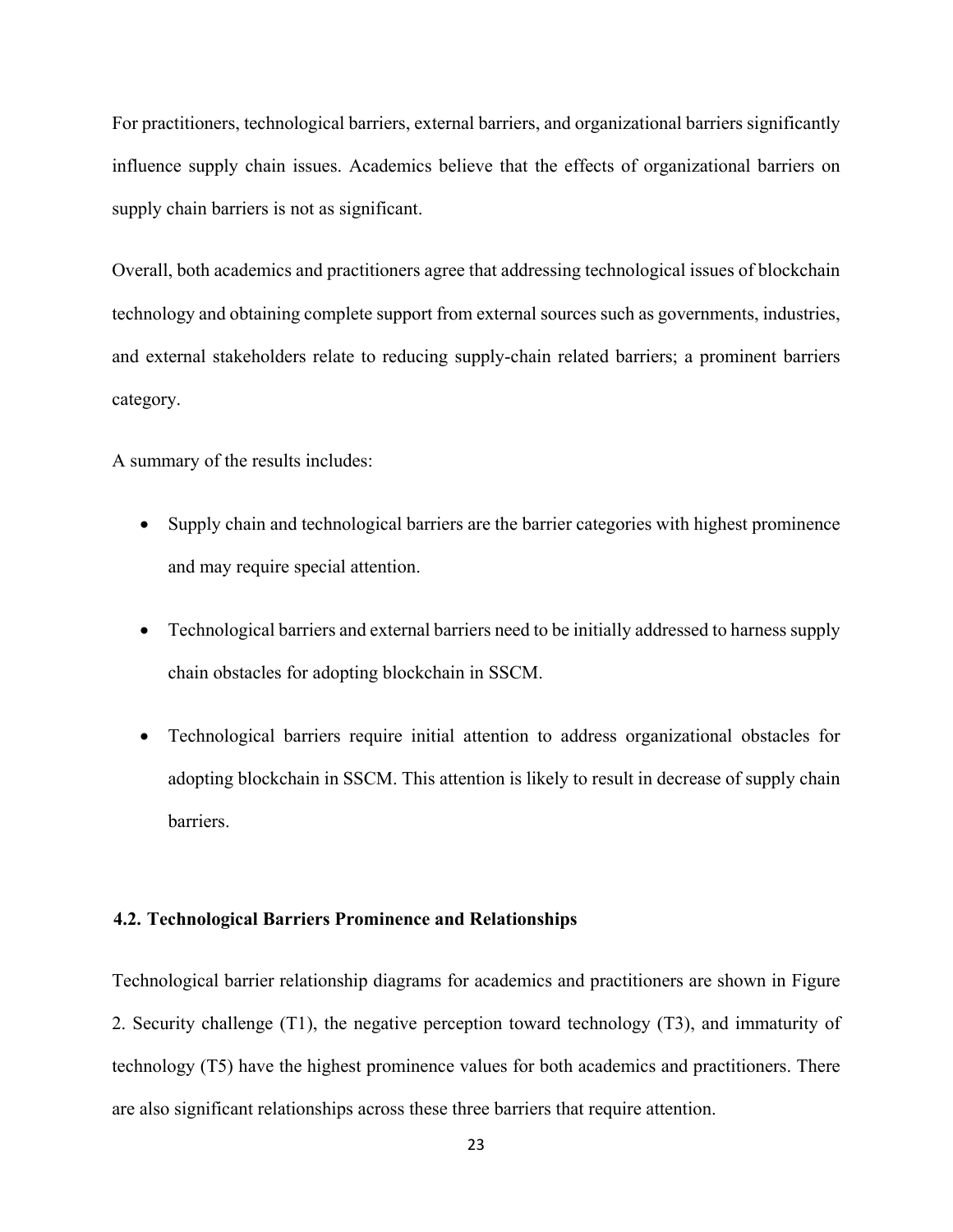Both academics and practitioners view immaturity of technology as the obstacle that impacts security challenge and the negative perception toward technology. Immaturity of technology controls the negative perception toward technology directly and indirectly with an arguably mediating relationship. Security challenge acts as the mediator. To fully address the negative perception toward technology, mediator barrier, security challenge, and immaturity of technology need to be tackled. The practitioners highlight that access to technology (T2) is also relatively important. They consider that this challenge can affect the negative perception toward technology. Alternatively, academics did not consider T2 as an important and influential barrier.





*T1: Security challenge; T2: Access to technology; T3: The negative perception toward technology; T4: Immutability challenge of technology; T5: Immaturity of technology;*

#### **4.3. Organizational Barriers Prominence and Relationships**

Net effects and overall prominence of organizational barriers appear in Figure 3. Although some nuances are discernable, both academics and practitioners have relatively similar opinions on barrier prominence. Lack of management commitment and support (O2), hesitation to convert to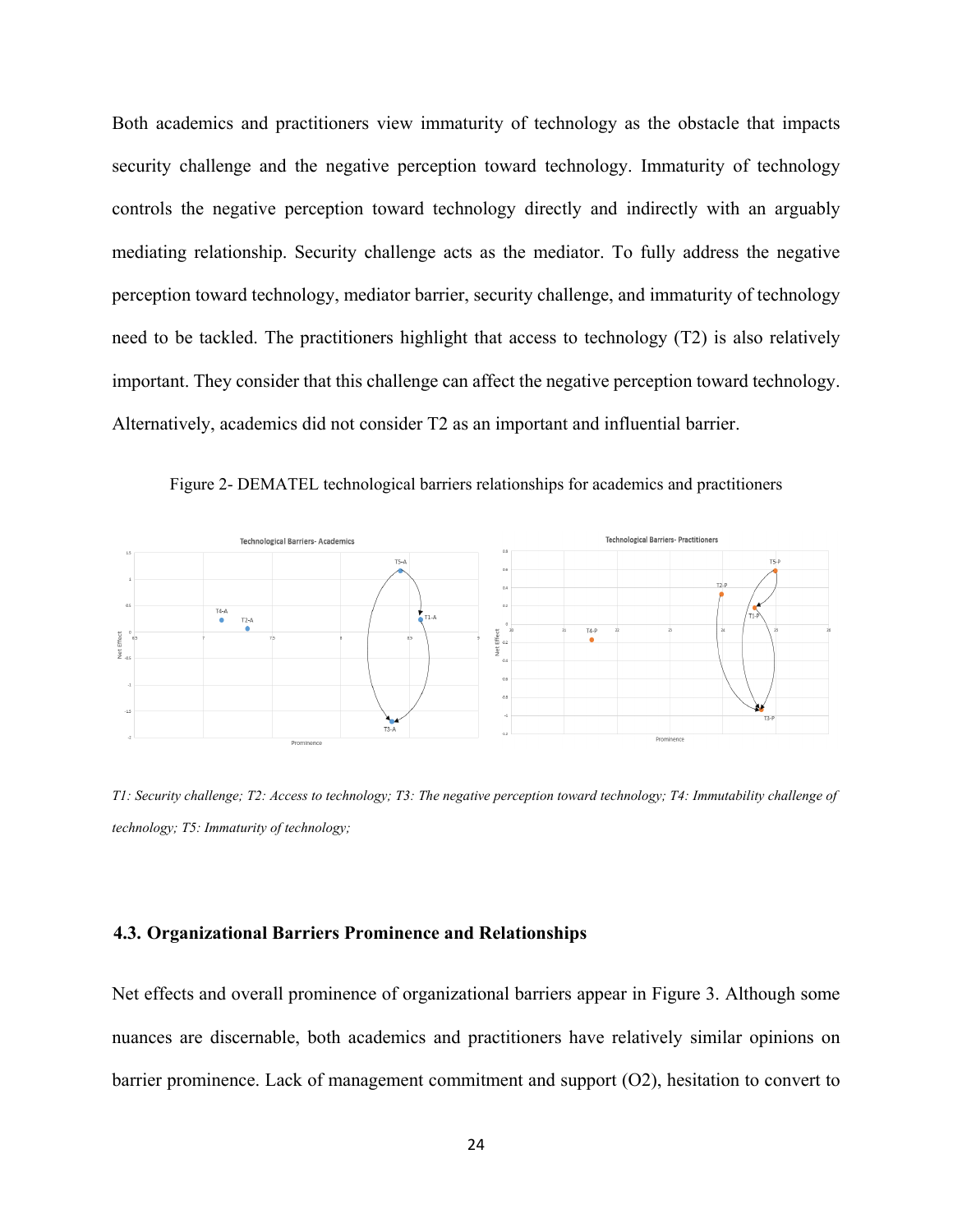new systems (O6), and lack of knowledge and expertise (O4) are the leading prominent barriers for both academics and practitioners. For academics, the next top three prominent barriers are lack of new organizational policies (O3), difficulty in changing organizational culture (O5), and lack of tools for BC and SSCM (O7), respectively. However, practitioners ordered these latter barriers differently  $-$  O5, O7, and O3, respectively.

Lack of management commitment and support has the highest overall organizational barrier prominence and is a significant precursor to the other barriers. Although blockchain has gained notice in the business lexicon, managers may still have limited on the technology. This lack of knowledge makes managers hesitant to adopt the technology. Blockchain is a disruptive technology and integrating with or replace their legacy systems with blockchain is likely a major concern. Relatedly, financial constraints, lack of management support, and lack of knowledge and expertise influence hesitation to convert to new systems. A mediated relationship among lack of management commitment and support, lack of knowledge and expertise, and hesitation to convert to new systems is represented in the academic relationship diagram.

Both study groups provide relatively similar pictures for causation relationships. A careful comparison reveals that practitioners highlight that lack of knowledge and expertise may prevent the development of tools and instruments for integrating blockchain and SSCM. Also, practitioners do not observe a significant relationship between lack of management commitment and support and lack of knowledge and expertise.

Surprisingly, financial constraints, a typical resource barrier in adopting new information systems, has a low relative prominence in compared with the other barriers; but this may due to lack of influences on this barrier. It may also suppose that blockchain is perceived to be an inexpensive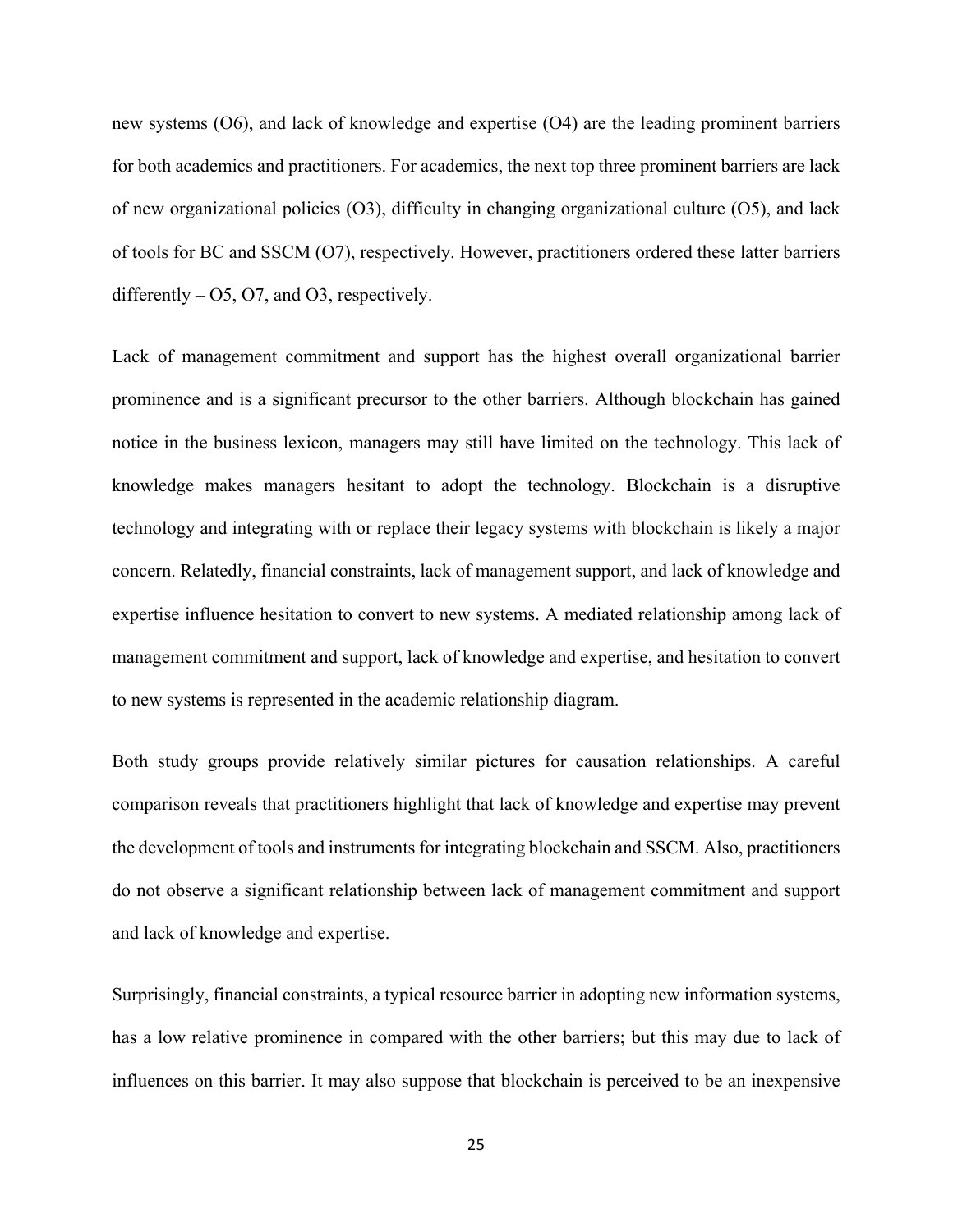technology that does not require significant financial resources due to availability of public platforms. However, financial resources still need to be addressed to mitigate other challenges. The other potential relationship that did not appear is the influence of blockchain technology adoption in generating financial returns, but this result is only likely to occur after implementation, when barriers mitigation occurs.





*O1: Financial constraints; O2: Lack of management commitment and support; O3: Lack of new organizational policies; O4: Lack of knowledge and expertise; O5: Difficulty in changing organizational culture; O6: Hesitation to convert to new systems; O7: Lack of tools for BC and SSCM;* 

#### **4.4. Supply Chain Barriers Prominence and Relationships**

Supply chain barriers relationships appear in Figure 4. Academics suggest that cultural differences of supply chain partners (SC5) affects the other issues in the supply chain category. Alternatively, practitioners posit that lack of customer awareness and tendency (SC1) for adopting blockchain and sustainability significantly influences the other hurdles.

For academics, mediation is observed amongst cultural differences of supply chain partners, challenge of information disclosure policy between partners (SC3), and challenges in integrating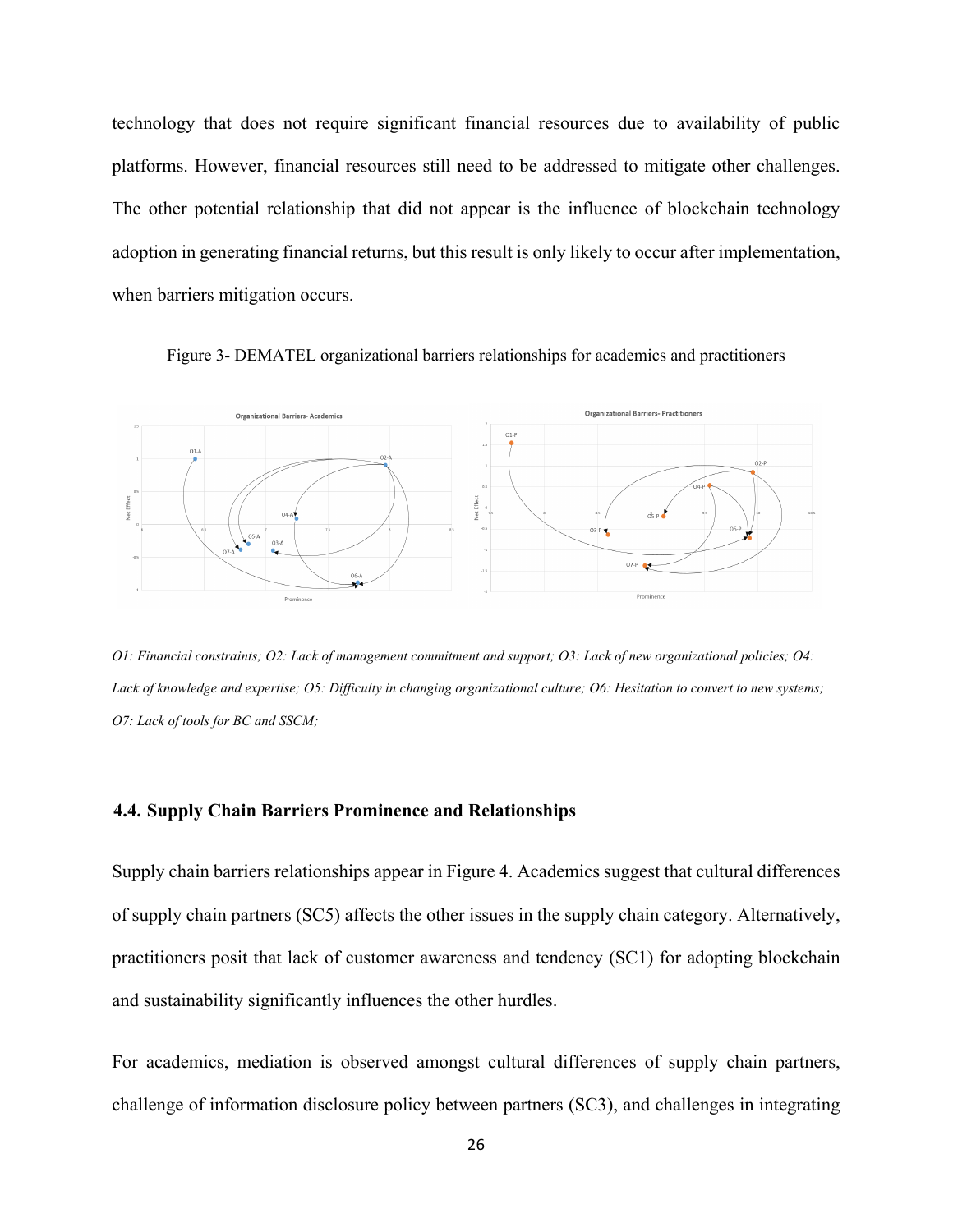SSCM and blockchain technology (SC4). SC5 influences SC3 and SC3 influences SC4. There is also a direct relationship between SC5 and SC4. This mediation effect shows that value systems will drive practices that can impede adoption; whether such mediation in blockchain and SSCM calls for further research.

Both academics and practitioners attest that problems in collaboration, communication and coordination in the SCs (SC2), SC3 and SC4 are prominent and important barriers to consider. Practitioners also propose that SC1 is very prominent, even more than SC3.

Overall, problems in collaboration, communication and coordination in the SCs, challenge of information disclosure policy between partners in the SCs and challenges in integrating SSCM and blockchain technology are three barriers with the highest prominence values. Supply chain integration, which can be addressed with blockchain technology and some SSCM practices, can occur only after adoption. This paradox is a major concern.

The prominent barriers are largely influenced by cultural differences of supply chain partners, according to the academics, and lack of customers' awareness and tendency, according to practitioners. Cultural differences and lack of customers' awareness about the blockchain and SSCM point out to the fact that customers and supply chain partners may have different mindsets that impede blockchain integration and transparency in the supply chains. These barriers affect the most important and critical barriers in this category and require significant attention.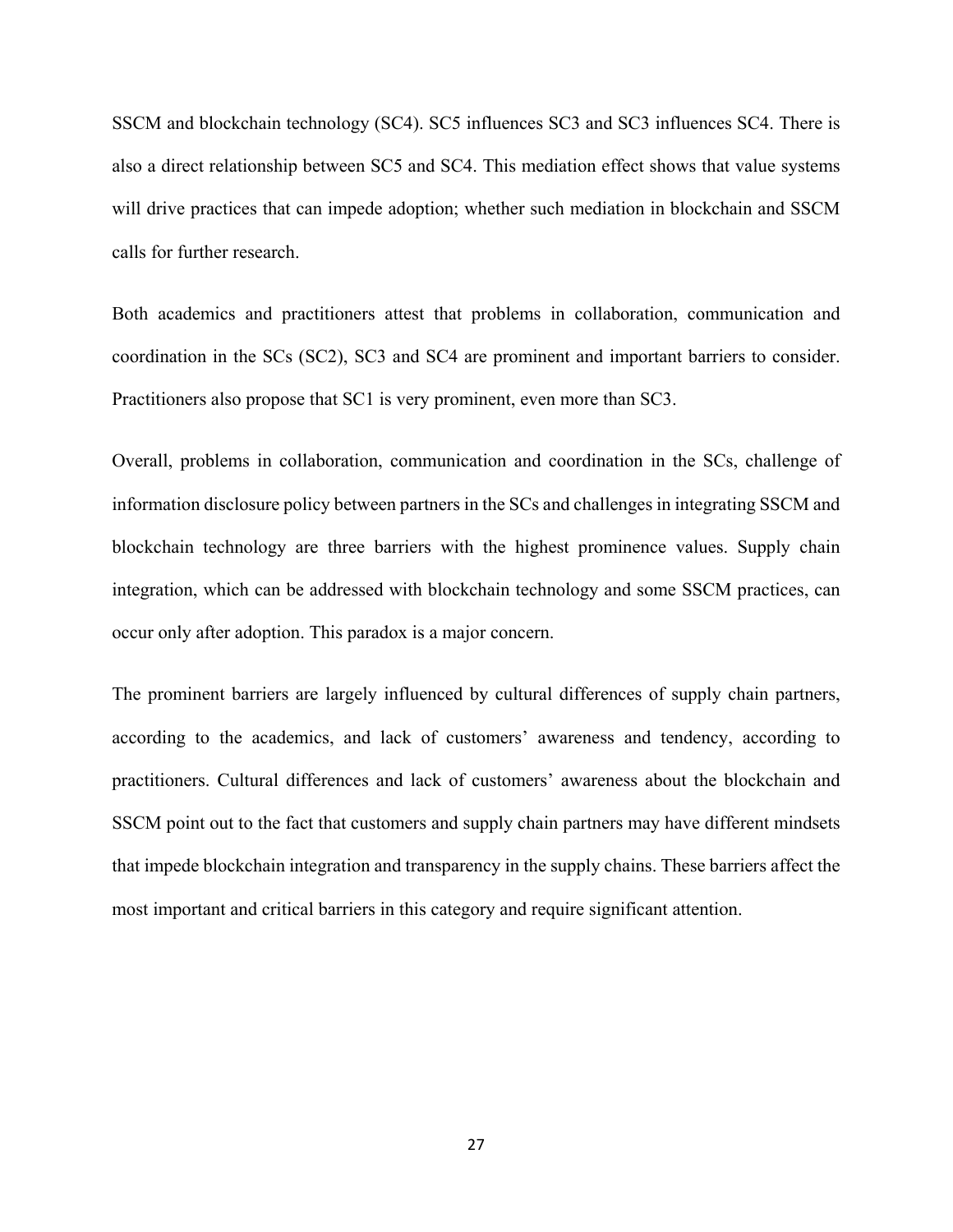



*SC1: Lack of customers' awareness and tendency; SC2: Problems in collaboration, communication and coordination in the supply chains; SC3: Challenge of information disclosure policy between partners in the supply chains; SC4: Challenges in integrating SSCM and blockchain technology; SC5: Cultural differences of supply chain partners;*

## **4.5. External Barriers Prominence and Relationships**

Net effects and overall prominence of external barriers appear in Figure 5. Academic expert results reveal lack of industry involvement (E4), lack of external stakeholder involvement (E3), and lack of rewards and incentives (E5) as the most prominent external barriers. Practitioners propose that lack of industry involvement (E4), lack of external stakeholder involvement (E3), and lack of governmental policies (E1) are the most prominent barriers. There is some similarity in opinion on these factors.

Both academics and practitioners agree that lack of governmental policies and lack of external stakeholders' involvement influence lack of industry involvement. Academics also propose that lack of rewards and incentives mediates the relationship between E1 and E4.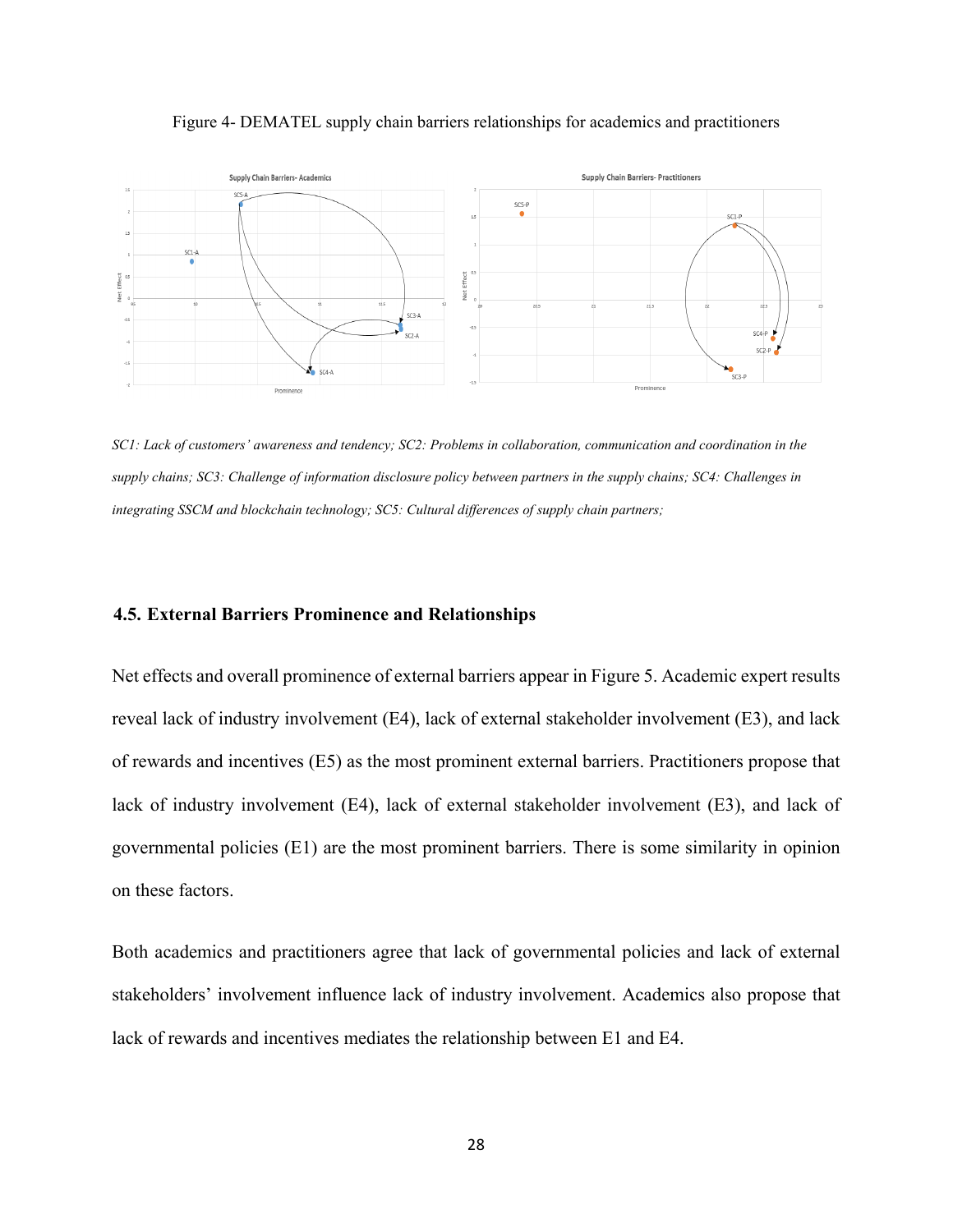Overall, lack of external stakeholder involvement and lack of governmental policies for adopting blockchain are the major external barriers requiring adopting blockchain technology for SSCM. Lack of governmental regulations and external stakeholder involvement make industries unwilling to use blockchain technology for sustainability purposes. Stakeholder roles are especially pertinent for many corporate sustainability programs.



Figure 5- DEMATEL external barriers relationships for academics and practitioners

*E1: Lack of governmental policies; E2: Market competition and uncertainty; E3: Lack of external stakeholders' involvement; E4: Lack of industry involvement; E5: Lack of rewards and incentives;*

# **5. Discussion and Analysis**

In this section we parlay the initial results and findings from our study into a series of general and specific research propositions. These results not only provide some insights into specific blockchain and SSCM adoption concerns, but also may inform general theoretical perspectives. We attempt to identify consensus patterns, although many nuances do exist throughout these results, in most cases we only present select consensus and harmonious observations.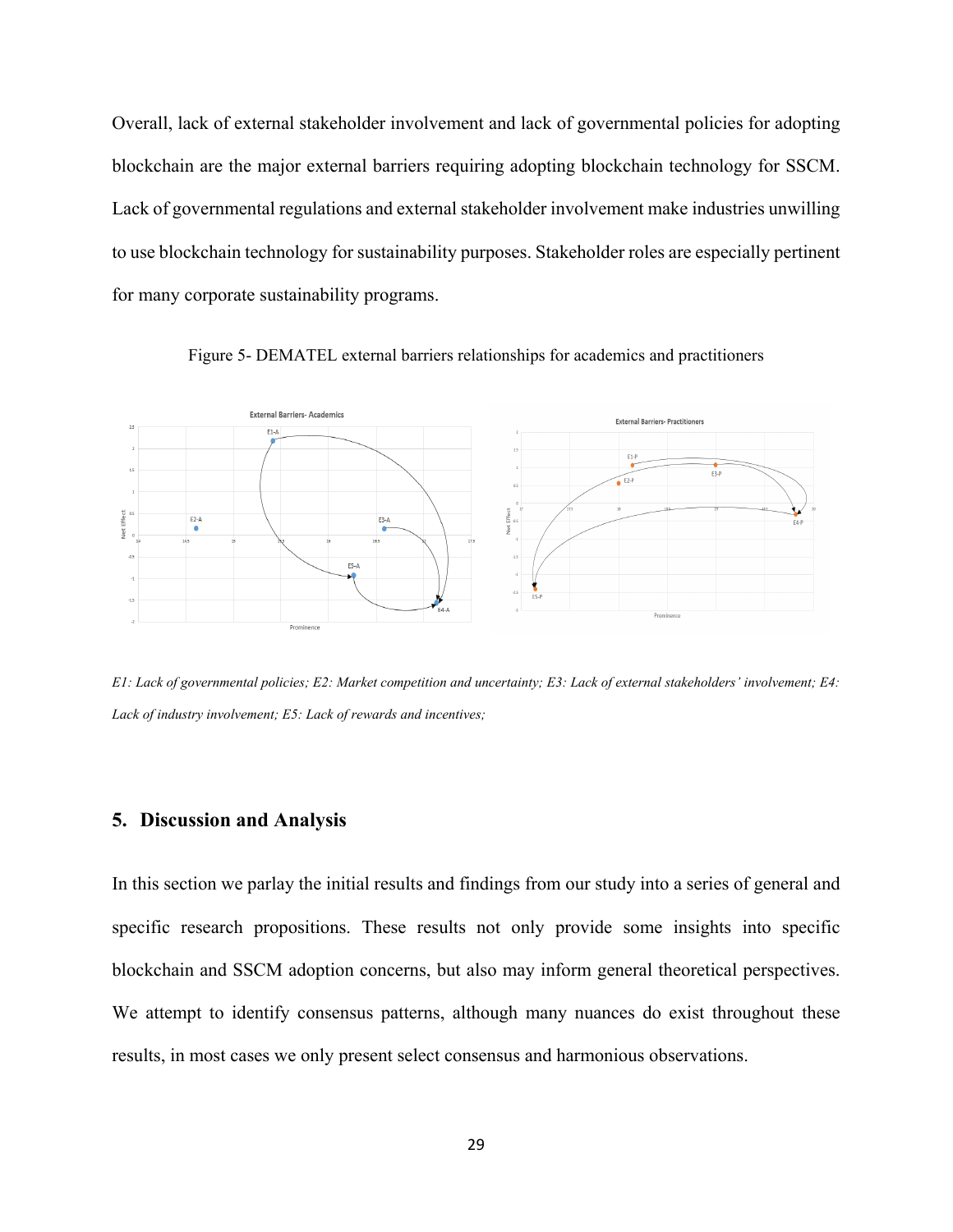In our evaluation of the barriers to blockchain adoption for SSCM, we separated the respondents into two major stakeholder groups. We found some significant differences based on initial DEMATEL results. Thus, we were motivated not only to determine absolute relationships amongst the barriers, but to determine why such a divergence occurs. This issue may also relate to potential disconnects between academic and practitioner world views and how these differences may take research in directions that practitioners may not find useful. The results also portend that different stakeholder groups may view various practical questions, especially, in this case technology adoption, from differing perspectives.

The overall results show academics feel supply chain barriers are most important, while technological issues are prominent for practitioners; although supply chain barriers are not too far behind. The practitioners seem to have a bias toward the technology side of expertise; with lesser supply chain and sustainability experience. Their practical concern is driven by the blockchain technology itself. Alternatively, academics provide a more holistic view that takes into account both blockchain technology, sustainability, and supply chain contexts. Given these divergent perspectives, there still were many instances of similarities. Scholars view blockchain as a disruptive technology that can address SSCM complexities and relationships.

Stakeholder theory posits that any entity who is affected by a company can be a stakeholder (Donaldson & Preston, 1995). According to this theory, the long-term success of a company relies on how well the company would reflect and satisfy the needs of their stakeholders. Stakeholder theory indicates that evaluation of barriers may vary between the groups of decision makers, given heterogeneous perspectives, background, and experience concerning a situation (Zhang et al., 2005). In the present study, academics and practitioners are different stakeholders that have variations in perceived barriers to blockchain technology. Their institutional fields are not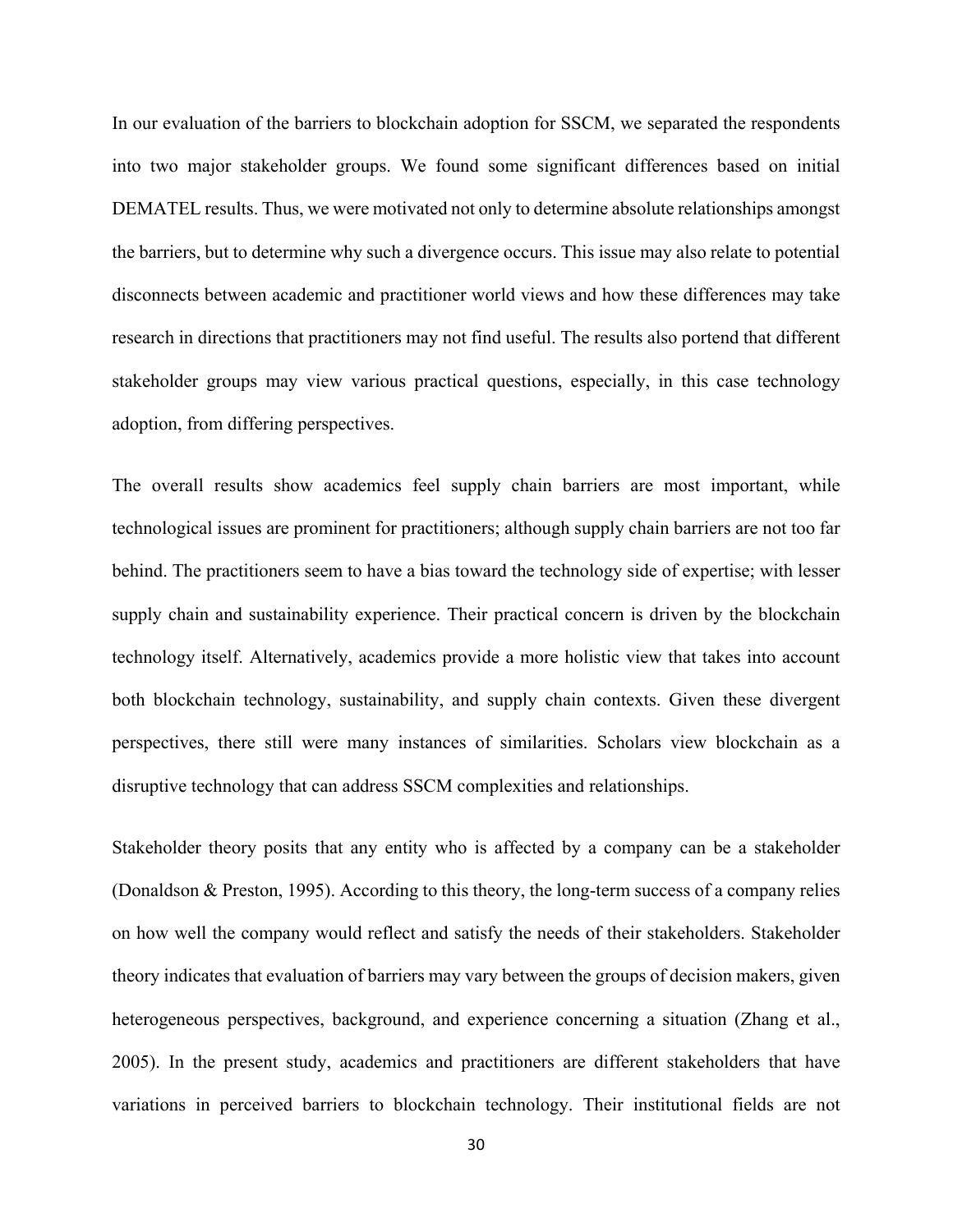completely aligned yet in terms of blockchain and SSCM adoption considerations and barriers. The complexity of concerns increases as SSCM is also incorporated.

Given the TOE framework for barrier categorization in this study; implications arise for this theoretical perspective to understanding technological change and adoption in organizations. Various stakeholder perspectives and expectations do create nuances in TOE and affect the relative relationships of these factors. This relative importance may not only be evident in stakeholder experts but stakeholder users of the technology. Thus we arrive at a general theoretical proposition.

*Proposition 1- Stakeholder theory can expand the usability and understanding of the TOE framework. Different stakeholders will perceive underlying factors differently especially in emergent and complex technological and organizational relationships.* 

The results of this study indicate technological barriers affect the supply chain challenges for adopting blockchain technology for SSCM. Practitioners suggest that technological issues might affect the organizational challenges, which also result influencing supply chain barriers. There is a mediating effect of organizational barriers between the relationship between technological and supply chain barriers. For example, the immaturity of blockchain technology, which is a technological issue, can be a concern for managers and affect their commitment and support of blockchain technology for utilizing in their supply chains. Thus, there is a broader technological concern affecting a specific organizational concern, which in turn has implications for the broader inter-organizational acceptance.

Addressing blockchain in SSCM immaturity and characteristic concerns may enhance management organizational support. Management – organizational – support drives interorganizational collaboration and coordination, especially in the case of internal and external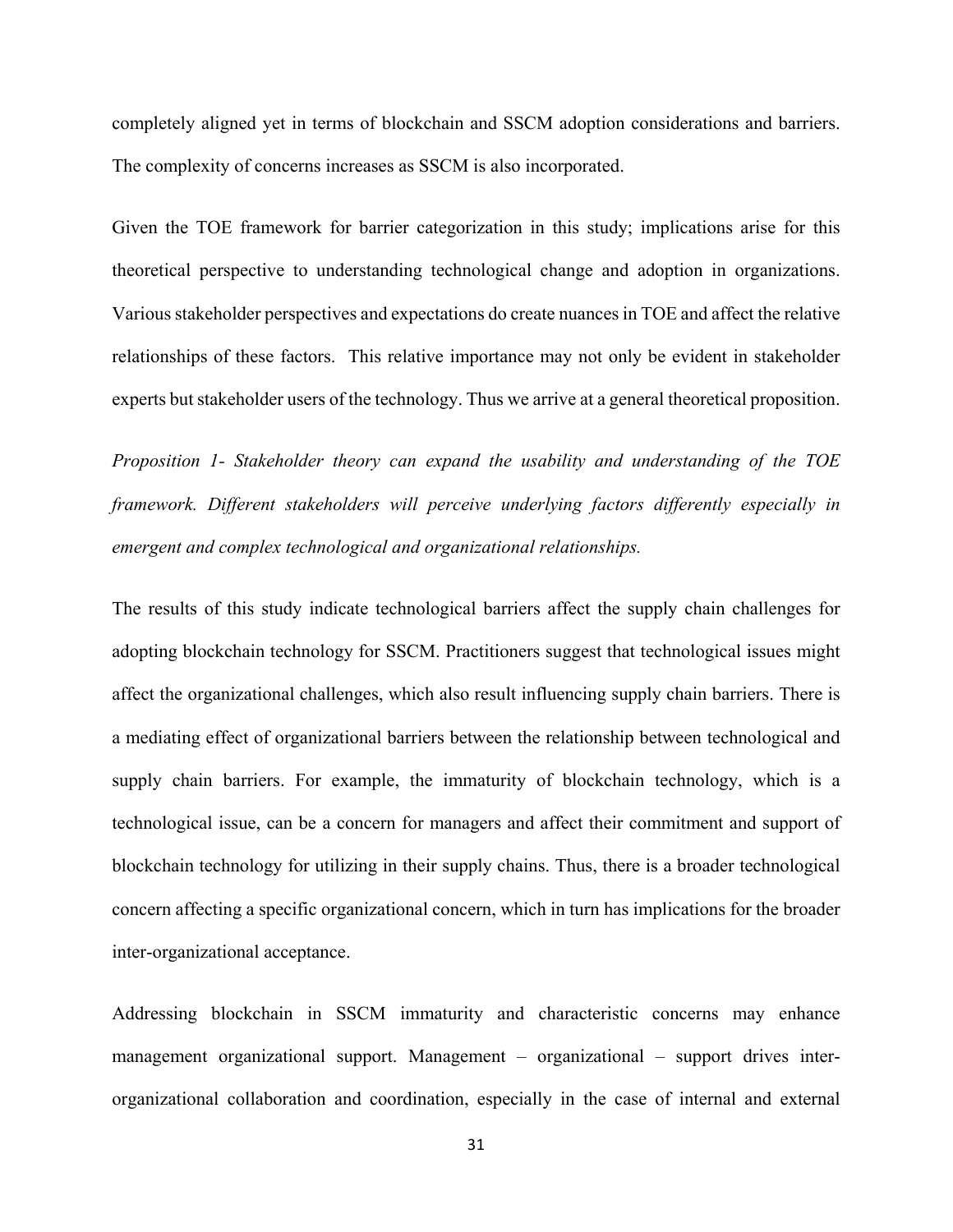relationships in SSCM environments (Zhu et al., 2012). Therefore, the organizational barriers can have an intervening effect and clarify the relationship between technological and supply chain challenges (Soroor et al., 2009); initial results also point this is especially true in blockchain and supply chain environments (Francisco & Swanson, 2018). We now posit our second proposition:

*Proposition 2- Organizational barriers mediate the relationship between technological barriers and supply chain barriers in blockchain adoption for sustainable supply chain management.*

The TOE framework argues that accessibility and availability characteristics are important for innovation acceptance (Tornatzky et al., 1990). The results of our analysis show that accessibility to blockchain technology is important. Blockchain accessibility affects the negative perception toward using blockchain, especially in complex SSCM environments. Immaturity and security challenges influence the negative perception toward blockchain technology; especially given the sensitive nature of SSCM information (Hofmann et al., 2014). Technology immaturity and the negative perception toward technology is mediated by blockchain technology security challenges. Thus, information sharing risk avoidance plays an important aspect in managing adoption barriers. Information sharing risk, given the environment of supportive information sharing for supply chain coordination and collaboration, still requires detailed investigation (Colicchia, et al., 2019).

Therefore, to fully address negative blockchain perception, immaturity and security challenges of blockchain both need to be addressed. The technological barriers analysis highlights the presence of inter-relationships among the constructs of technological dimension within the TOE framework, including technology accessibility and characteristics. Here we arrive at the third proposition: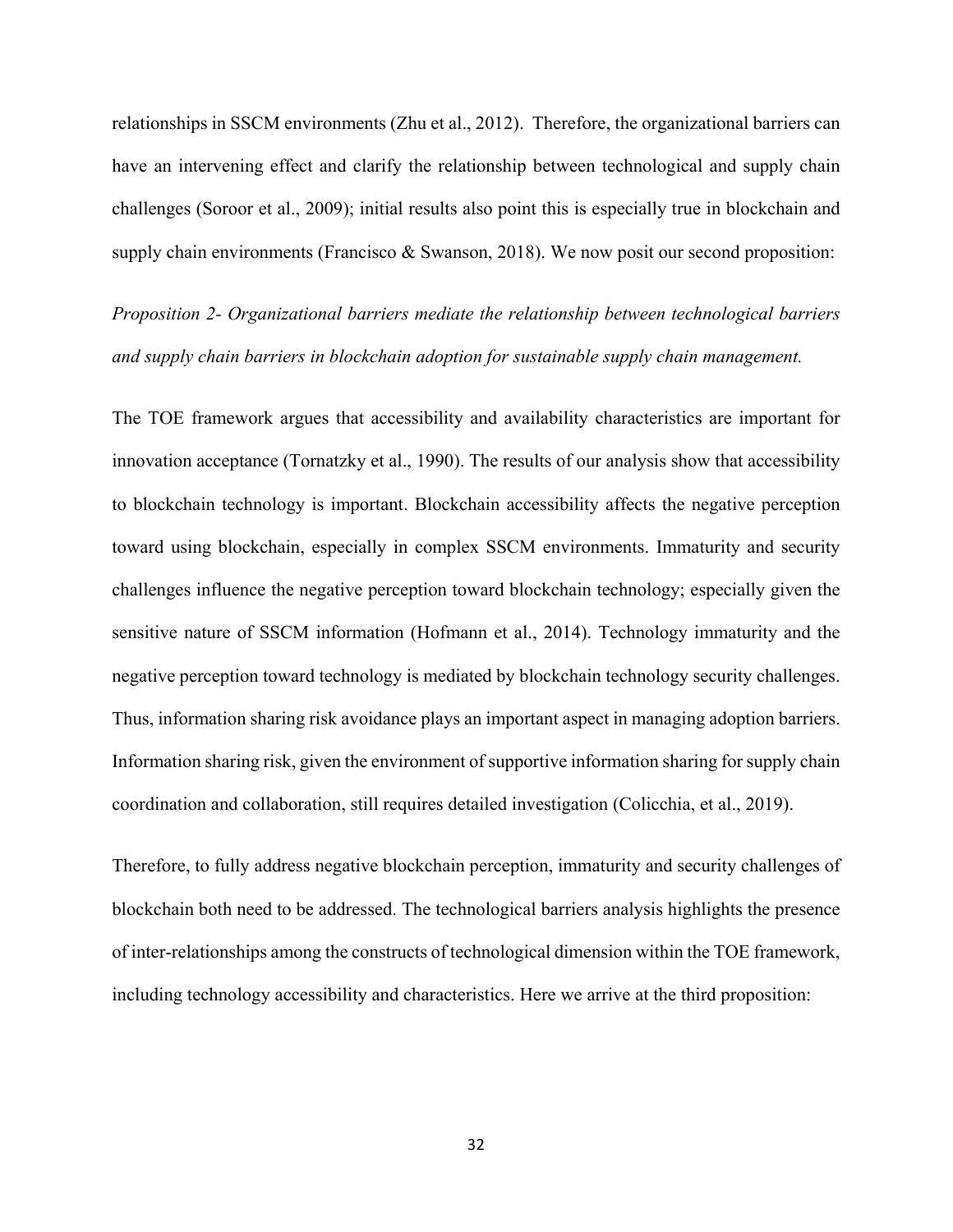*Proposition 3- Blockchain and SSCM accessibility is reduced through maturity and security concerns within the technology TOE dimension. Lack of accessibility reduces blockchain in SSCM adoption.*

Lack of management commitment and support, hesitation to convert to new systems, and lack of knowledge and expertise are top three prominenet barriers for both study groups. Companies initially need to address lack of management commitment and support and financial constraints, according to practitioners and academics' opinions. These two organizational barriers largely influence the majority of other organizational barriers.

Organizational challenges relate to the resource-based view (RBV) of the organization. RBV proposes that a firm's capabilities stem from its valuable, rare, inimitable, and non-substitutable resources (Barney, 1991). Firms can build competitive advantages through developing their organizational resources and following a path of capabilities development (Dierickx & Cool, 1989). Building organizational knowledge is a central factor in dynamic capabilities. This can help firms survive in a competitive environment (Wu, 2010) and successfully embed new technology.

Financial resources, was seen as less prominent by both academics and practitioners. Financial resources are typically viewed as tangible resources within RBV. Management support and the need for knowledge and expertise are considered intangible resources effecting adoption of blockchain technology for SSCM. These latter resources are important in this context. The results of our analysis show that blockchain and SSCM adoption appears to need more focus on the intangible resources, rather than tangible resource requirements. This focus on the need for intangible resources for building stronger competitive advantages has also been supported by the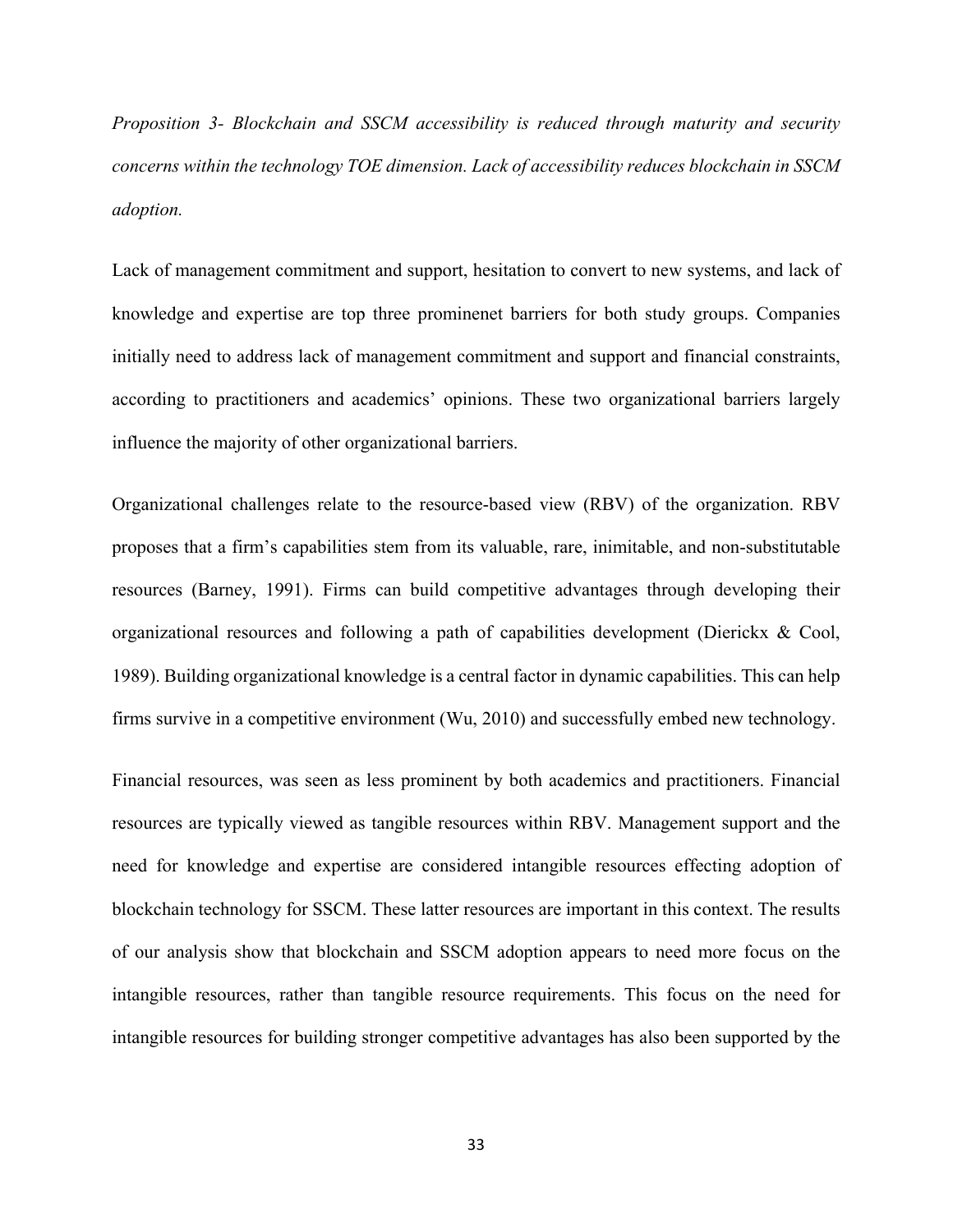recent literature e.g. (Kamasak, 2017; Khan et al., 2019; Molloy & Barney, 2015). Here we arrive at the fourth proposition.

*Proposition 4- Blockchain adoption in supply chains requires tangible and intangible resources. However, intangible resources play more important role in successful adoption.*

Supply chain issues include problems in collaboration, communication and coordination and the challenge of information disclosure policy between partners in the supply chains. These elements have the highest prominence values amongst the other supply chain related barriers. Academics suggest that cultural differences of supply chain partners -- related to values differences – influences the most prominent barriers in this category. Practitioners highlighted customer perspective as the most influencing factor.

The relational view theory can help explain these supply chain relationship complexities (Borgatti & Cross, 2003; Dyer & Singh, 1998). The relational view suggests that critical resources may extend firm boundaries. Critical resources may be a combination of resources existing in different supply chain partners (Takeishi, 2001). As firms operate within a network of interdependent relationships, the competitive capabilities shift from a firm level to an inter-firm relationship level. The relational view stipulates that a firm's competitive advantages are often inter-linked to the competitive capabilities of the network of relationships. The strength of the links are relational rents.

Information sharing, collaboration, and coordination among supply chain partners for implementing blockchain technology in SSCM are critical factors that can strengthen network organizational capabilities and improve supply chain relational rents. Incorporating customer, and other stakeholder concerns can also help build relational rents. These aspects may be to build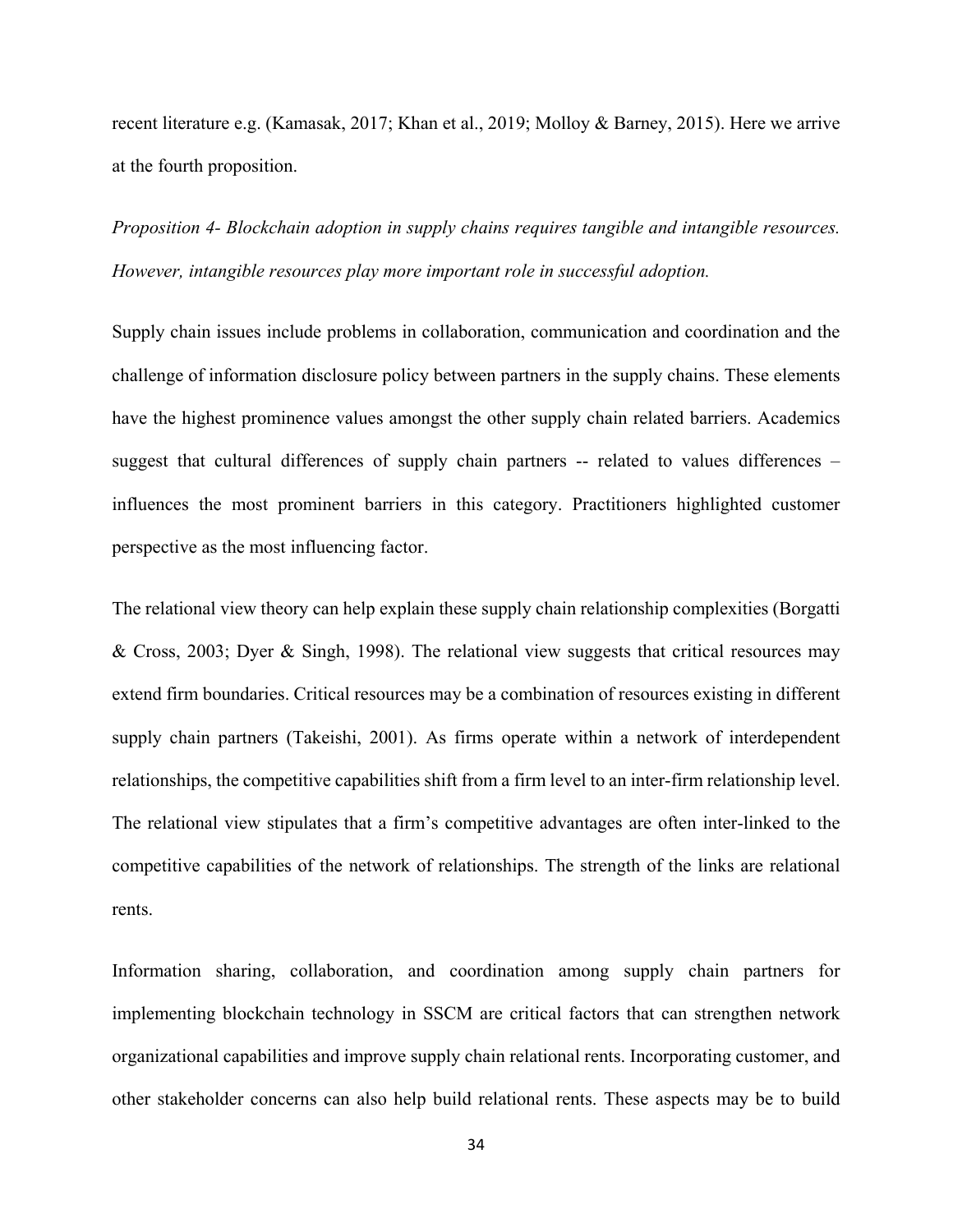necessary motivations and pressures that can help disconfirm current security and accessibility risk barriers – which as posited by Lewin's force field theory and theory of change (Lewin, 1947, 1951) can encourage adoption of technology and change. Here we arrive at the fifth proposition:

*Proposition 5- Blockchain adoption for sustainable supply chains will positively relate to relational rents and serve as motivation to decrease supply chain barriers. Relational rents are influenced by building sustainability-based relation-specific assets, improved knowledge sharing routines, building complementary sustainable supply chain resources, and embedding effective sustainability governance structures.*

External pressures cause firms to adopt socially responsible practices to gain social legitimacy (Hirsch, 1975). Firms respond to isomorphic pressures by transforming their processes and aligning them with social expectations. Institutional theory can inform how companies address an innovation, e.g. sustainability, from external pressures (Jennings & Zandbergen, 1995).

Three types of isomorphic drivers exist: coercive, normative, and mimetic (DiMaggio & Powell, 1983). First, coercive isomorphic drivers stem from powerful sources. Governmental regulations, requirements, and policies for preserving the environment, taxing the environmental damages, and imposing fines are coercive pressure examples. Normative market, consumer, and community pressures drive companies to implement sustainability practices to form legitimization (Ball & Craig, 2010). Mimetic pressures cause companies to imitate competitor success paths and practices (Zhu & Liu, 2010).

External barriers to blockchain technology adoption for sustainability in supply chains can be viewed from an institutional lens; but also represent important pressures based on Lewin's force field theory (Lewin, 1947). Lack of industry involvement in adopting blockchain technology is a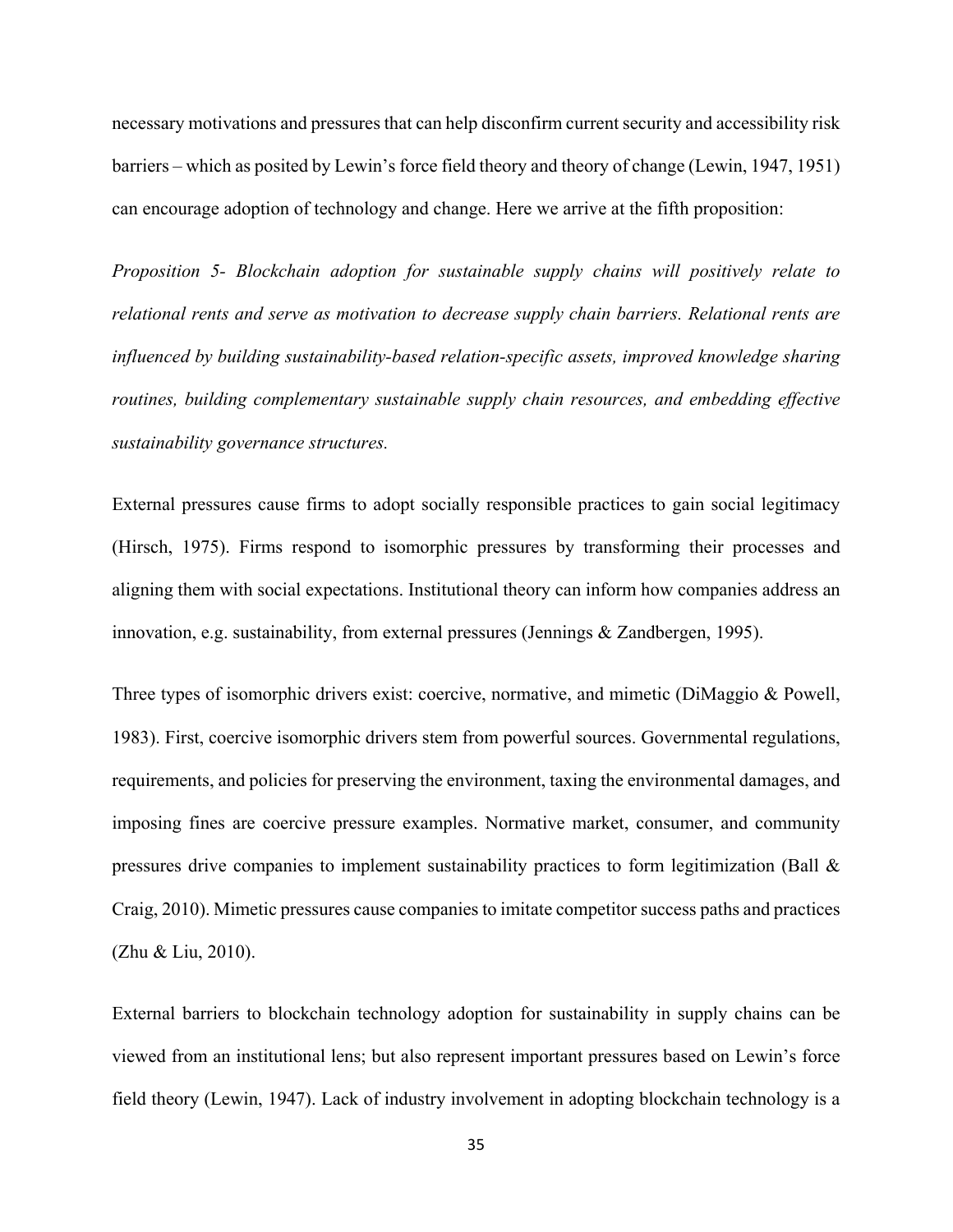critical barrier. Industry involvement in blockchain adoption can be a mimetic pressure that affects successful adoption of blockchain especially for SSCM. For blockchain and sustainability standards to be effective a critical mass of organizations need to favor adoption (Economides, 1996).

A number of industries have formed consortiums to link companies that seek to adopt blockchain technology. In the automobile industry, BMW, Ford, General Motors, Renault are example companies that have already formed consortiums to apply blockchain technology (Allison, 2018). BiTA<sup>[4](#page-35-0)</sup> is another consortium for blockchain adoption in transportation in which FedEx, UPS, BANSF, and other transportation companies participate. These consortiums have been developed to define the models, standards, and reliable governance structures for utilizing blockchain technology. They also include ethical and sustainability aspects and may be the first motivational pressure to overcome the resistance pressures.

Governmental regulations and pressures are an example of a coercive force, while external stakeholders' involvement like NGOs can be seen as a normative pressure. Lack of governmental regulations and external stakeholders' involvement make industries unwilling to involve in using blockchain. Therefore, in order to increase industry involvement in using blockchain, governments and external stockholders need to support blockchain adoption. Here we arrive at the final proposition:

<span id="page-35-0"></span> <sup>4</sup> <https://www.bita.studio/>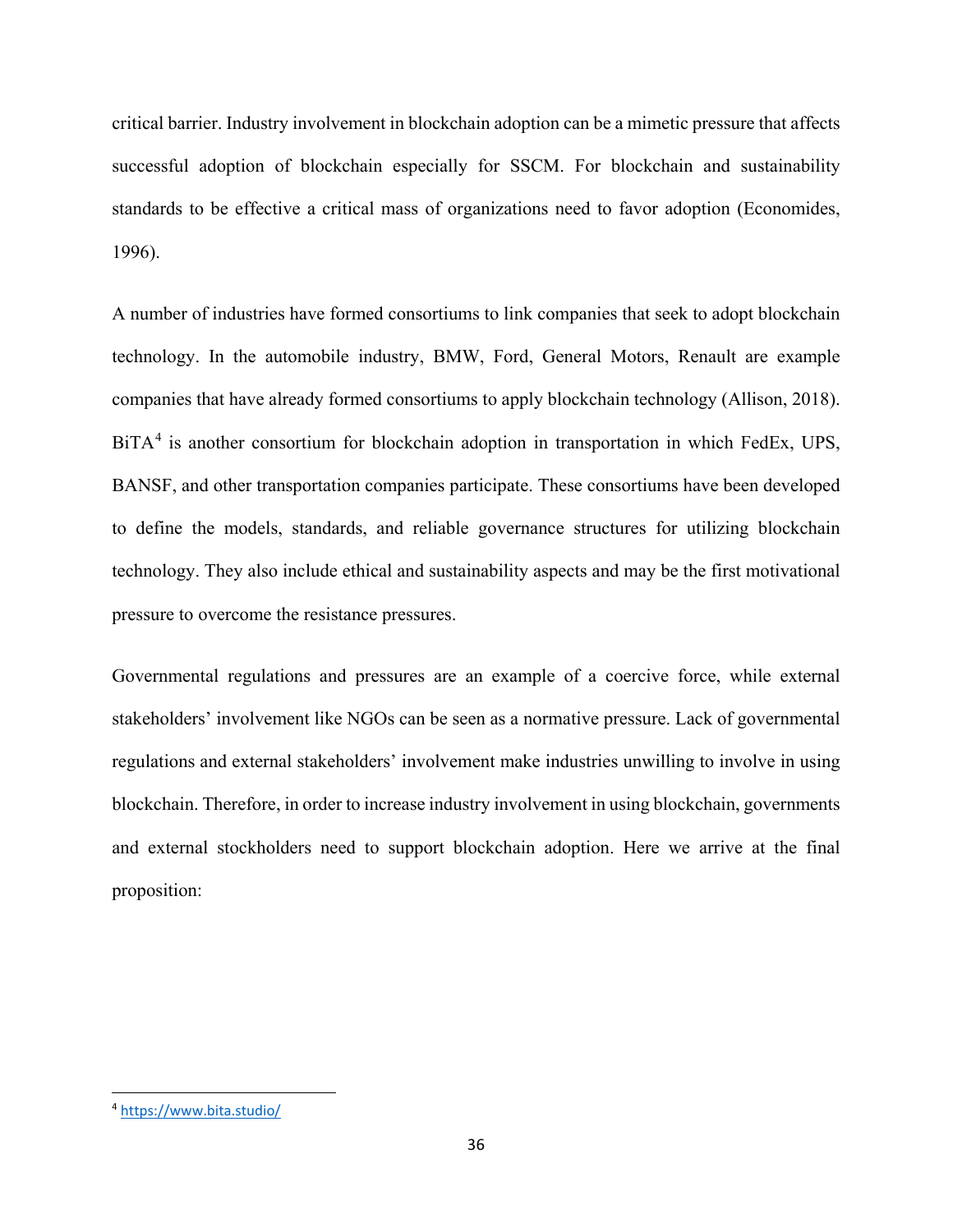*Proposition 6- In the blockchain technology setting, when companies integrate blockchain in their supply chains, coercive and normative pressures can affect mimetic forces; to overcome resistant forces to adoption of blockchains in SSCM.* 

# **6. Conclusion and Future Research Directions**

In this study we examined blockchain technology application in a sustainable supply chain environment. Blockchain technology enable transparent, secure, decentralized ledgers, smart contracts and reliable networks for sustainable supply chain management. It can improve efficiencies by replacing some intermediaries. Given these potential benefits, the adoption rate of these technologies has not been overwhelming.

Thus we investigated the barriers adoption of blockchain technology for SSCM. A comprehensive set of barriers were identified based on various theories and literature whose focus was on disruptive technologies and organizational practices such as green and sustainable supply chains. The Technology-Organization-Environment framework helped inform the categories to include: technological, organizational, and environmental barriers – this latter barrier included supply chain and external barriers.

We wanted to understand the relationships and prominence of barriers. To do this we utilized DEMATEL to explore the relationships using inputs from academic and professional experts.

These findings can facilitate decision-making process for policy makers and policy planners involved in this process. The fundamental outcome of this exploratory study is that we investigated the barriers via causality and prominence. Organizations can prioritize efforts on specific barriers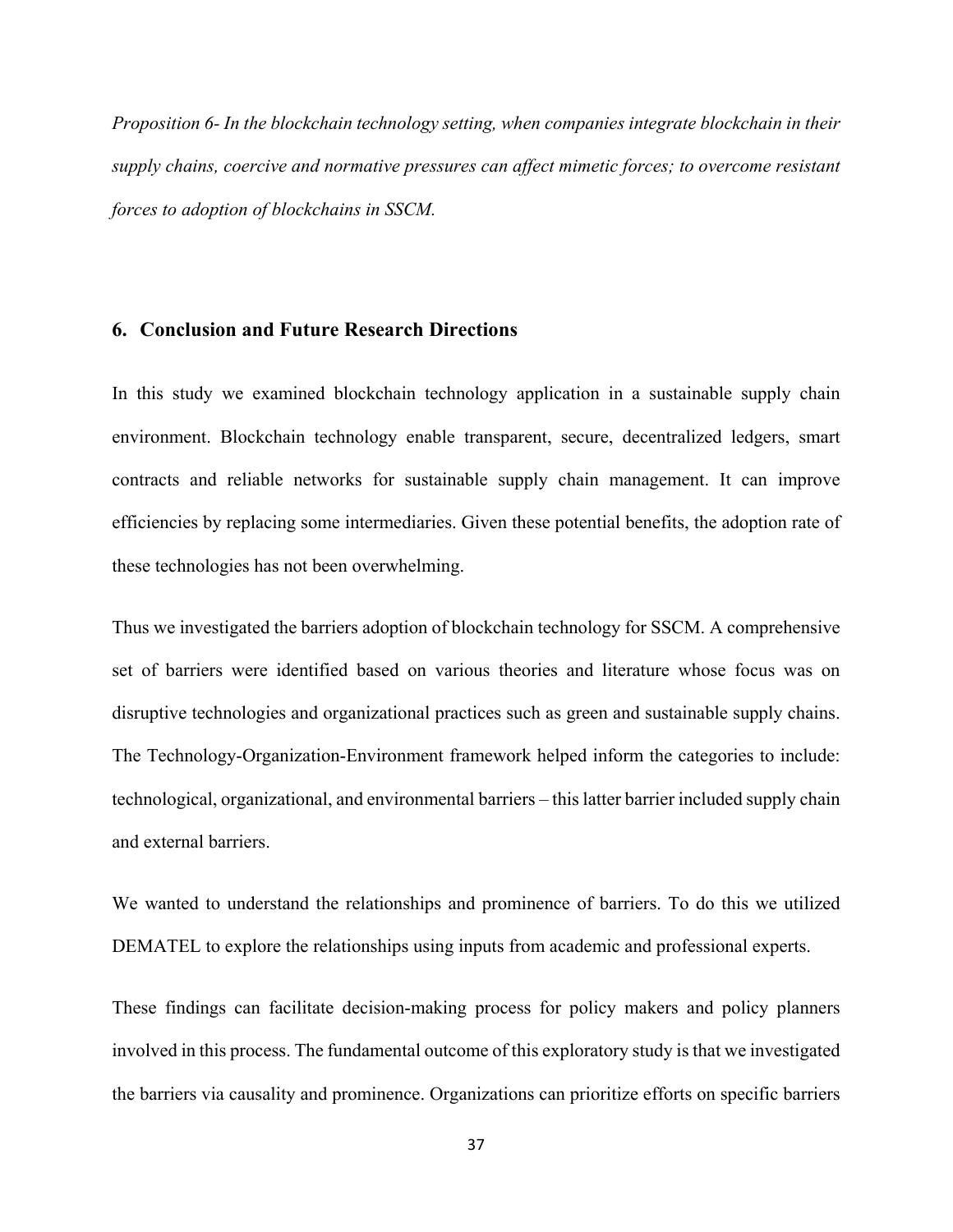both in terms of time and resources. There are a number of managerial implications on which of the prominent general and specific barriers to focus on.

Secondly, this research develops several propositions suggesting important links between organizational, technological, and external concepts for blockchain adoption. Many of these propositions are informed by various organizational theories including force-field, stakeholder, resource-based view, relational and institutional theory. We interpret and extend these theories to organizational change and adoption of technologies that not only influence an organization, but supply chains as well. The research propositions suggest a number of promising areas for further research inquiry.

Thirdly, this is the first work that attempts to systematically investigate and prioritize the barriers to blockchain technology adoption in sustainable supply chains from the lens of two groups of stakeholders.

Overall, we found that both the supply chain view and technological barriers had the highest prominence. Within the technological barriers for both academics and practitioners, we found that security challenge, the negative perception toward technology, and immaturity of technology have the highest prominence values and share a mediating relationship. It is evident that risk and acceptance are critical initial concerns in this emergent technology and its application to SSCM.

For organizational barriers lack of management commitment and support acts as an important antecedent for other barriers. For supply chain barriers, problems in collaboration, communication and coordination in the supply chains, along with challenge in information disclosure policy between supply chain partners, and challenges in integrating SSCM and blockchain technology have the highest prominence.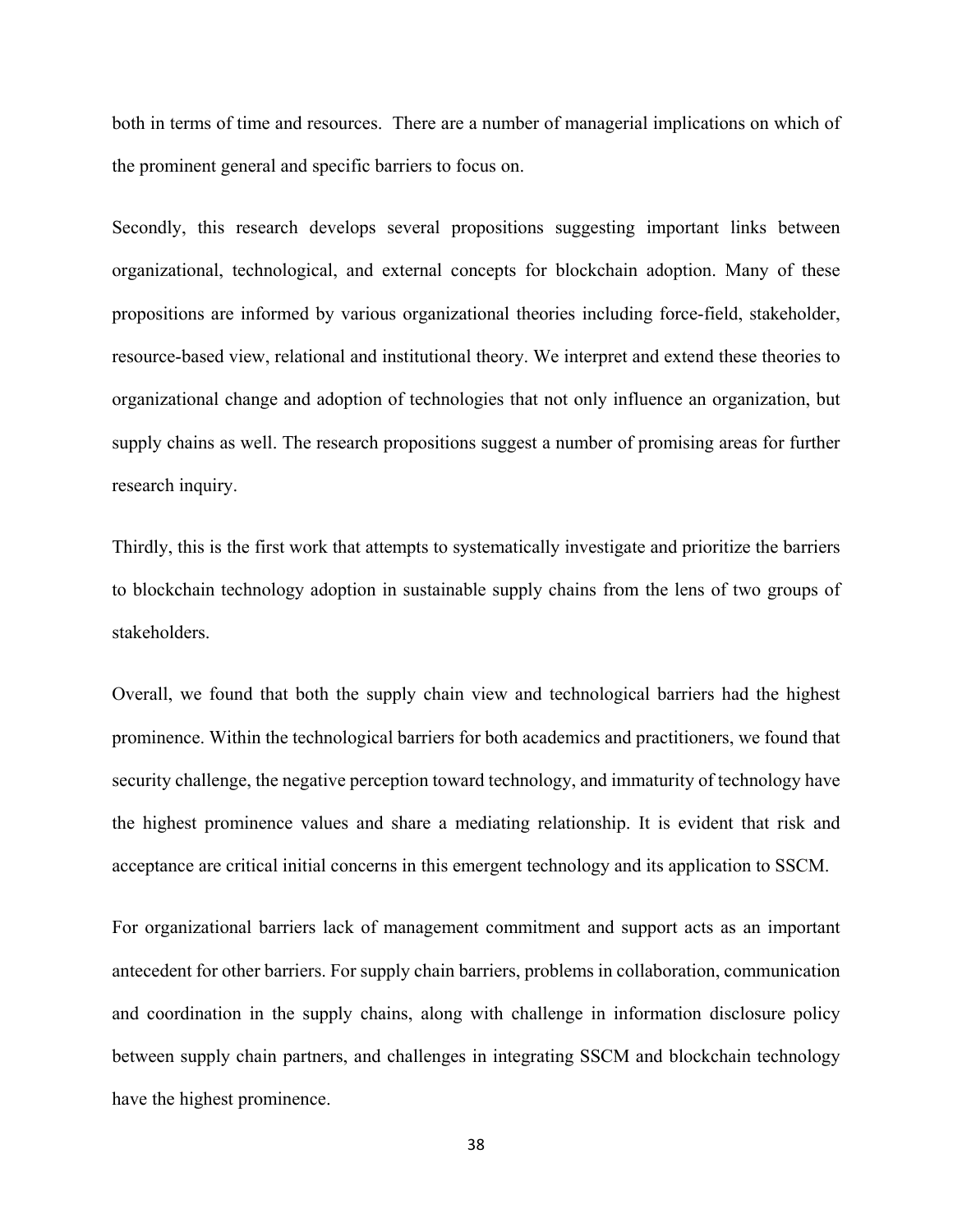For the external barriers, it was found that lack of industry involvement is the most prominent barrier while lack of governmental policies is also a major effective one. Overall, the implications of these barriers are pretty evident. Governmental and industry standardization is needed to take advantage of the potential blockchain benefits for SSCM.

This study is exploratory and thus has numerous limitations. These limitations set the foundation for additional research that can extend this study. We only looked at a snapshot of a convenient sample of respondents. Given the relative novelty of blockchain technology and sustainable supply chains, a broad based study is not feasible when seeking to delve into the level of detail needed for these complex relationships. The differing complementary opinions of academics and practitioners might be related to this nascent technology status, subject to personal opinions of respondents, and/or the characteristics of our respondents. Thus further and broader longitudinal studies are needed to determine the evolution of these barriers and how much they shift in terms of prominence and relationships. Additional external stakeholders such as governmental regulators and NGOs may provide different valuations and relationships.

Another future research direction is to consider these factors together rather than as a hierarchy. Comparing the interdependencies of the sub-factors is necessary to further identify more nuances and barriers evaluation.

Lastly, each proposition suggests promising areas of inquiry for researchers, therefore, empirically investigating the propositions would disclose the hidden projected links between blockchain implementation and four categories of barriers and factors inside each category.

Overall, blockchain technology as an application to SSCM shows promise. But, both these organizational practices are in their infancy. Understanding their roles and management is critical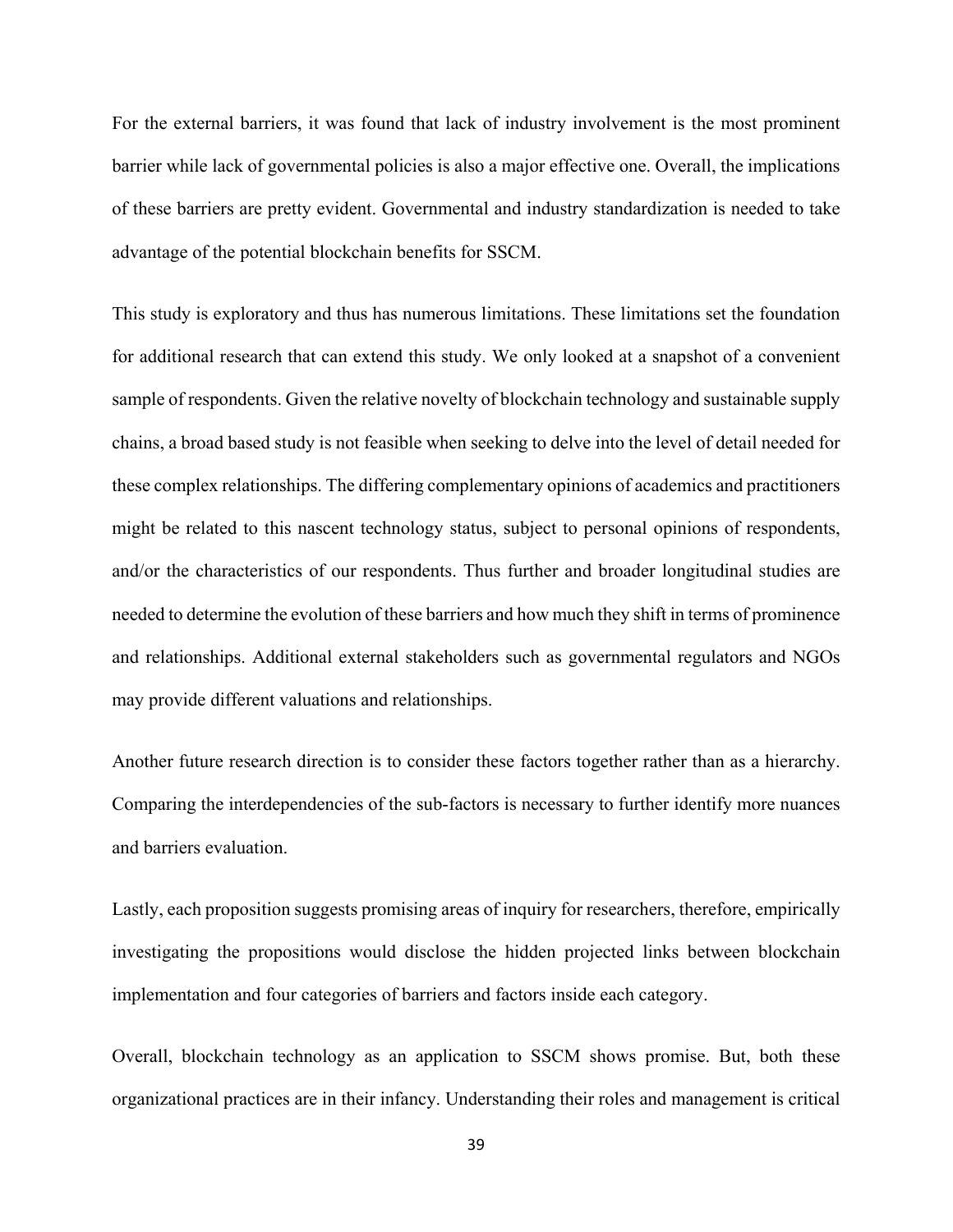not only for organizational and supply chain competitive advantages, but also for social and environmental benefits overall. There is much more to investigate in this emergent field.

# *Acknowledgement*

.

This research was supported by grant #227940 from the Association of Supply Chain Management and by grant #19020005 from the Alfred P. Sloan Foundation and the Environmental Law Institute.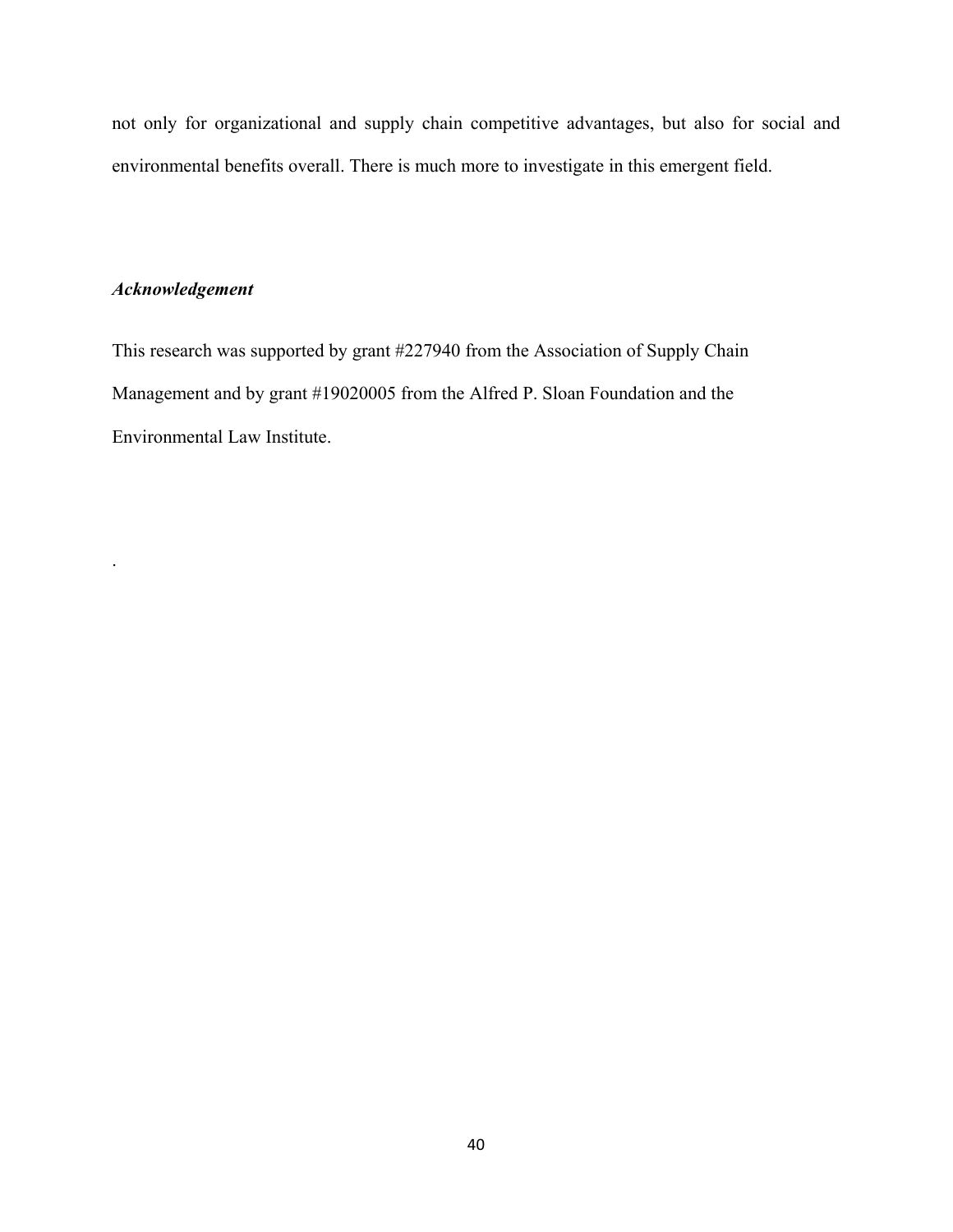# **References**

- Abeyratne, S. A., & Monfared, R. P. (2016). Blockchain ready manufacturing supply chain using distributed ledger. *IJRET: International Journal of Research in Engineering and Technology, 5*(9), 1-10.
- Adams, R., Kewell, B., & Parry, G. (2018). Blockchain for Good? Digital Ledger Technology and Sustainable Development Goals. In *Handbook of Sustainability and Social Science Research* (pp. 127-140): Springer.
- Allison, I. (2018). BMW, Ford, GM: World's Largest Automakers Form Blockchain Coalition. Retrieved from [https://www.coindesk.com/bmw-ford-gm-worlds-largest-automakers-form-blockchain](https://www.coindesk.com/bmw-ford-gm-worlds-largest-automakers-form-blockchain-coalition)[coalition](https://www.coindesk.com/bmw-ford-gm-worlds-largest-automakers-form-blockchain-coalition)
- Alvesson, M., & Sveningsson, S. (2015). *Changing organizational culture: Cultural change work in progress*: Routledge.
- Angelis, J., & da Silva, E. R. (2019). Blockchain adoption: A value driver perspective. *Business Horizons, 62*(3), 307-314.
- Angraal, S., Krumholz, H. M., & Schulz, W. L. (2017). Blockchain technology: applications in health care. *Circulation: Cardiovascular quality outcomes, 10*(9), e003800.
- Bai, C., & Sarkis, J. (2013). A grey-based DEMATEL model for evaluating business process management critical success factors. *International Journal of Production Economics, 146*(1), 281-292.
- Baker, J. (2012). The technology–organization–environment framework. In *Information systems theory* (pp. 231-245): Springer.
- Baker, J., & Steiner, J. (2015). Provenance blockchain: the solution for transparency in product. *Provenance. org*.
- Ball, A., & Craig, R. (2010). Using neo-institutionalism to advance social and environmental accounting. *Critical Perspectives on Accounting, 21*(4), 283-293.
- Barney, J. (1991). Firm resources and sustained competitive advantage. *Journal of management, 17*(1), 99-120.
- Biswas, B., & Gupta, R. (2019). Analysis of barriers to implement blockchain in industry and service sectors. *Computers Industrial Engineering, 136*, 225-241.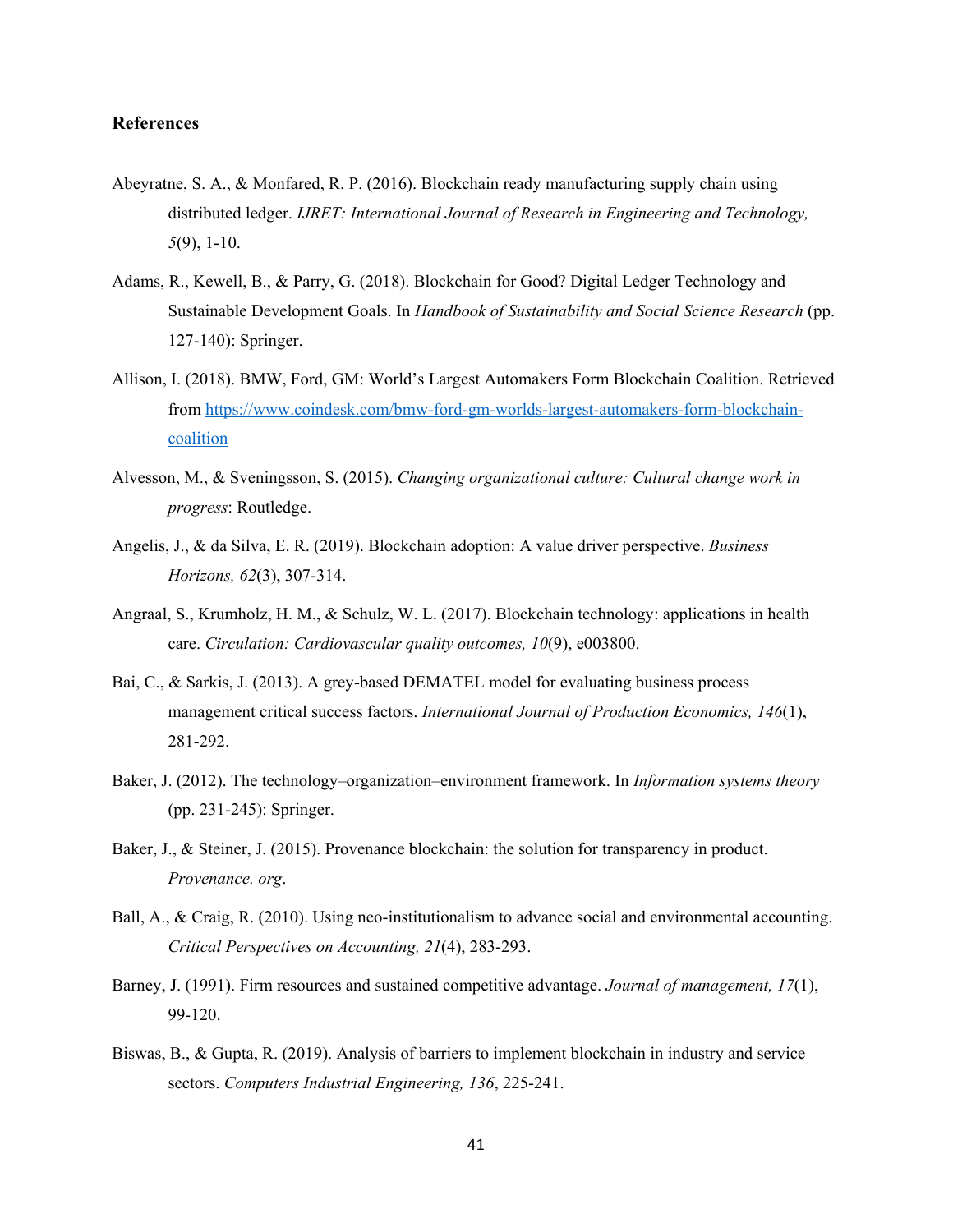- Borgatti, S. P., & Cross, R. (2003). A relational view of information seeking and learning in social networks. *Management Science, 49*(4), 432-445.
- Brody, P. (2017). How blockchain is revolutionizing supply chain management. *Digitalist Magazine*.
- Caro, M. P., Ali, M. S., Vecchio, M., & Giaffreda, R. (2018). *Blockchain-based traceability in Agri-Food supply chain management: A practical implementation.* Paper presented at the 2018 IoT Vertical and Topical Summit on Agriculture-Tuscany (IOT Tuscany).
- Casey, M., & Wong, P. (2017). Global supply chains are about to get better, thanks to blockchain. *Harvard Business Review, 13*, 1-6.
- Casino, F., Dasaklis, T. K., & Patsakis, C. (2018). A systematic literature review of blockchain-based applications: current status, classification and open issues. *Telematics and Informatics*.
- Charlebois, S. (2018). How blockchain technology could transform the food industry. *RETAIL INSIDER*.
- Child, J. (2015). *Organization: contemporary principles and practice*: John Wiley & Sons.
- Chkanikova, O., & Mont, O. (2015). Corporate supply chain responsibility: drivers and barriers for sustainable food retailing. *Corporate Social Responsibility and Environmental Management, 22*(2), 65-82.
- Clegg, S. R., Kornberger, M., & Pitsis, T. (2015). *Managing and organizations: An introduction to theory and practice*: Sage.
- Crosby, M., Pattanayak, P., Verma, S., & Kalyanaraman, V. (2016). Blockchain technology: Beyond bitcoin. *Applied Innovation, 2*, 6-10.
- Cummings, S., Bridgman, T., & Brown, K. G. (2016). Unfreezing change as three steps: Rethinking Kurt Lewin's legacy for change management. *Human relations, 69*(1), 33-60.
- Dierickx, I., & Cool, K. (1989). Asset stock accumulation and sustainability of competitive advantage. *Management Science, 35*(12), 1504-1511.
- DiMaggio, P. J., & Powell, W. W. (1983). The iron cage revisited: Institutional isomorphism and collective rationality in organizational fields. *American sociological review*, 147-160.
- Dinh, T. T. A., Liu, R., Zhang, M., Chen, G., Ooi, B. C., & Wang, J. (2018). Untangling blockchain: A data processing view of blockchain systems. *IEEE Transactions on Knowledge and Data Engineering, 30*(7), 1366-1385.
- Donaldson, T., & Preston, L. E. (1995). The stakeholder theory of the corporation: Concepts, evidence, and implications. *Academy of management Review, 20*(1), 65-91.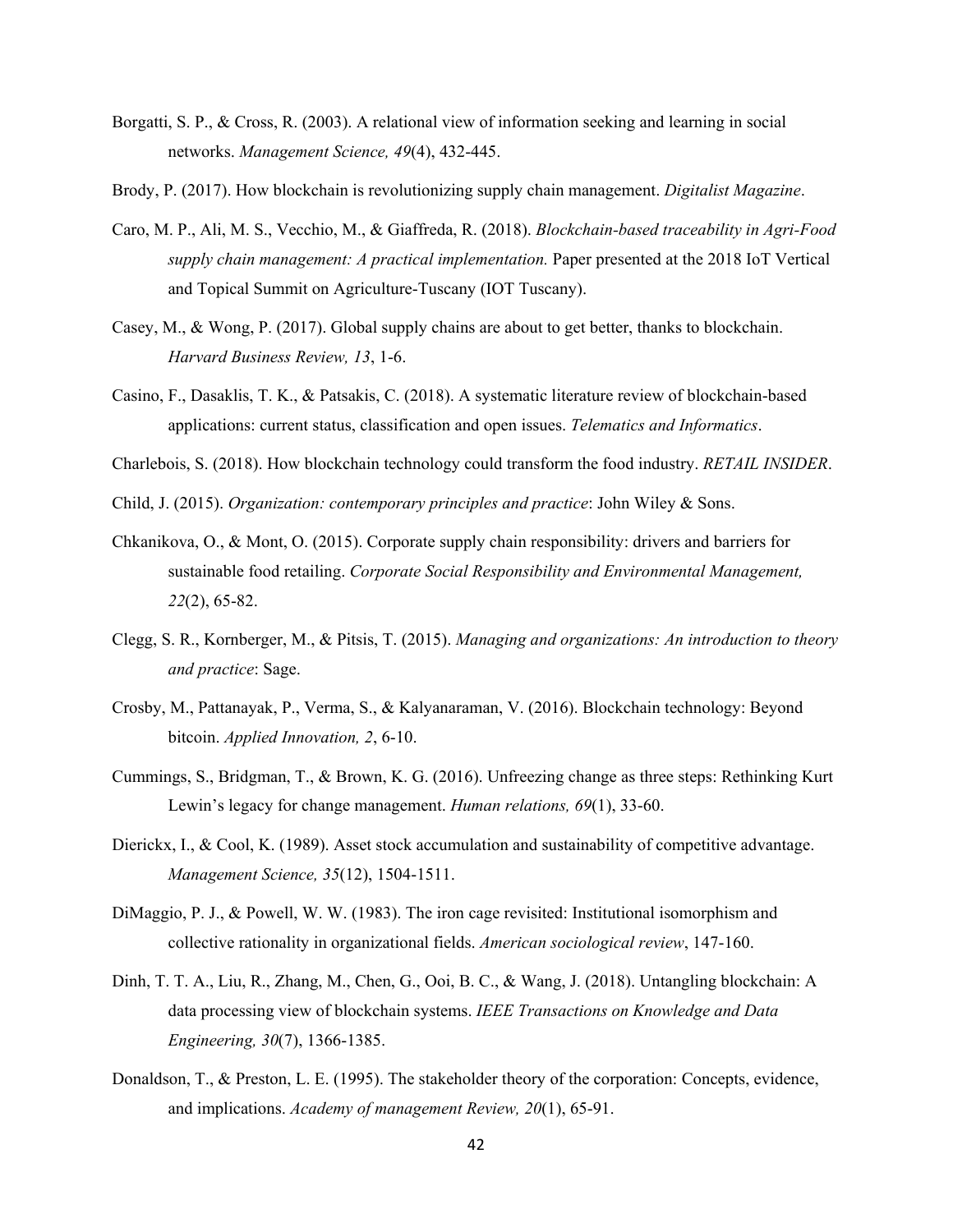Dyer, J. H., & Singh, H. (1998). The relational view: Cooperative strategy and sources of interorganizational competitive advantage. *Academy of management review*

*23*(4), 660-679.

- Economides, N. (1996). The economics of networks. *International journal of industrial organization, 14*(6), 673-699.
- Fairley, P. (2017). Blockchain world-Feeding the blockchain beast if bitcoin ever does go mainstream, the electricity needed to sustain it will be enormous. *IEEE Spectrum, 54*(10), 36-59.
- Fawcett, S. E., Magnan, G. M., & Fawcett, A. M. (2010). Mitigating resisting forces to achieve the collaboration-enabled supply chain. *Benchmarking: An International Journal, 17*(2), 269-293.
- Fawcett, S. E., Magnan, G. M., & McCarter, M. W. (2008). Benefits, barriers, and bridges to effective supply chain management. *Supply Chain Management: An International Journal, 13*(1), 35-48.
- Fernández-Caramés, T. M., & Fraga-Lamas, P. (2018). A Review on the Use of Blockchain for the Internet of Things. *IEEE Access, 6*, 32979-33001.
- Fontela, E., & Gabus, A. (1976). The dematel observer, battelle geneva research center, geneva, switzerland. *DOI, 10*, 0016-3287.
- Francisco, K., & Swanson, D. (2018). The supply chain has no clothes: Technology adoption of blockchain for supply chain transparency. *Logistics, 2*(1), 2.
- Fu, B., Shu, Z., & Liu, X. (2018). Blockchain Enhanced Emission Trading Framework in Fashion Apparel Manufacturing Industry. *Sustainability, 10*(4), 1105.
- Fu, X., Zhu, Q., & Sarkis, J. (2012). Evaluating green supplier development programs at a telecommunications systems provider. *International Journal of Production Economics, 140*(1), 357-367.
- Gabus, A., & Fontela, E. (1973). Perceptions of the world problematique: Communication procedure, communicating with those bearing collective responsibility.
- Gold, S., Kunz, N., & Reiner, G. (2017). Sustainable global agrifood supply chains: exploring the barriers. *Journal of Industrial Ecology, 21*(2), 249-260.
- Gorane, S., & Kant, R. (2015). Modelling the SCM implementation barriers: An integrated ISM-fuzzy MICMAC approach. *Journal of Modelling in Management, 10*(2), 158-178.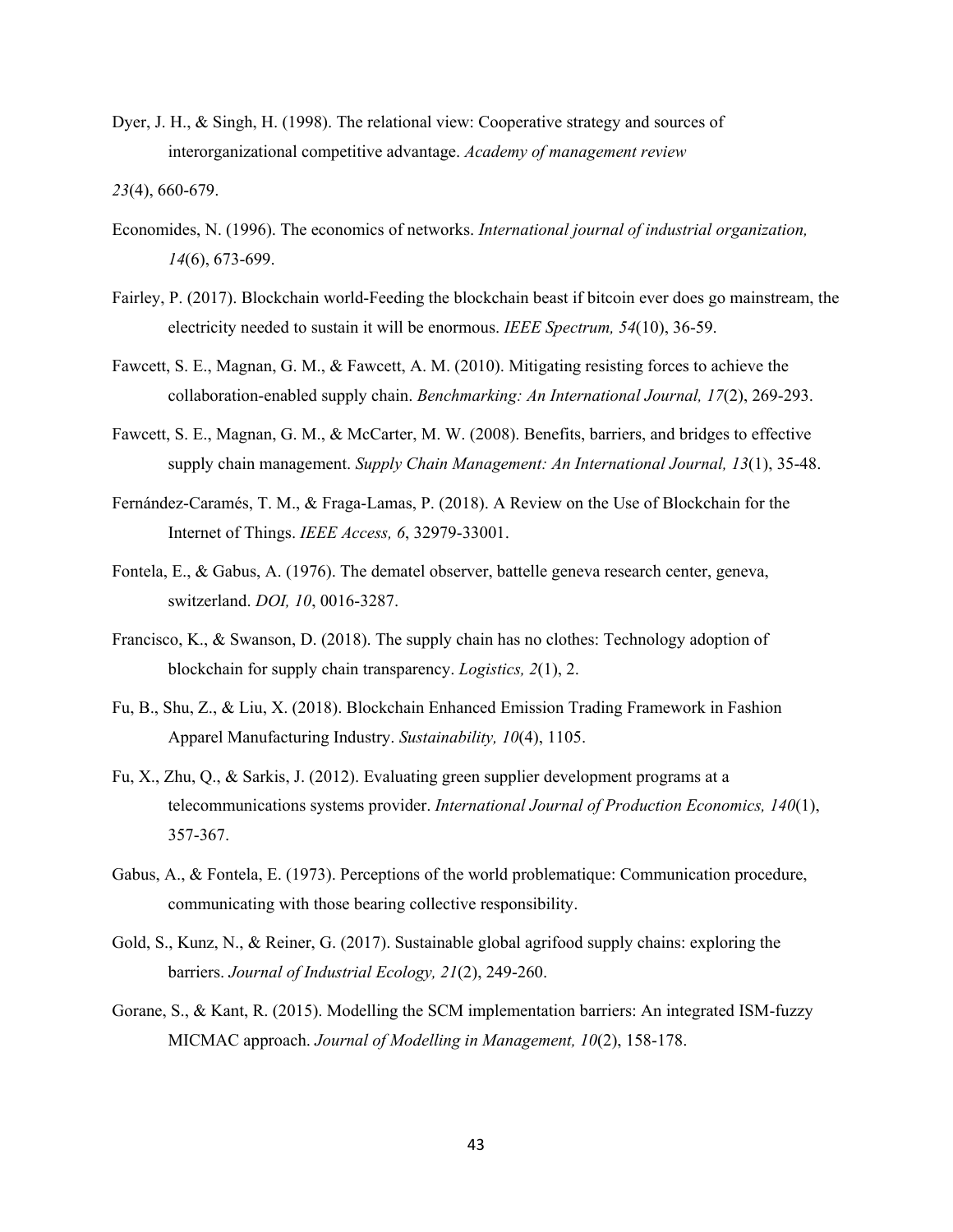- Govindan, K., & Hasanagic, M. (2018). A systematic review on drivers, barriers, and practices towards circular economy: a supply chain perspective. *International Journal of Production Research, 56*(1-2), 278-311.
- Govindan, K., Kaliyan, M., Kannan, D., & Haq, A. N. (2014). Barriers analysis for green supply chain management implementation in Indian industries using analytic hierarchy process. *International Journal of Production Economics, 147*, 555-568.
- Guo, Y., & Liang, C. (2016). Blockchain application and outlook in the banking industry. *Financial Innovation, 2*(1), 24. doi:10.1186/s40854-016-0034-9
- Hackius, N., & Petersen, M. (2017). *Blockchain in logistics and supply chain: trick or treat?* Paper presented at the Proceedings of the Hamburg International Conference of Logistics (HICL).
- Heinrich, M., Scotti, F., Booker, A., Fitzgerald, M., Kum, K. Y., & Löbel, K. (2019). Unblocking highvalue botanical value chains: Is there a role for blockchain systems? *Frontiers in pharmacology, 10*, 396.
- Hendry, C. (1996). Understanding and creating whole organizational change through learning theory. *Human relations, 49*(5), 621-641.
- Hirsch, P. M. (1975). Organizational effectiveness and the institutional environment. *Administrative science quarterly*, 327-344.
- Hofmann, H., Busse, C., Bode, C., & Henke, M. (2014). Sustainability-related supply chain risks: Conceptualization and management. *Business Strategy and the Environment, 23*(3), 160-172.
- Hou, H. (2017). *The application of blockchain technology in E-government in China.* Paper presented at the 2017 26th International Conference on Computer Communication and Networks (ICCCN).
- Hsu, C.-W., Kuo, T.-C., Chen, S.-H., & Hu, A. H. (2013). Using DEMATEL to develop a carbon management model of supplier selection in green supply chain management. *Journal of Cleaner Production, 56*, 164-172.
- Hughes, L., Dwivedi, Y. K., Misra, S. K., Rana, N. P., Raghavan, V., & Akella, V. (2019). Blockchain research, practice and policy: Applications, benefits, limitations, emerging research themes and research agenda. *International Journal of Information Management, 49*, 114-129.
- Iansiti, M., & Lakhani, K. R. (2017). The truth about blockchain. *Harvard Business Review, 95*(1), 118- 127.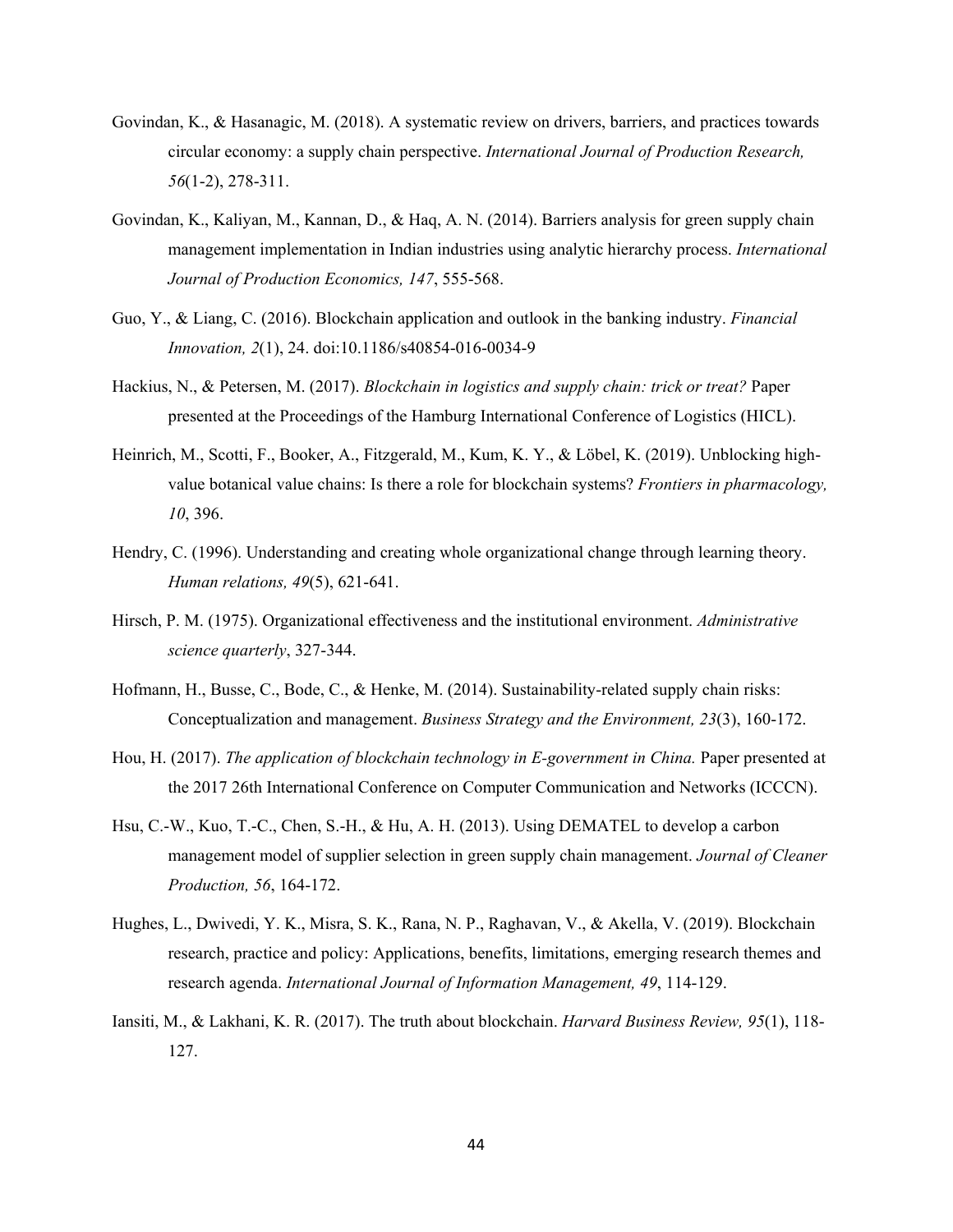- Ivanov, D., Dolgui, A., & Sokolov, B. (2019). The impact of digital technology and Industry 4.0 on the ripple effect and supply chain risk analytics. *International Journal of Production Research*, 1-18.
- Jennings, P. D., & Zandbergen, P. A. (1995). Ecologically sustainable organizations: An institutional approach. *Academy of management Review, 20*(4), 1015-1052.
- Jharkharia, S., & Shankar, R. (2005). IT-enablement of supply chains: understanding the barriers. *Journal of Enterprise Information Management, 18*(1), 11-27.
- Kamasak, R. (2017). The contribution of tangible and intangible resources, and capabilities to a firm's profitability and market performance. *European Journal of Management and Business Economics, 26*(2), 252-275.
- Kamble, S., Gunasekaran, A., & Arha, H. (2019a). Understanding the Blockchain technology adoption in supply chains-Indian context. *International Journal of Production Research, 57*(7), 1-25.
- Kamble, S., Gunasekaran, A., & Sharma, R. (2019b). Modeling the blockchain enabled traceability in agriculture supply chain. *International Journal of Information Management*.
- Kaur, J., Sidhu, R., Awasthi, A., Chauhan, S., & Goyal, S. (2018). A DEMATEL based approach for investigating barriers in green supply chain management in Canadian manufacturing firms. *International Journal of Production Research, 56*(1-2), 312-332.
- Khan, S. Z., Yang, Q., & Waheed, A. (2019). Investment in intangible resources and capabilities spurs sustainable competitive advantage and firm performance. *Corporate Social Responsibility and Environmental Management, 26*(2), 285-295.
- Kouhizadeh, M., & Sarkis, J. (2018). Blockchain Practices, Potentials, and Perspectives in Greening Supply Chains. *Sustainability, 10*(10), 3652.
- Kshetri, N. (2018). 1 Blockchain's roles in meeting key supply chain management objectives. *International Journal of Information Management, 39*, 80-89.
- Lacity, M. C. (2018). Addressing key challenges to making enterprise blockchain applications a reality. *MIS Quarterly Executive, 17*(3), 201-222.
- Lambert, D. M., & Enz, M. G. (2017). Issues in Supply Chain Management: Progress and potential. *Industrial Marketing Management, 62*(Supplement C), 1-16. doi[:https://doi.org/10.1016/j.indmarman.2016.12.002](https://doi.org/10.1016/j.indmarman.2016.12.002)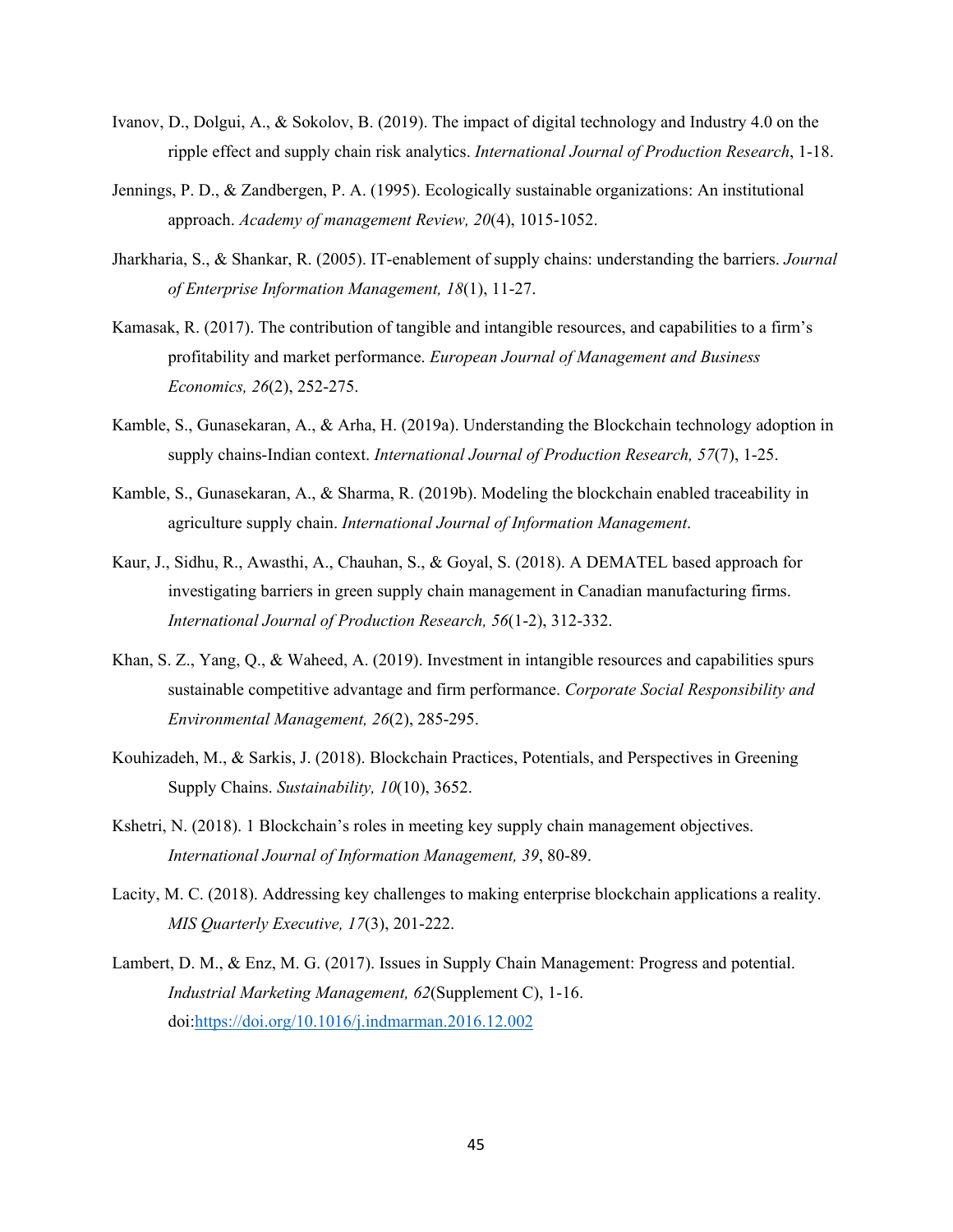- Lee, Y.-C., Li, M.-L., Yen, T.-M., & Huang, T.-H. (2010). Analysis of adopting an integrated decision making trial and evaluation laboratory on a technology acceptance model. *Expert Systems with Applications, 37*(2), 1745-1754.
- Levasseur, R. E. (2001). People skills: Change management tools—Lewin's change model. *Interfaces, 31*(4), 71-73.
- Lewin, K. (1946). Behavior and development as a function of the total situation.
- Lewin, K. (1947). Frontiers in group dynamics: Concept, method and reality in social science; social equilibria and social change. *Human relations, 1*(1), 5-41.
- Lewin, K. (1951). Field theory in social science: selected theoretical papers (edited by dorwin cartwright). *Oxford, England: Harpers*.
- Lin, R.-J. (2013). Using fuzzy DEMATEL to evaluate the green supply chain management practices. *Journal of Cleaner Production, 40*, 32-39.
- Lindman, J., Tuunainen, V. K., & Rossi, M. (2017). Opportunities and risks of Blockchain Technologies– a research agenda.
- Luthra, S., Mangla, S. K., Xu, L., & Diabat, A. (2016). Using AHP to evaluate barriers in adopting sustainable consumption and production initiatives in a supply chain. *International Journal of Production Economics, 181*, 342-349.
- Mangla, S. K., Govindan, K., & Luthra, S. (2017). Prioritizing the barriers to achieve sustainable consumption and production trends in supply chains using fuzzy Analytical Hierarchy Process. *Journal of Cleaner Production, 151*, 509-525.
- Mangla, S. K., Luthra, S., Mishra, N., Singh, A., Rana, N. P., Dora, M., & Dwivedi, Y. (2018). Barriers to effective circular supply chain management in a developing country context. *Production Planning & Control, 29*(6), 551-569.
- Marsal-Llacuna, M.-L. (2018). Future living framework: Is blockchain the next enabling network? *Technological Forecasting Social Change, 128*, 226-234.
- Mendling, J., Weber, I., Aalst, W. V. D., Brocke, J. V., Cabanillas, C., Daniel, F., . . . Dustdar, S. (2018). Blockchains for business process management-challenges and opportunities. *ACM Transactions on Management Information Systems (TMIS), 9*(1), 4.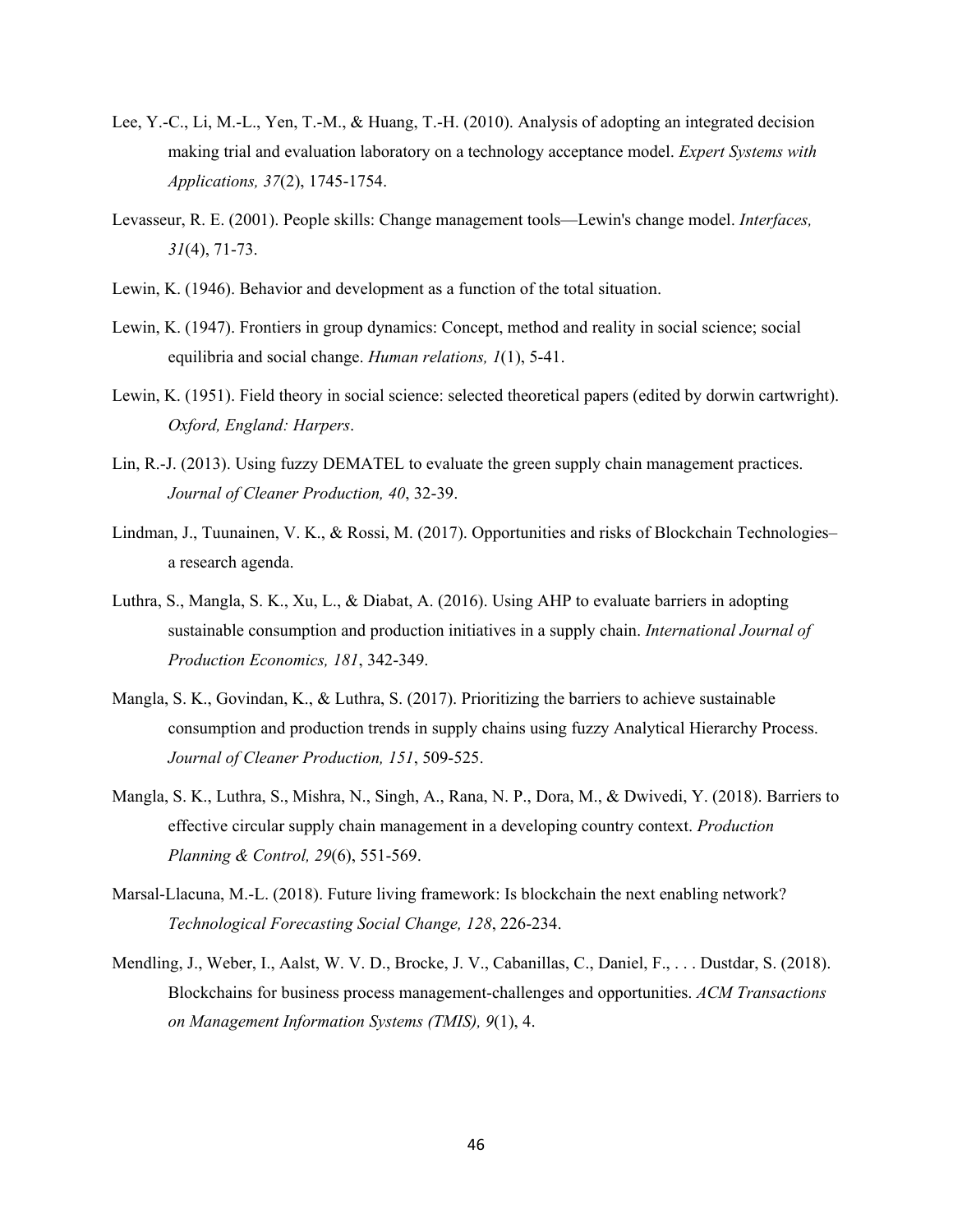- Mendling, J., Weber, I., van der Aalst, W., Brocke, J. v., Cabanillas, C., Daniel, F., . . . Dustdar, S. (2017). Blockchains for Business Process Management-Challenges and Opportunities. *arXiv preprint arXiv:1704.03610*.
- Meng, W., Tischhauser, E. W., Wang, Q., Wang, Y., & Han, J. (2018). When intrusion detection meets blockchain technology: a review. *IEEE Access, 6*, 10179-10188.
- Michelman, P. (2017). Seeing beyond the blockchain hype. *MIT Sloan Management Review, 58*(4), 17.
- Molloy, J. C., & Barney, J. B. (2015). Who captures the value created with human capital? A marketbased view. *Academy of Management Perspectives, 29*(3), 309-325.
- Morabito, V. (2017). Business innovation through blockchain. *Cham: Springer International Publishing*.
- Morkunas, V. J., Paschen, J., & Boon, E. (2019). How blockchain technologies impact your business model. *Business Horizons, 62*(3), 295-306.
- Mougayar, W. (2016). *The business blockchain: promise, practice, and application of the next Internet technology*. Hoboken, NJ, USA John Wiley & Sons.
- Movahedipour, M., Zeng, J., Yang, M., & Wu, X. (2017). An ISM approach for the barrier analysis in implementing sustainable supply chain management. *Management Decision, 55*(8), 1824-1850. doi:10.1108/md-12-2016-0898
- Nikolakis, W., John, L., & Krishnan, H. (2018). How blockchain can shape sustainable global value chains: An evidence, verifiability, and enforceability (EVE) framework. *Sustainability, 10*(11), 3926.
- O'Dair, M. (2016). The networked record industry: how blockchain technology could transform the consumption and monetisation of recorded music.
- Oliveira, M., & Handfield, R. (2019). Analytical foundations for development of real-time supply chain capabilities. *International Journal of Production Research, 57*(5), 1571-1589.
- Oliveira, T., & Martins, M. F. (2011). Literature review of information technology adoption models at firm level. *Electronic Journal of Information Systems Evaluation, 14*(1), 110.
- Palombini, M. (2017). The Other Side of Blockchain: We Choose What We Want to See. Retrieved from [https://beyondstandards.ieee.org/blockchain/side-blockchain-choose-want-see/#](https://beyondstandards.ieee.org/blockchain/side-blockchain-choose-want-see/)
- Park, L., Lee, S., & Chang, H. (2018). A sustainable home energy prosumer-chain methodology with energy tags over the blockchain. *Sustainability, 10*(3), 658.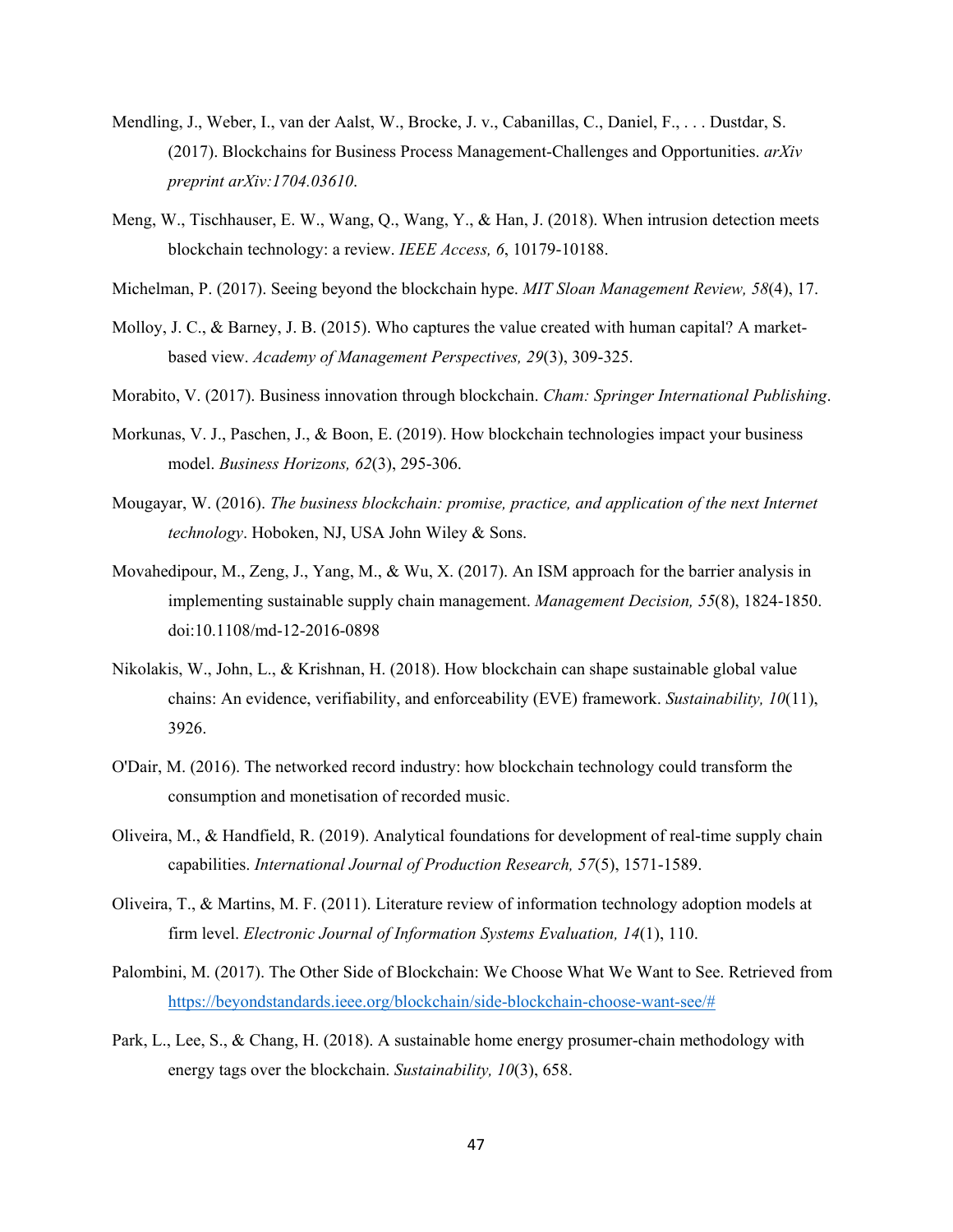- Peng, G. C., & Nunes, M. B. (2010). Barriers to the successful exploitation of ERP systems in Chinese State-Owned Enterprises. *International Journal of Business and Systems Research, 4*(5-6), 596- 620.
- Pilkington, M. (2015). Blockchain technology: principles and applications. *Browser Download This Paper*.
- Popper, N., & Lohr, S. (2017). Blockchain: A better way to track pork chops, bonds, bad peanut butter. *New York Times, 4*.
- Saberi, S., Kouhizadeh, M., & Sarkis, J. (2018). Blockchain technology: A panacea or pariah for resources conservation and recycling? *Resources, Conservation and Recycling, 130*, 80-81.
- Saberi, S., Kouhizadeh, M., & Sarkis, J. (2019a). Blockchains and the supply chain: Findings from a broad study of practitioners. *IEEE Engineering Management Review*. doi:10.1109/EMR.2019.2928264
- Saberi, S., Kouhizadeh, M., Sarkis, J., & Shen, L. (2019b). Blockchain technology and its relationships to sustainable supply chain management. *International Journal of Production Research, 57*(7), 2117-2135.
- Sajjad, A., Eweje, G., & Tappin, D. (2015). Sustainable supply chain management: motivators and barriers. *Business Strategy and the Environment, 24*(7), 643-655.
- Sarkis, J., & Talluri, S. (2004). Evaluating and selecting e-commerce software and communication systems for a supply chain. *European Journal of Operational Research, 159*(2), 318-329.
- Sarkis, J., & Zhu, Q. (2018). Environmental sustainability and production: taking the road less travelled. *International Journal of Production Research, 56*(1-2), 743-759.
- Sayogo, D. S., Zhang, J., Luna-Reyes, L., Jarman, H., Tayi, G., Andersen, D. L., . . . Andersen, D. F. (2015). Challenges and requirements for developing data architecture supporting integration of sustainable supply chains. *Information Technology and Management, 16*(1), 5-18.
- Schein, E. H. (2010). *Organizational culture and leadership* (Vol. 2): John Wiley & Sons.
- Seuring, S., Sarkis, J., Müller, M., & Rao, P. (2008). Sustainability and supply chain management–an introduction to the special issue. *Journal of Cleaner Production, 16*(15), 1545-1551.
- Singh, S., & Singh, N. (2016). *Blockchain: Future of financial and cyber security.* Paper presented at the 2016 2nd International Conference on Contemporary Computing and Informatics (IC3I).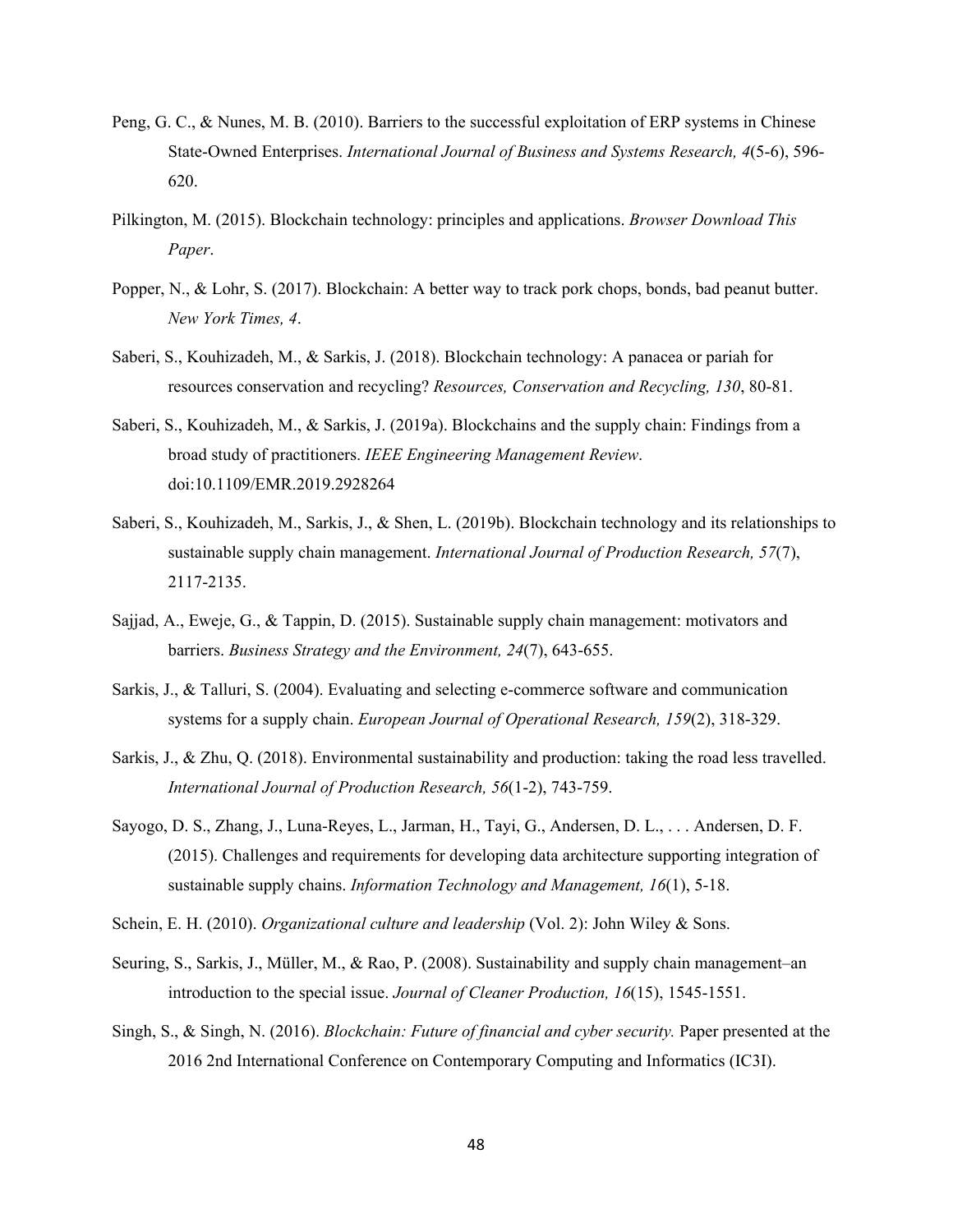- Sonenshein, S. (2010). We're changing—Or are we? Untangling the role of progressive, regressive, and stability narratives during strategic change implementation. *Academy of Management Journal, 53*(3), 477-512.
- Soroor, J., Tarokh, M. J., & Keshtgary, M. (2009). Preventing failure in IT-enabled systems for supply chain management. *International Journal of Production Research, 47*(23), 6543-6557.
- Su, C.-M., Horng, D.-J., Tseng, M.-L., Chiu, A. S., Wu, K.-J., & Chen, H.-P. (2016). Improving sustainable supply chain management using a novel hierarchical grey-DEMATEL approach. *Journal of Cleaner Production, 134*, 469-481.
- Swan, M. (2015). *Blockchain: Blueprint for a new economy*. Sebastopol, CA, USA: O'Reilly Media, Inc.
- Takeishi, A. (2001). Bridging inter-and intra-firm boundaries: management of supplier involvement in automobile product development. *Strategic management journal, 22*(5), 403-433.
- Tornatzky, L. G., Fleischer, M., & Chakrabarti, A. K. (1990). *Processes of technological innovation*: Lexington books.
- Tura, N., Hanski, J., Ahola, T., Ståhle, M., Piiparinen, S., & Valkokari, P. (2019). Unlocking circular business: A framework of barriers and drivers. *Journal of Cleaner Production, 212*, 90-98.
- Waddell, D., Devine, J., Jones, G. R., & George, J. M. (2007). *Contemporary management*: Mc Graw Hill Irwin.
- Wang, H., Chen, K., & Xu, D. (2016). A maturity model for blockchain adoption. *Financial Innovation, 2*(1), 12.
- Wang, Y., Singgih, M., Wang, J., & Rit, M. (2019). Making sense of blockchain technology: How will it transform supply chains? *International Journal of Production Economics, 211*, 221-236.
- Wu, K.-J., Tseng, M.-L., Chiu, A. S., & Lim, M. K. (2017). Achieving competitive advantage through supply chain agility under uncertainty: A novel multi-criteria decision-making structure. *International Journal of Production Economics, 190*, 96-107.
- Wu, L.-Y. (2010). Applicability of the resource-based and dynamic-capability views under environmental volatility. *Journal of Business Research, 63*(1), 27-31.
- Wu, W.-W., & Lee, Y.-T. (2007). Developing global managers' competencies using the fuzzy DEMATEL method. *Expert Systems with Applications, 32*(2), 499-507.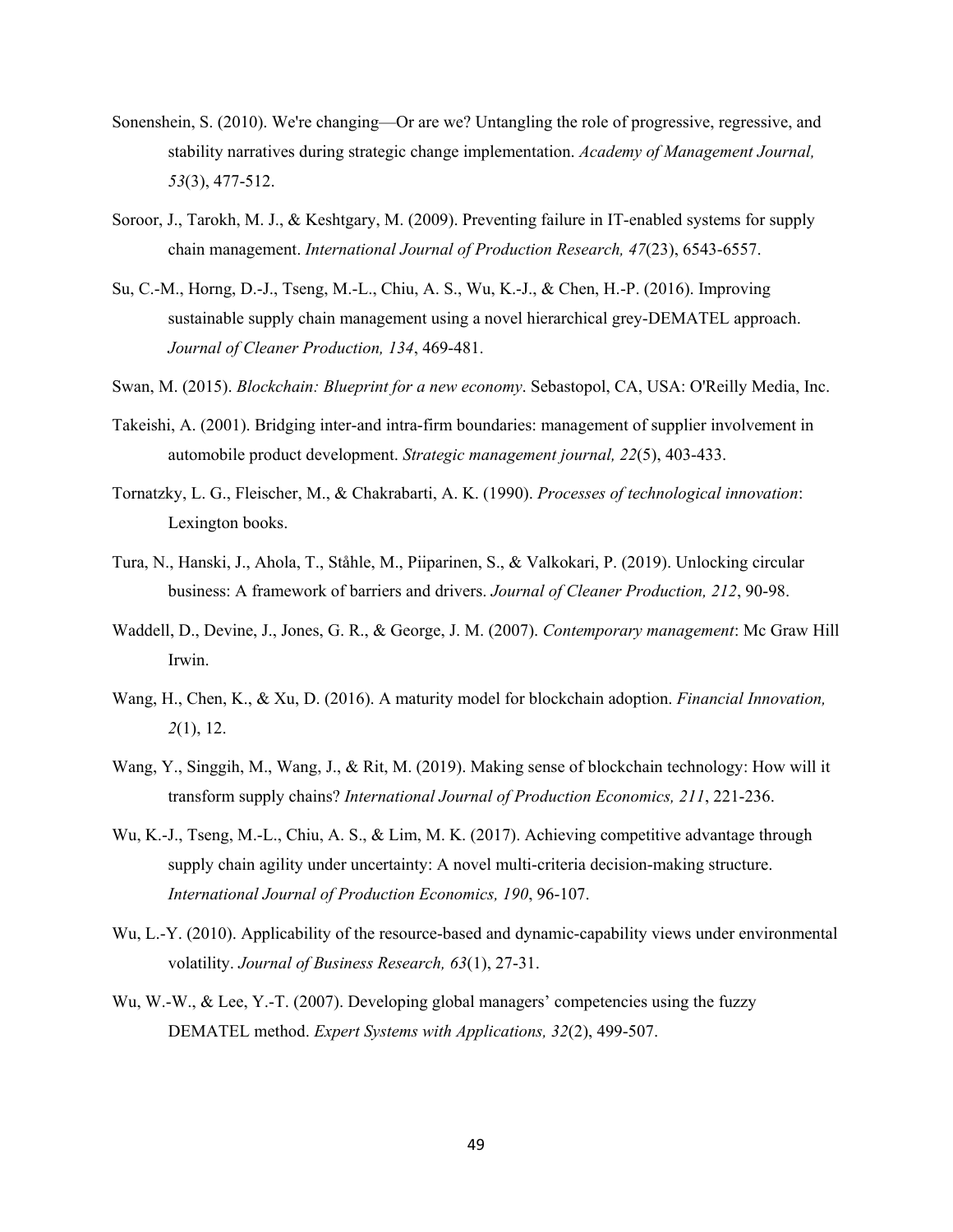- Yli-Huumo, J., Ko, D., Choi, S., Park, S., & Smolander, K. (2016). Where Is Current Research on Blockchain Technology?-A Systematic Review. *PLoS One, 11*(10), e0163477. doi:10.1371/journal.pone.0163477
- Zhang, D. (2019). Application of Blockchain Technology in Incentivizing Efficient Use of Rural Wastes: A case study on Yitong System. *Energy Procedia, 158*, 6707-6714.
- Zhang, J., Dawes, S. S., & Sarkis, J. (2005). Exploring stakeholders' expectations of the benefits and barriers of e-government knowledge sharing. *Journal of Enterprise Information Management, 18*(5), 548-567.
- Zhu, Q., & Liu, Q. (2010). Eco-design planning in a Chinese telecommunication network company: benchmarking its parent company. *Benchmarking: An International Journal, 17*(3), 363-377.
- Zhu, Q., Sarkis, J., & Lai, K.-h. (2012). Examining the effects of green supply chain management practices and their mediations on performance improvements. *International Journal of Production Research, 50*(5), 1377-1394.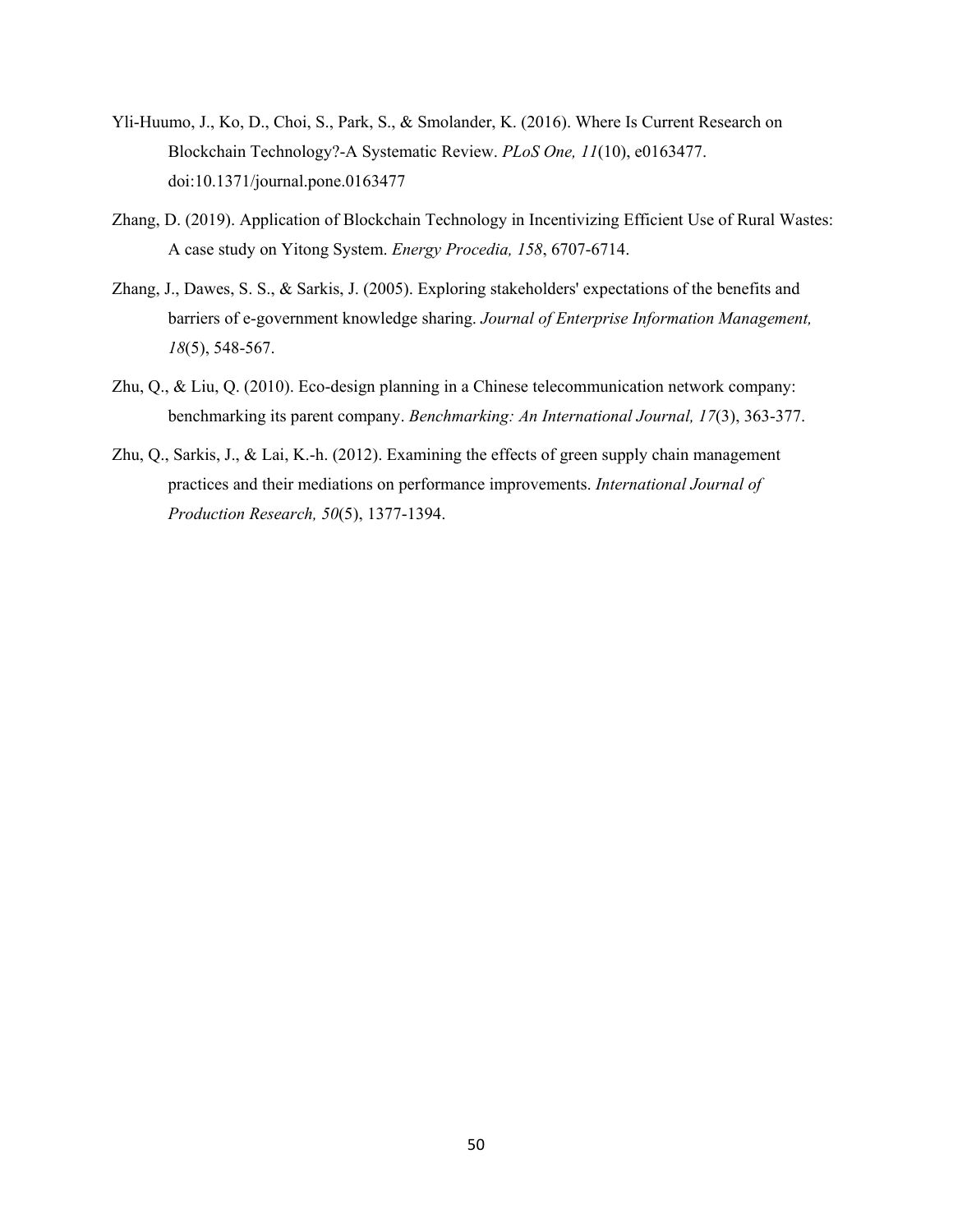# Table 1- TOE framework and blockchain barriers in sustainable supply chains

| <b>TOE View</b>           | <b>Barrier</b>                                         | Description                                                                                                                                                                                                                                                                                                                                                                                                 | Reference                                                                                                                                               |  |  |
|---------------------------|--------------------------------------------------------|-------------------------------------------------------------------------------------------------------------------------------------------------------------------------------------------------------------------------------------------------------------------------------------------------------------------------------------------------------------------------------------------------------------|---------------------------------------------------------------------------------------------------------------------------------------------------------|--|--|
| Technological<br>context  | T1- Security challenge                                 | There are concerns that data and information may be open to security<br>concerns such as hacking, inaccurate information dispersal and access to<br>sensitive information.                                                                                                                                                                                                                                  | (Casino et al., 2018; Hou,<br>2017; Sayogo et al., 2015;<br>Yli-Huumo et al., 2016)                                                                     |  |  |
|                           | T2- Access to technology                               | Internet and IT infrastructure are important resources for blockchain<br>adoption. In some cases IT infrastructure of organization is poor or<br>technology access is impractical.                                                                                                                                                                                                                          | (Abeyratne & Monfared,<br>2016; Morabito, 2017)                                                                                                         |  |  |
|                           | T3- The negative perception toward<br>technology       | Individuals may associate blockchain technology primarily with<br>cryptocurrencies such as Bitcoin. These developments might be perceived as<br>malicious activities. Therefore, organizations may hesitate adoption of<br>general blockchain technology.                                                                                                                                                   | (Swan, 2015)                                                                                                                                            |  |  |
|                           | T4- Immutability challenge of<br>blockchain technology | Immutability proposes that records cannot be deleted from ledgers. But, if an<br>incorrect record entered in to the blockchain can be updated with additional<br>information, the history of the erroneous record will always be in the<br>blockchain.                                                                                                                                                      | (Kamble et al., 2019a;<br>Kamble et al., 2019b;<br>Palombini, 2017)                                                                                     |  |  |
|                           | T5- Immaturity of technology                           | Challenge of scalability of blockchain is an example technical issue that stem<br>from immaturity of blockchains. In fact, blockchain technology would have<br>issue with handling large numbers of transactions. Also, storage of increasing<br>size of blocks is a challenge, encountering big data in real use (called "bloat"<br>problem in Bitcoin). These are some immaturity of technology examples. | (Hackius & Petersen, 2017;<br>Lindman et al., 2017;<br>Mendling et al., 2017;<br>Mougayar, 2016; Pilkington,<br>2015; Swan, 2015; Wang et<br>al., 2016) |  |  |
| Organizational<br>context | O1- Financial constraints                              | Information collection through supply chain and converting to new systems<br>impose costs on organizations. Also, adopting sustainable practices is costly.<br>Organizations are limited in financial resources to adopt this technology.                                                                                                                                                                   | (Angraal et al., 2017;<br>Govindan et al., 2014;<br>Hughes et al., 2019; Marsal-<br>Llacuna, 2018; Sayogo et al.,<br>2015)                              |  |  |
|                           | O2- Lack of management commitment<br>and support       | Some managers fail to have long-term commitment and support of<br>sustainability practices through SCM processes and adopting disruptive<br>technology.                                                                                                                                                                                                                                                     | (Crosby et al., 2016; Guo $\&$<br>Liang, 2016; Mangla et al.,<br>2017; Wang et al., 2016)                                                               |  |  |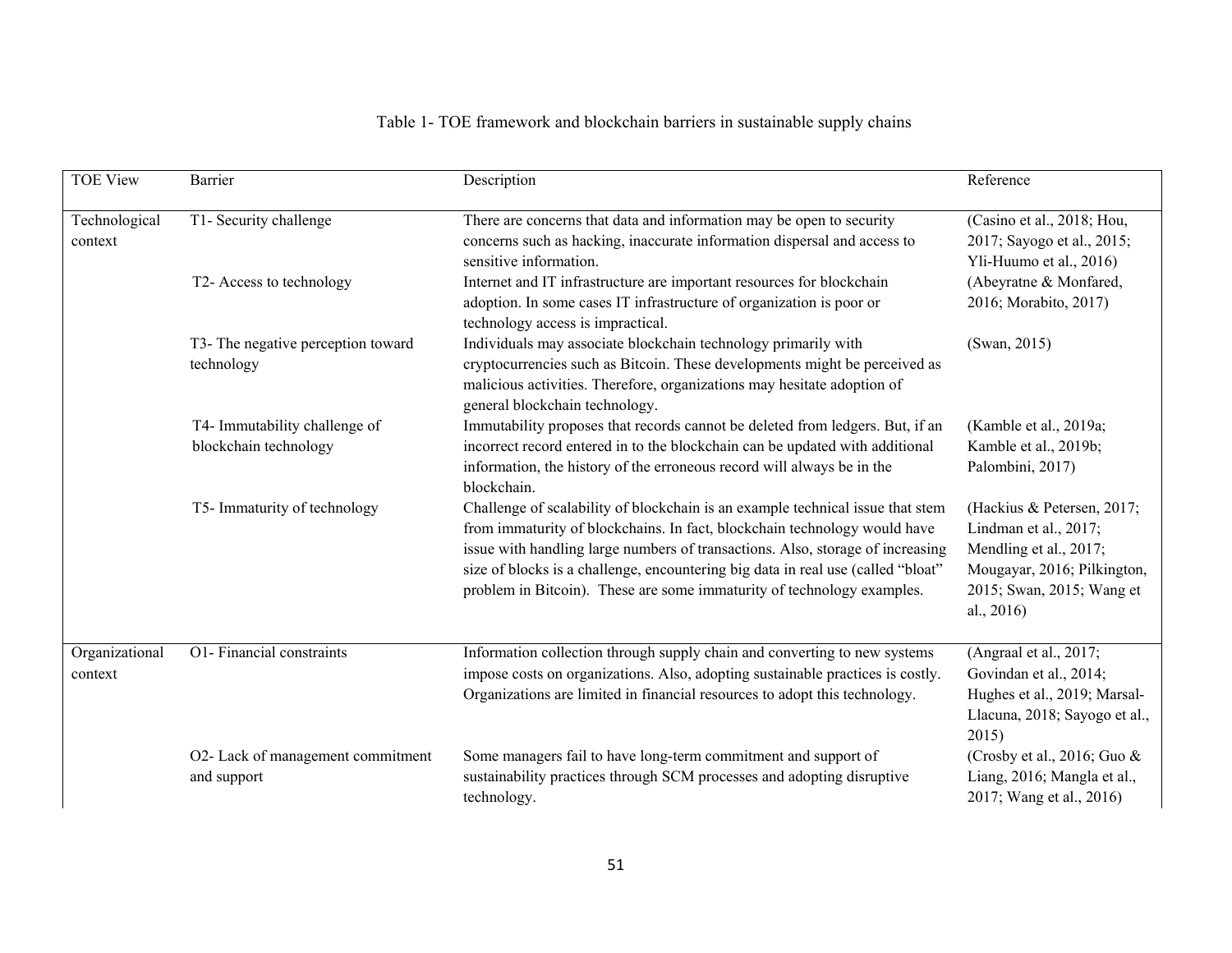|                                                 | O3- Lack of new organizational policies<br>for using blockchain technology                          | Organizations need to define new policies to adopt blockchain technology<br>(what is the proper usage of the technology, for example where and when).                                                                                                                                                             | (Lacity, 2018; Mendling et<br>al., 2017)                                                                                             |
|-------------------------------------------------|-----------------------------------------------------------------------------------------------------|-------------------------------------------------------------------------------------------------------------------------------------------------------------------------------------------------------------------------------------------------------------------------------------------------------------------|--------------------------------------------------------------------------------------------------------------------------------------|
|                                                 | O4- Lack of knowledge and expertise                                                                 | Lack of technical expertise and knowledge about blockchain technology and<br>sustainable supply chains.                                                                                                                                                                                                           | (Angelis & da Silva, 2019;<br>Kamble et al., 2019a; Lacity,<br>2018; Mangla et al., 2017;<br>Mougayar, 2016; Sayogo et<br>al., 2015) |
|                                                 | O5- Difficulty in changing<br>organizational culture                                                | Adopting blockchain technology changes or transforms current organizational<br>culture. Organizational culture consists of guidelines of work culture and<br>appropriate behavior through organizations.                                                                                                          | (Gorane & Kant, 2015;<br>Mangla et al., 2017;<br>Mendling et al., 2017)                                                              |
|                                                 | O6- Hesitation to convert to new<br>systems                                                         | Adopting new systems would require altering or replacing legacy systems.<br>This issue may cause resistance and hesitation from organizations and<br>industries.                                                                                                                                                  | (Angelis & da Silva, 2019;<br>Govindan et al., 2014;<br>Michelman, 2017; Saberi et<br>al., 2018)                                     |
|                                                 | O7- Lack of tools for blockchain<br>technology implementation in<br>sustainable supply chains       | Lack of standards and appropriate methods, tools, metrics and techniques for<br>blockchain technology implementation and measure sustainability<br>performance within organizations.                                                                                                                              | (Govindan et al., 2014;<br>Mangla et al., 2017;<br>Morkunas et al., 2019)                                                            |
| Environmental<br>context (Supply<br>chain view) | SC1- Lack of customers' awareness and<br>tendency about sustainability and<br>blockchain technology | Lack of understanding by customers about blockchain technology for supply<br>chain sustainability practices.                                                                                                                                                                                                      | (Chkanikova & Mont, 2015;<br>Hughes et al., 2019; Luthra et<br>al., 2016; Mangla et al.,<br>2017)                                    |
|                                                 | SC2- Problems in collaboration,<br>communication and coordination in the<br>supply chain            | Lack of collaboration, communication, and coordination among supply chain<br>partners with<br>different and<br>sometimes<br>contradictory operational<br>incentives/objectives and priorities; other reasons that impede collaboration.                                                                           | (Caro et al., 2018; Gorane &<br>Kant, 2015; Kamble et al.,<br>2019b; Kshetri, 2018;<br>Mangla et al., 2017)                          |
|                                                 | SC3- Challenge of information<br>disclosure policy between partners in the<br>supply chain.         | Supply chain participants might have different privacy needs and different<br>policies related to information and data used in sustainable supply chains and<br>for blockchain technology. Confidentiality, privacy and economic value of data<br>may be concerns.                                                | (Hughes et al., 2019; Sayogo<br>et al., 2015; Wang et al.,<br>2019)                                                                  |
|                                                 | SC4- Challenges in integrating<br>sustainable practices and blockchain<br>technology through SCM    | Combining conventional supply chain processes with sustainability practices<br>and blockchain is challenging. Also, technology, materials and processes<br>development are needed to support sustainable practices. For example,<br>facilities and machines need to be updated to be connected to the internet of | (Govindan et al., 2014;<br>Luthra et al., 2016; Mangla et<br>al., 2017; Morkunas et al.,<br>2019)                                    |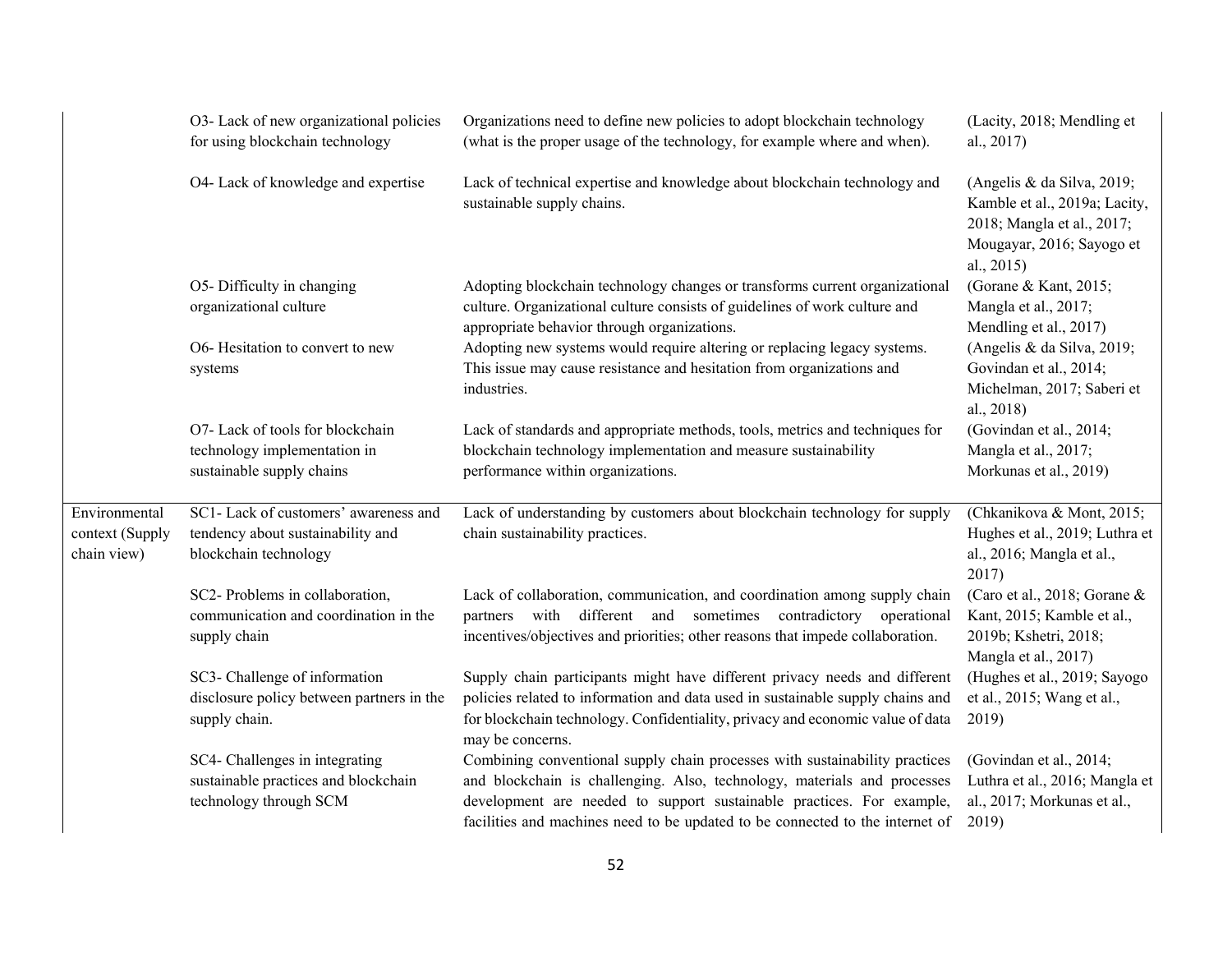|                                             | SC5- Cultural differences of supply<br>chain partners                                        | things or information gathered from them for blockchain technology and<br>sustainability purposes.<br>Different geographical or organizational culture of supply chain actors and<br>partners that can impede blockchain technology acceptance.                                               | (Caro et al., 2018; Sajjad et<br>al., 2015; Wang et al., 2019)                                                          |
|---------------------------------------------|----------------------------------------------------------------------------------------------|-----------------------------------------------------------------------------------------------------------------------------------------------------------------------------------------------------------------------------------------------------------------------------------------------|-------------------------------------------------------------------------------------------------------------------------|
| Environmental<br>Context<br>(External view) | E1- Lack of governmental policies                                                            | Governments might be reluctant to direct blockchain technology adoption and<br>sustainable supply chain practices.                                                                                                                                                                            | (Govindan et al., 2014;<br>Hughes et al., 2019; Kamble<br>et al., 2019b; Mangla et al.,<br>2017; Morkunas et al., 2019) |
|                                             | E2- Market competition and uncertainty                                                       | Applying sustainable practices and blockchain technology is time-consuming.<br>It may affect the market competitiveness of the organization and provide<br>competitive risks. Uncertainty about market demands of sustainable products,<br>customers' behavior and future sales are examples. | (Govindan et al., 2014;<br>Mangla et al., 2017; Wang et<br>al., $2019$ )                                                |
|                                             | E3- Lack of external stakeholders'<br>involvement                                            | Lack of involvement and conflicting objectives of related NGOs and<br>communities to support sustainable practices and blockchain technology.                                                                                                                                                 | (Mangla et al., 2017; Wang et<br>al., $2019$ )                                                                          |
|                                             | E4- Lack of industry involvement in<br>blockchain adoption and ethical and safe<br>practices | Lack of industry leadership in ethical and safe practices in sustainability and<br>blockchain technology.                                                                                                                                                                                     | (Hughes et al., 2019; Luthra<br>et al., 2016)                                                                           |
|                                             | E5-Lack of rewards and incentives                                                            | Problem in promoting sustainable practices and blockchain technology; or lack<br>of reward systems to ensure the integrity of data and incentivize these practices<br>by government and professional organizations.                                                                           | (Luthra et al., 2016; Wang et<br>al., 2019)                                                                             |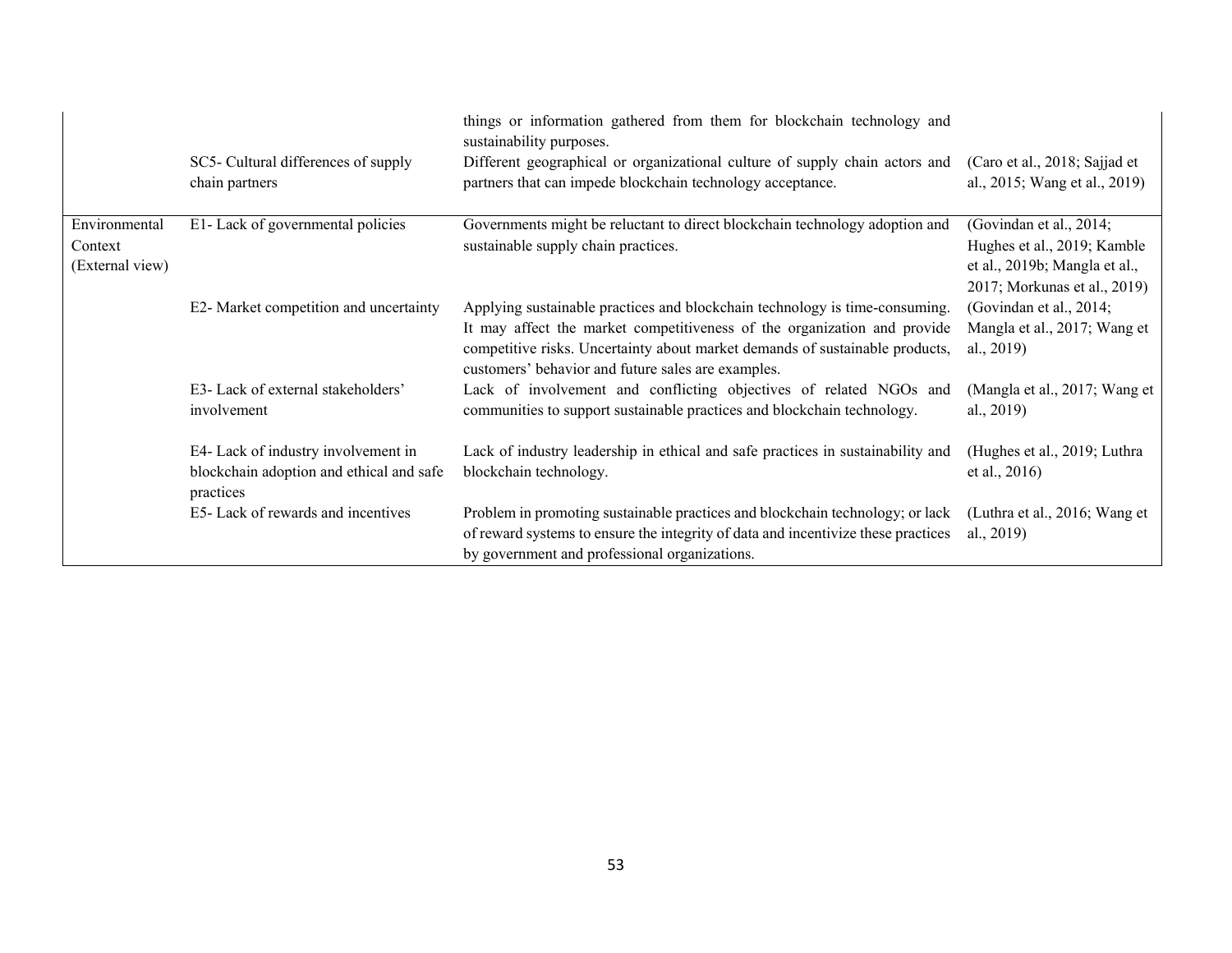## **APPENDIX**

#### **Additional Detail on the DEMATEL Methodology and Results**

DEMATEL methodology was initially introduced at the Battelle Memorial Institute of Geneva Research Center (Gabus & Fontela, 1973). DEMATEL is a methodology that explores the causal dependency structure among a set of identified factors. DEMATEL methodology utilizes pairwise comparisons to visualize direct and indirect relationships among factors/variables.

DEMATEL is an exploratory methodology that aims to develop a structured network that portrays and simplifies the interrelationships and the prominence or strengths of factors under investigation. Given the novelty of blockchain technology and the scarcity in actual blockchain implementation for sustainable supply chain management that limit a broad based study, we selected a convenience sample of respondents that includes academics and practitioners knowledgeable in blockchain and sustainable supply chains.

Similar to the many other decision-making methods, the factors should be defined, either through the literature or brain-storming and expert insights. We Identified barriers through a comprehensive literature review and further confirmation from the experts.

DEMATEL methodology forms pairwise comparisons matrices to assess the relationships between the factors. Then, a measurement scale is established to convert the linguistic terms to the numerical values. In this study our measurement scale that was utilized to assess the strength of the relationship between two given factors was divided into 0, 1, 2,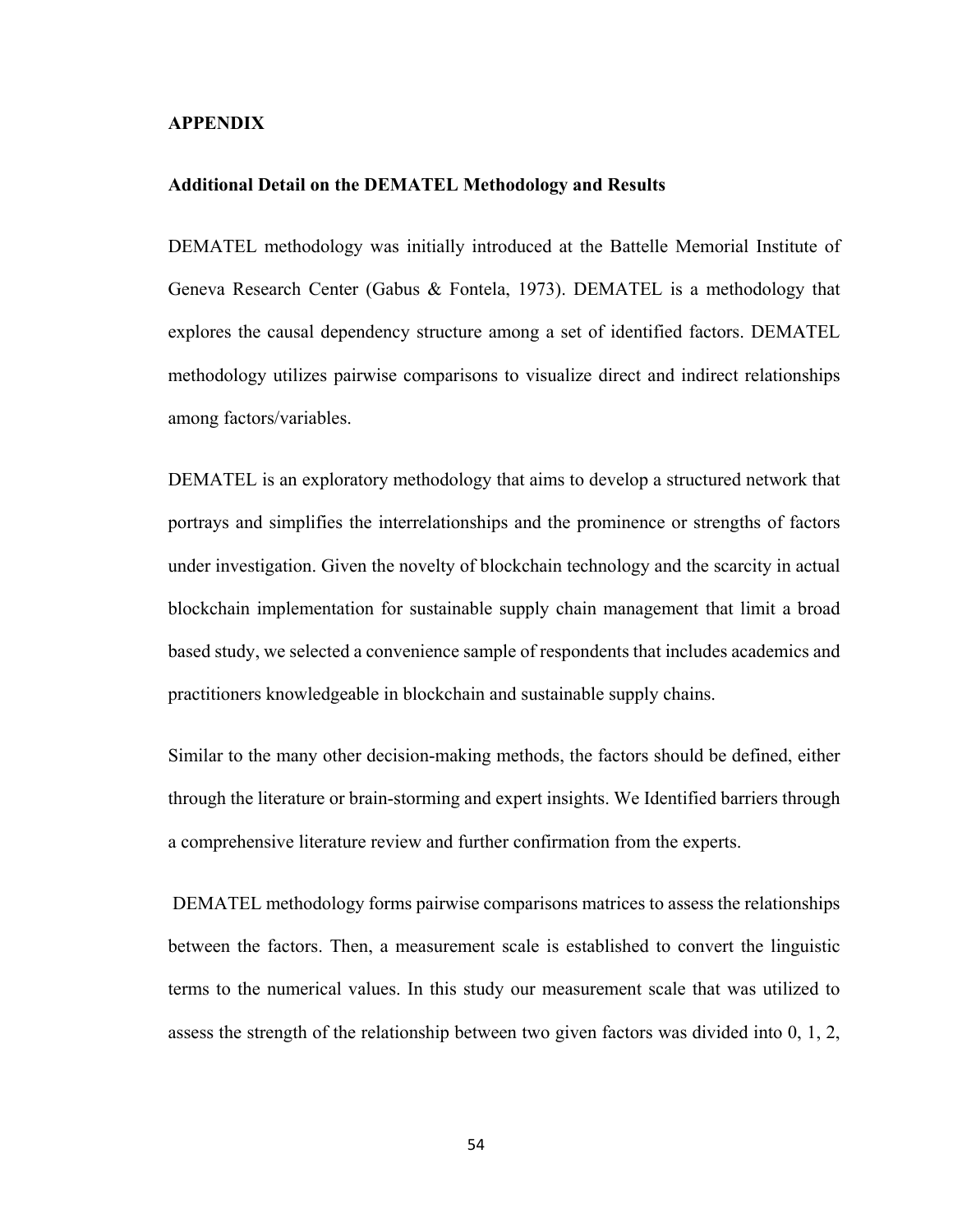3, and 4, which respectively represented none, very little, little, high, and very high relationship. The following steps form the DEMATEL analysis (Lee et al., 2010):

### *Step 1- Aggregate results (average) and establish a pairwise direct-relation matrix*

A survey instrument composed of matrices and containing pairwise comparisons of the barriers is completed by experts. We aggregated the expert evaluation by calculating the average scores and form aggregate direct relation matrices.

When the number of factors is n, the pairwise comparisons matrix, X, is  $n \times n$ . Each element within this matrix, xij, represents the level of the influence of the factor *i* on a factor *j*. The influence of each factor on itself that forms the diagonal of the direct-relation matrix is set to zero. A general pairwise direct-relation matrix is presented in expression (E1).

$$
X = \begin{bmatrix} 0 & x_{12} & \dots & x_{1n} \\ x_{21} & 0 & & x_{2n} \\ \vdots & & \ddots & \vdots \\ x_{n1} & x_{n2} & \dots & x_{nn} \end{bmatrix}
$$
(E1)

# *Step 2- Determine the initial influencing matrix (N) by normalizing*

The aggregate direct-relation matrix  $(X)$  is normalized to calculate the initial normalized influence matrix (*N*) using expressions (E2) and (E3) (Wu & Lee, 2007):

$$
N = k * X \tag{E2}
$$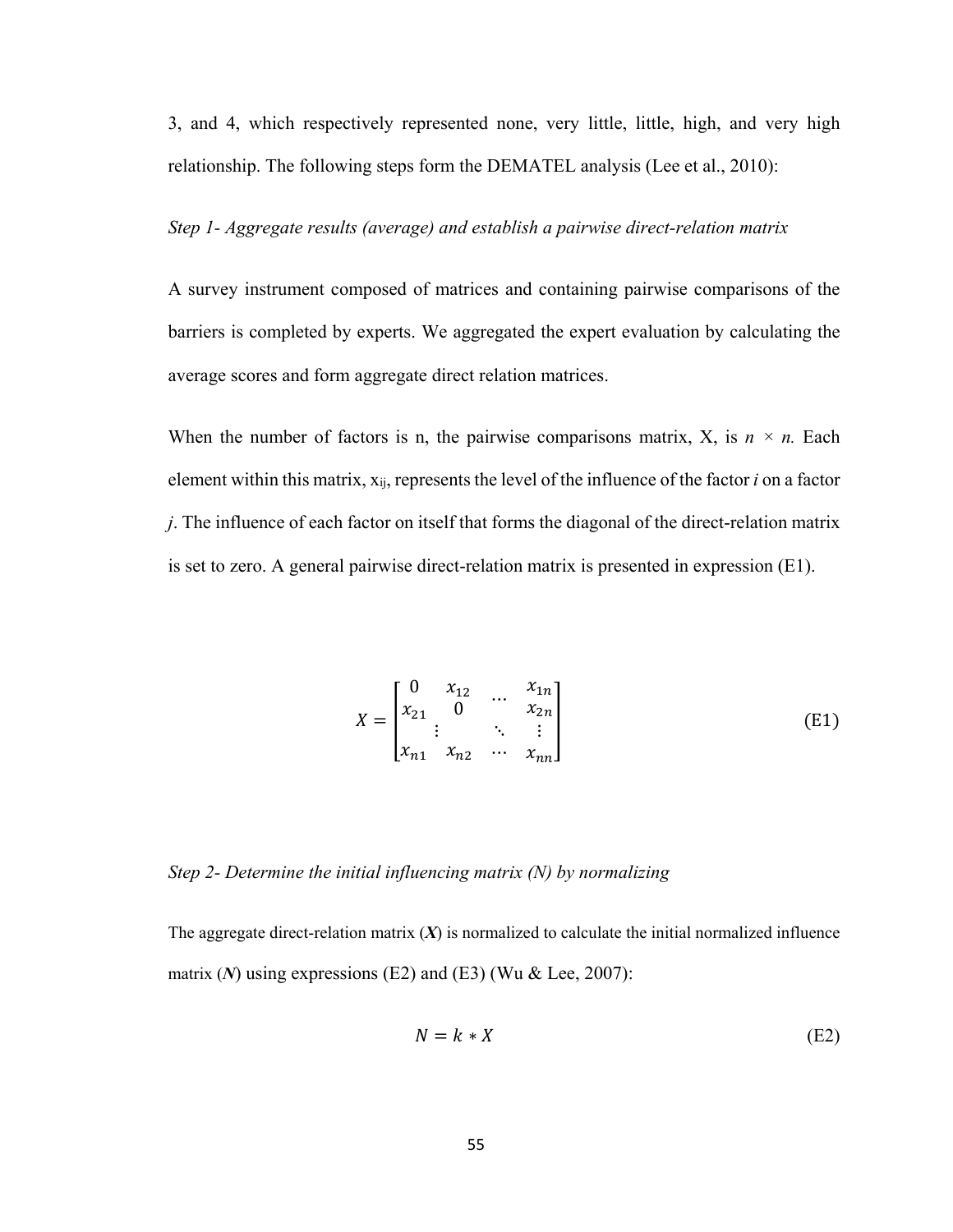$$
k = \frac{1}{\max_{1 \le i \le n} (\sum_{j=1}^n x_{ij})}
$$
(E3)

### *Step 3- Calculate the total relation matrix (T)*

The total relation matrix that determines the relationship between factors can be calculated from expression (E4):

$$
T = N + N^2 + N^3 \dots = \sum_{i=1}^{\infty} N^i = N(I - N)^{-1}
$$
 (E4)

where *I* is the identity matrix.

The total relation matrices for the academics and practitioners' assessments of the main barriers categories is summarized in Table A-1. The total relation matrices for the academics and practitioners' evaluations of technological barriers, organizational barriers, supply chain barriers, and external barriers are presented in Tables A-2, A-3, A-4, and A-5, respectively.

### *Step 4- Determine row and column sums from the total relation matrices*

Given *tij* is the comparison variable of the factor *i* on the factor *j* in the total relation matrix, *T*, where  $i, j = 1, 2, ..., n$ , the row  $(D_i)$  and column  $(R_j)$  sum for each row i and column j can be obtained using expressions (E5) and (E6).

$$
D_i = \sum_{j=1}^n t_{ij} \quad \forall i
$$
 (E5)

$$
R_j = \sum_{i=1}^n t_{ij} \qquad \forall j \tag{E6}
$$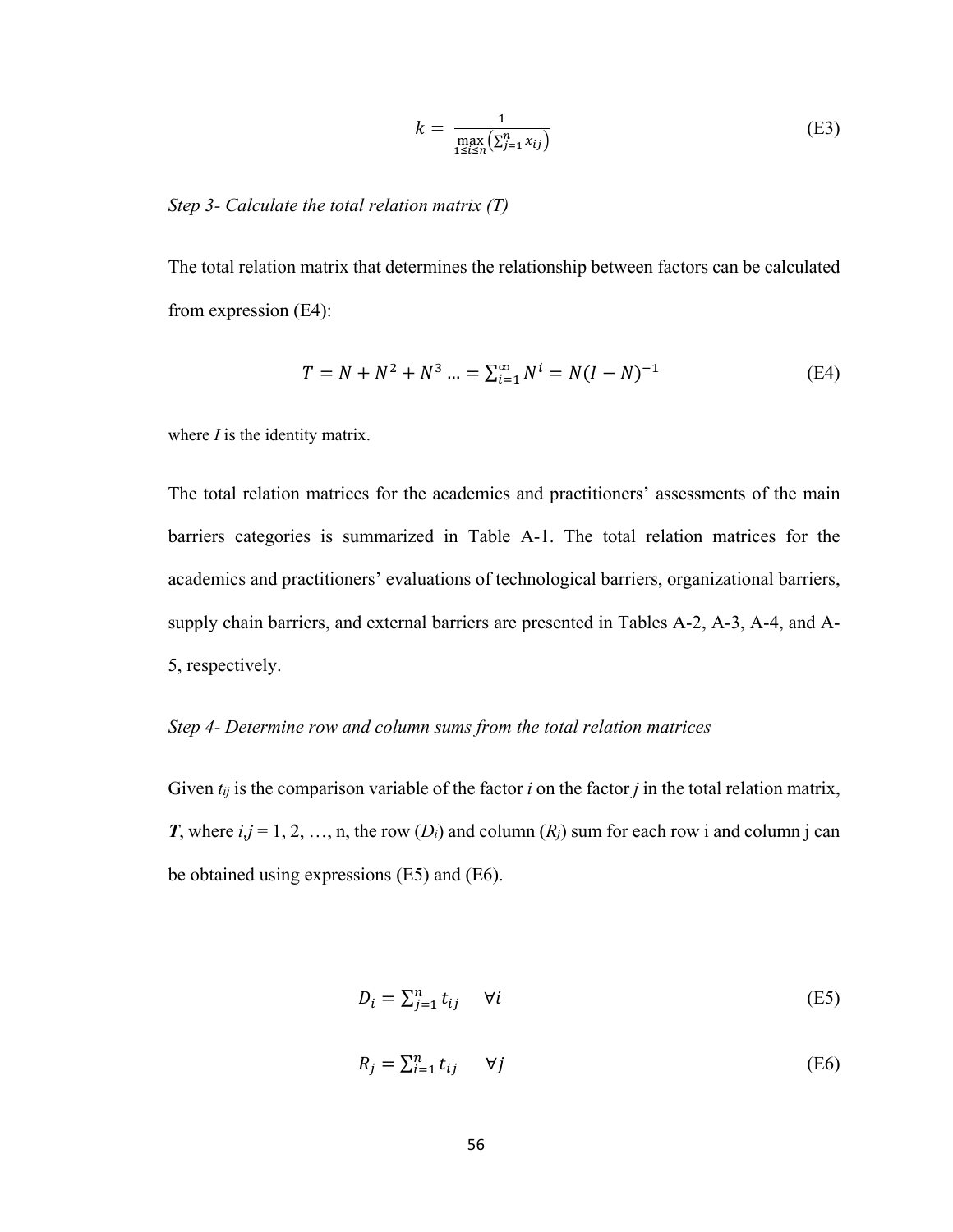## *Step 5- Determine the overall prominence and net effect value of factors*

The overall prominence  $(P_i)$  denotes the overall value that a factor is being influenced by and the influence on other factors. The net effect value  $(E_i)$  indicates the difference between the impact that a factor has on others and received by others.  $P_i$  and  $E_i$  can be calculated, respectively by expressions (E7) and (E8).

$$
P_i = \{D_i + R_j | i = j\}
$$
\n(E7)

$$
E_i = \{D_i - R_j | i = j\}
$$
\n(E8)

The overall prominence and net effect values of the main, technological, organizational, supply chain, and external barriers for the two respondent groups are summarized in Table A-6.

*Step 6- Draw the DEMATEL prominence/effect diagrams – only mapping those relationships above a threshold value*

The last step is the graphical representation for each factor of the calculated prominence and net effect values on a two-dimensional axis. The x-axis represents the prominence value and the y-axis is the net effect value of factors.

The inter-relationships between barriers can be captured by directed arrows. To clarify the visualization, we defined a threshold that sets the cut-off point for relationships between factors. Therefore, those values in the total relation matrix that are greater than the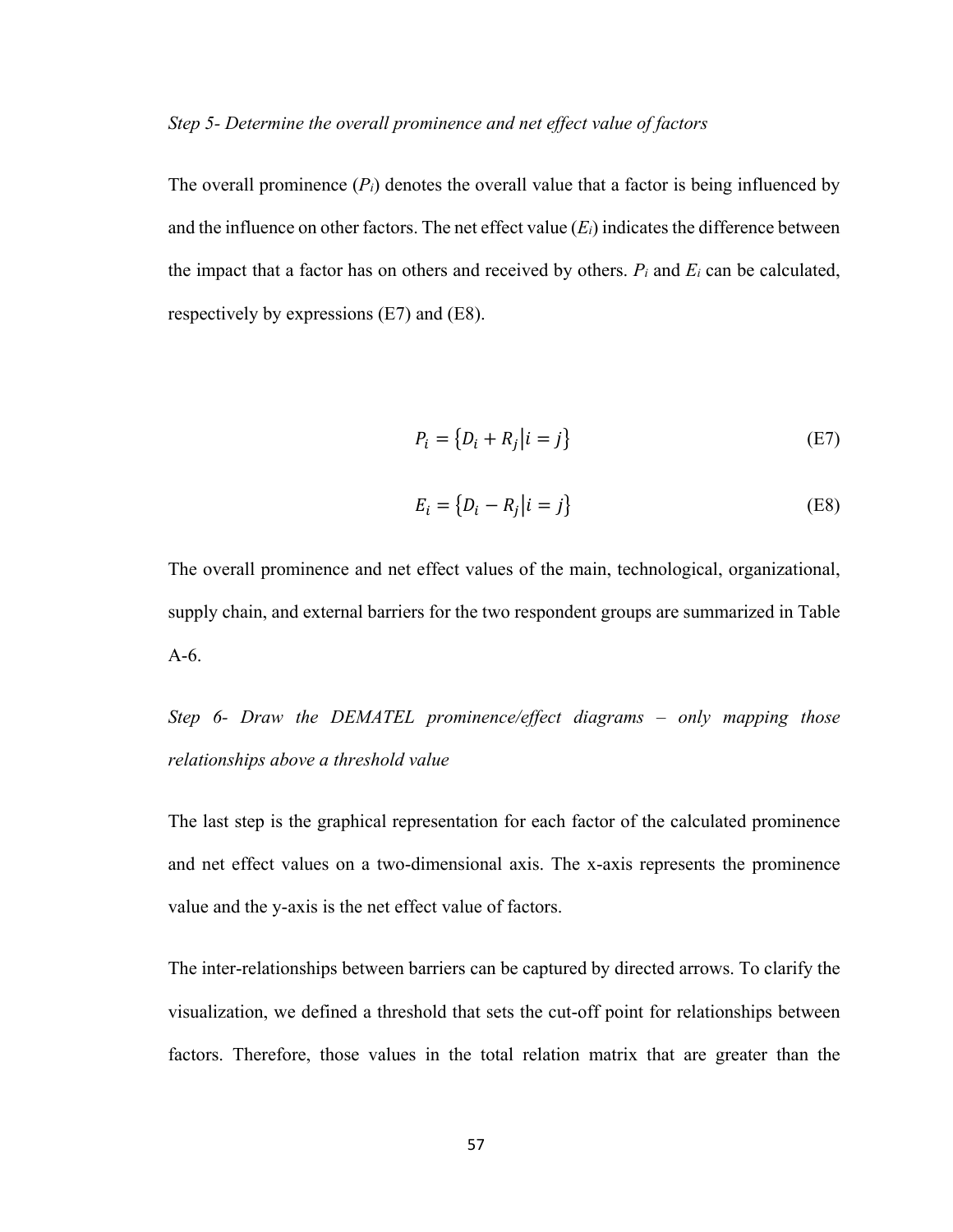threshold would depict the arrows in the final DEMATEL diagrams. The threshold value  $\theta$  (Fu et al., 2012) is defined by expression (E9).

$$
\theta = mean(T) + SD_T \tag{E9}
$$

where average of all *tij* values within the total relationship matrix is (*mean(T)*) and the standard deviation of all  $t_{ij}$  values is (*SDT*). The t<sub>ij</sub> values that are greater than the  $\theta$  indicate a significant relationship between the two factors and correspond to arrows on DEMATEL diagrams. Those values that are above the thresholds are highlighted in each of the total relation matrices.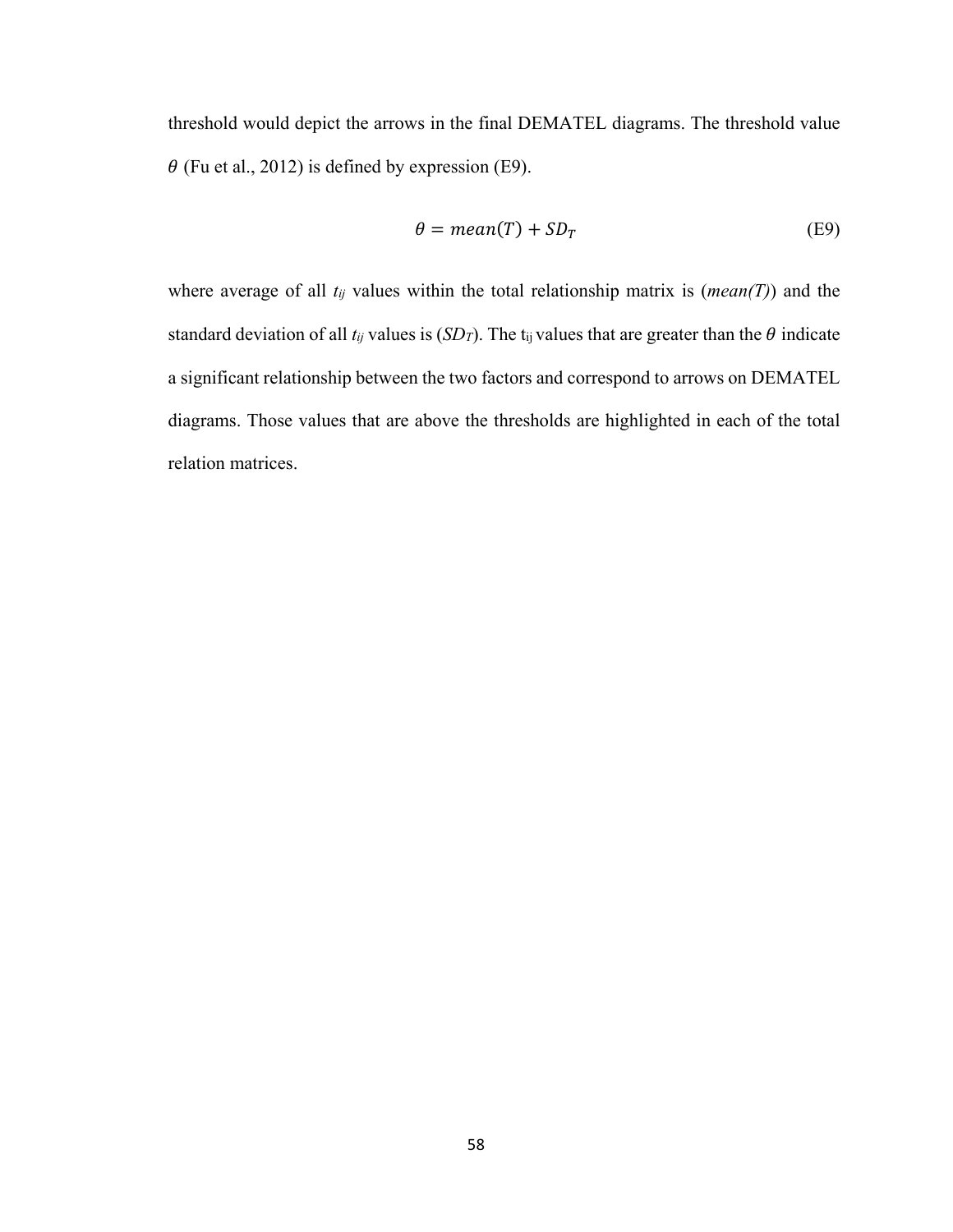|                                                             | Academics |                                         | Practitioners |  |  |  |  |  |
|-------------------------------------------------------------|-----------|-----------------------------------------|---------------|--|--|--|--|--|
|                                                             |           | M1-A M2-A M3-A M4-A M1-P M2-P M3-P M4-P |               |  |  |  |  |  |
| M1-A 1.478 1.935 1.476 1.289   M1-P 1.653 2.134 1.812 1.727 |           |                                         |               |  |  |  |  |  |
| M2-A 1.745 1.705 1.537 1.359 M2-P 1.847 1.834 1.802 1.692   |           |                                         |               |  |  |  |  |  |
| M3-A 2.066 2.302 1.574 1.606 M3-P 2.134 2.402 1.844 2.020   |           |                                         |               |  |  |  |  |  |
| M4-A 1.984 2.213 1.748 1.343   M4-P 1.945 2.216 1.917 1.615 |           |                                         |               |  |  |  |  |  |

Table A-1. The total-relation matrix for main barriers categories among academics and practitioners

Table A-2. The total-relation matrix for technological barriers among academics and practitioners

|                           | Academics |       |                                                                       |  |                                                            |  |  |        | Practitioners |      |        |
|---------------------------|-----------|-------|-----------------------------------------------------------------------|--|------------------------------------------------------------|--|--|--------|---------------|------|--------|
|                           | $T1-A$    |       | $T2-A$ $T3-A$ $T4-A$ $T5-A$ $T1-P$                                    |  |                                                            |  |  | $T2-P$ | $T3-P$        | T4-P | $T5-P$ |
|                           |           |       | T1-A 0.766 0.810 1.168 0.819 0.844 T1-P 2.367 2.497 2.681 2.279 2.564 |  |                                                            |  |  |        |               |      |        |
| $\mathsf{I}$ T2-A         | 0.795     |       | 0.562 0.956 0.654 0.725 T2-P 2.521 2.251 2.640 2.223                  |  |                                                            |  |  |        |               |      | 2.520  |
| $\blacksquare$ T3-A 0.717 |           | 0.657 |                                                                       |  | $0.702$ $0.605$ $0.656$ T3-P 2.472 2.402 2.389 2.173 2.459 |  |  |        |               |      |        |
| I T4-A                    | 0.824     |       | 0.676 0.966 0.537 0.677 T4-P 2.216 2.119 2.315 1.813 2.215            |  |                                                            |  |  |        |               |      |        |
| IT5-A 1.068               |           |       | 0.923 1.240 0.837 0.732 T5-P 2.631 2.555 2.803 2.357 2.441            |  |                                                            |  |  |        |               |      |        |

Table A-3. The total-relation matrix for organizational barriers among academics and practitioners

|        | Academics |        |        |        |        |       |                       | Practitioners |        |        |        |        |        |        |        |
|--------|-----------|--------|--------|--------|--------|-------|-----------------------|---------------|--------|--------|--------|--------|--------|--------|--------|
|        | $O1-A$    | $O2-A$ | $O3-A$ | $O4-A$ | $O5-A$ | O6-A  | $O7-A$ $\blacksquare$ |               | $O1-P$ | $O2-P$ | $O3-P$ | $O4-P$ | $O5-P$ | $O6-P$ | $O7-P$ |
| $O1-A$ | 0.326     | 0.560  | 0.553  | 0.543  | 0.521  | 0.654 | 0.557                 | $O1-P$        | 0.376  | 0.675  | 0.652  | 0.683  | 0.658  | 0.796  | 0.778  |
| $O2-A$ | 0.523     | 0.504  | 0.685  | 0.649  | 0.662  | 0.775 | 0.636                 | $O2-P$        | 0.542  | 0.649  | 0.815  | 0.779  | 0.820  | 0.922  | 0.874  |
| $O3-A$ | 0.365     | 0.471  | 0.400  | 0.501  | 0.501  | 0.596 | 0.496                 | $O3-P$        | 0.385  | 0.565  | 0.486  | 0.587  | 0.606  | 0.687  | 0.664  |
| $O4-A$ | 0.393     | 0.540  | 0.566  | 0.423  | 0.542  | 0.651 | 0.551                 | $O4-P$        | 0.483  | 0.735  | 0.756  | 0.598  | 0.758  | 0.857  | 0.854  |
| $O5-A$ | 0.365     | 0.484  | 0.510  | 0.482  | 0.380  | 0.591 | 0.470                 | $O5-P$        | 0.429  | 0.676  | 0.676  | 0.642  | 0.551  | 0.759  | 0.725  |
| $O6-A$ | 0.384     | 0.505  | 0.526  | 0.508  | 0.515  | 0.476 | 0.512                 | $O6-P$        | 0.463  | 0.694  | 0.686  | 0.666  | 0.698  | 0.646  | 0.749  |
| $O7-A$ | 0.361     | 0.470  | 0.491  | 0.477  | 0.462  | 0.573 | 0.371                 | $O7-P$        | 0.397  | 0.556  | 0.548  | 0.551  | 0.567  | 0.650  | 0.515  |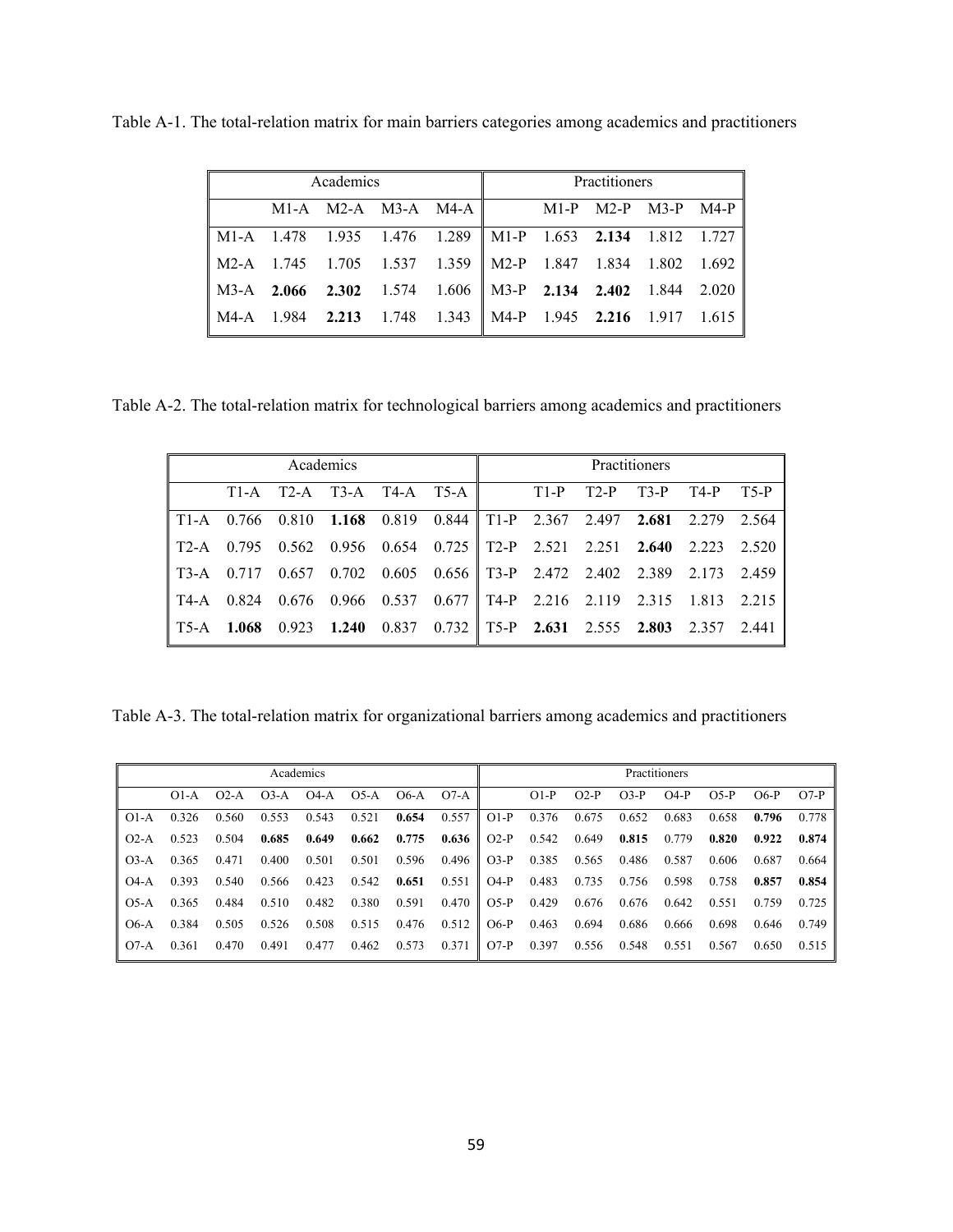| Academics                                       |                   |  |                                                                    |  |  |  | <b>Practitioners</b>                            |                                         |  |  |  |
|-------------------------------------------------|-------------------|--|--------------------------------------------------------------------|--|--|--|-------------------------------------------------|-----------------------------------------|--|--|--|
|                                                 |                   |  | SCI-A SC2-A SC3-A SC4-A SC5-A                                      |  |  |  |                                                 | $SC1-P$ $SC2-P$ $SC3-P$ $SC4-P$ $SC5-P$ |  |  |  |
| SC1-A 0.787                                     |                   |  | 1.241 1.245 1.290 0.845 SC1-P 2.089 2.556 2.556 2.539 2.053        |  |  |  |                                                 |                                         |  |  |  |
|                                                 | SC2-A 0.948 1.080 |  | 1.285 1.311 0.851                                                  |  |  |  | $\parallel$ SC2-P 2.093 2.162 2.356 2.340 1.881 |                                         |  |  |  |
| $\parallel$ SC3-A 0.954 1.305 1.080 1.327 0.853 |                   |  |                                                                    |  |  |  | $\parallel$ SC3-P 2.011 2.293 2.083 2.265 1.824 |                                         |  |  |  |
| SC4-A 0.800                                     |                   |  | 1.083 1.074 0.934 0.728                                            |  |  |  | $\parallel$ SC4-P 2.145 2.372 2.364 2.160 1.899 |                                         |  |  |  |
| $\sqrt{\text{SC5-A}}$ 1.072                     |                   |  | <b>1.469</b> 1.444 1.462 0.821 SC5-P 2.111 2.396 2.373 2.338 1.747 |  |  |  |                                                 |                                         |  |  |  |

Table A-4. The total-relation matrix for supply chain barriers among academics and practitioners

Table A-5. The total-relation matrix for external barriers among academics and practitioners

| Academics                                                                                     |  |  |  |  |  |  |                                                               | Practitioners |  |
|-----------------------------------------------------------------------------------------------|--|--|--|--|--|--|---------------------------------------------------------------|---------------|--|
|                                                                                               |  |  |  |  |  |  | E1-A E2-A E3-A E4-A E5-A $\parallel$ E1-P E2-P E3-P E4-P E5-P |               |  |
| E1-A 1.323 1.613 1.824 2.091 1.947    E1-P 1.637 1.857 1.899 2.131 2.082                      |  |  |  |  |  |  |                                                               |               |  |
| E2-A 1.237 1.212 1.559 1.768 1.607    E2-P 1.759 1.616 1.842 2.072 1.994                      |  |  |  |  |  |  |                                                               |               |  |
| E3-A 1.439 1.548 1.563 1.983 1.831    E3-P 1.918 1.949 1.797 2.223 2.152                      |  |  |  |  |  |  |                                                               |               |  |
| E4-A 1.338 1.443 1.641 1.654 1.712    E4-P 1.863 1.869 1.950 1.961 2.111                      |  |  |  |  |  |  |                                                               |               |  |
| $\parallel$ E5-A 1.280 1.410 1.635 1.849 1.497 $\parallel$ E5-P 1.359 1.426 1.469 1.677 1.440 |  |  |  |  |  |  |                                                               |               |  |